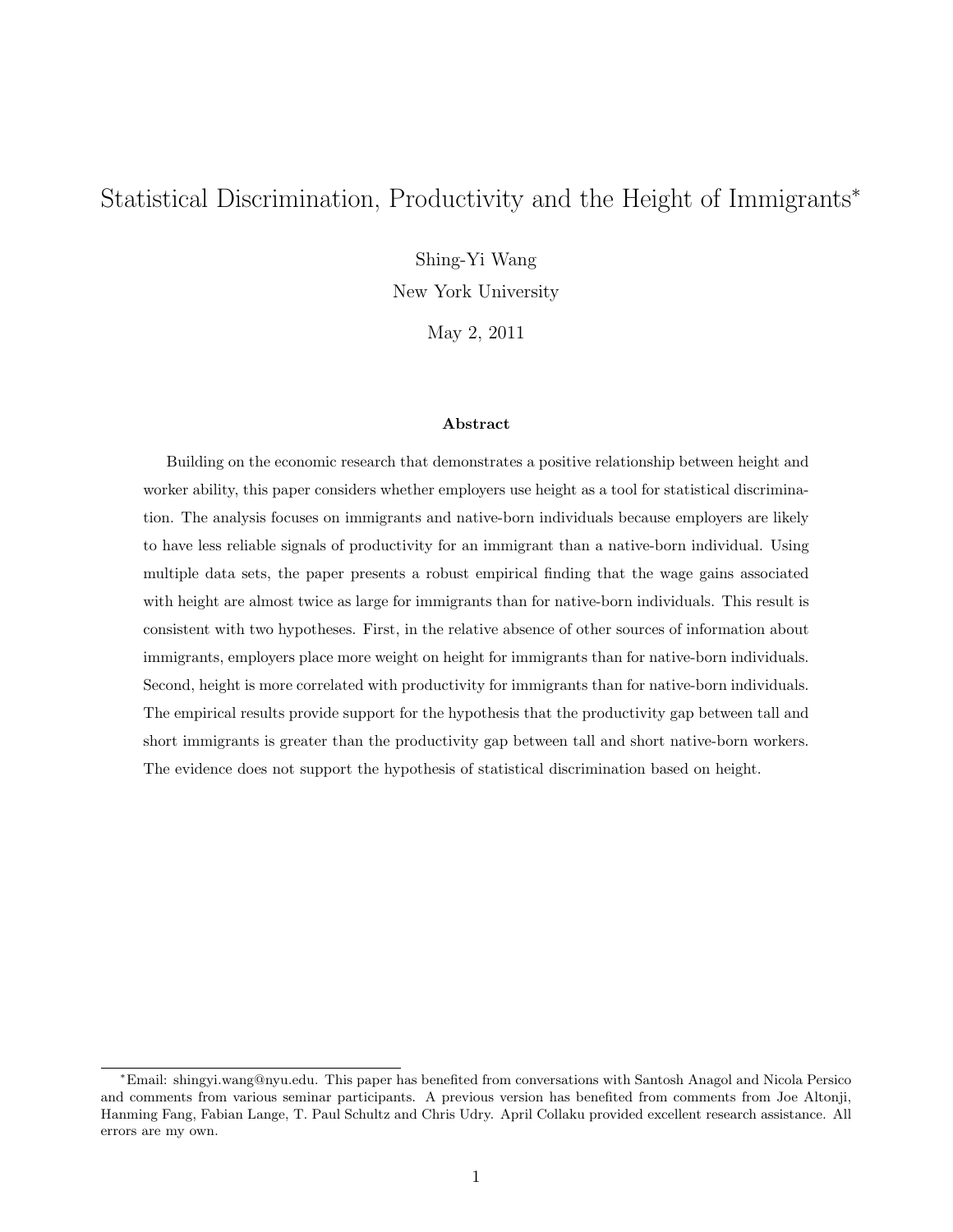### 1 Introduction

In models of statistical discrimination in labor markets, employers use a characteristic that is both easy to observe and correlated with unobservable ability to make decisions on hiring, task assignment and promotion of workers. The existing empirical literature on statistical discrimination has focused on employers use of race and gender (Altonji and Pierret 2001, Coate and Loury 1993, Farber and Gibbons 1996). My paper is the first to consider the possibility of statistical discrimination on the basis of height in the labor market.<sup>1</sup> The statistical use of the information associated with height by employers is plausible given that height, like race and gender, is easy to observe and strongly correlated with unobservable components of worker productivity.

A large amount of empirical evidence demonstrates a positive correlation between height and earnings throughout the world. In the context of developing countries, the focus of this analysis has been on the relationship between health and nutrition inputs and height (Bozzoli, Deaton and Quintana-Domeque 2009, Deaton 2008, Steckel 1995, Strauss and Thomas 1998). The positive relationship between height and earnings is not surprising given that physical size and health are likely to be important for manual labor in developing countries (Glick and Sahn 1998). However, sizable wage gains associated with height persist in rich countries such as the United States and Britain where the importance of physical strength is likely to play a smaller role in the labor market. Taste-based discrimination against short people is a possible explanation (Kuhn and Shen 2009).<sup>2</sup> More convincing explanations are that the returns to height in developed countries are explained by the relationship between height and cognitive ability (Case and Paxson 2008, Beauchamp et al 2010, Schick and Steckel 2010), and non-cognitive ability such as social skills (Persico, Postlewaite and Silverman 2004, Schick and Steckel 2010).

Given the correlations between height and ability, employers may use height to infer differences in productivity across workers. I examine this question by comparing immigrants and native-born individuals in the United States and in the United Kingdom. The comparison of immigrants and native-born individuals is particularly useful for this exercise because it is plausible that employers face substantial differences in the quality of information signals as they are comparing the expected productivity of immigrants and native-born individuals. Employers may have uncertainty about the academic degree system, the curriculum or the quality of schools in other countries. Furthermore,

<sup>&</sup>lt;sup>1</sup>The statistical use of height has been considered by Mankiw and Weinzierl (2009). Their theoretical paper argues that government taxation of height, which is correlated with productivity but not affected by effort, would maximize welfare in a model where worker effort is not observable by the government.

<sup>&</sup>lt;sup>2</sup>This hypothesis is consistent with the findings on the returns to beauty (Hamermesh and Biddle 1994) and weight (Averett and Korenman 1996).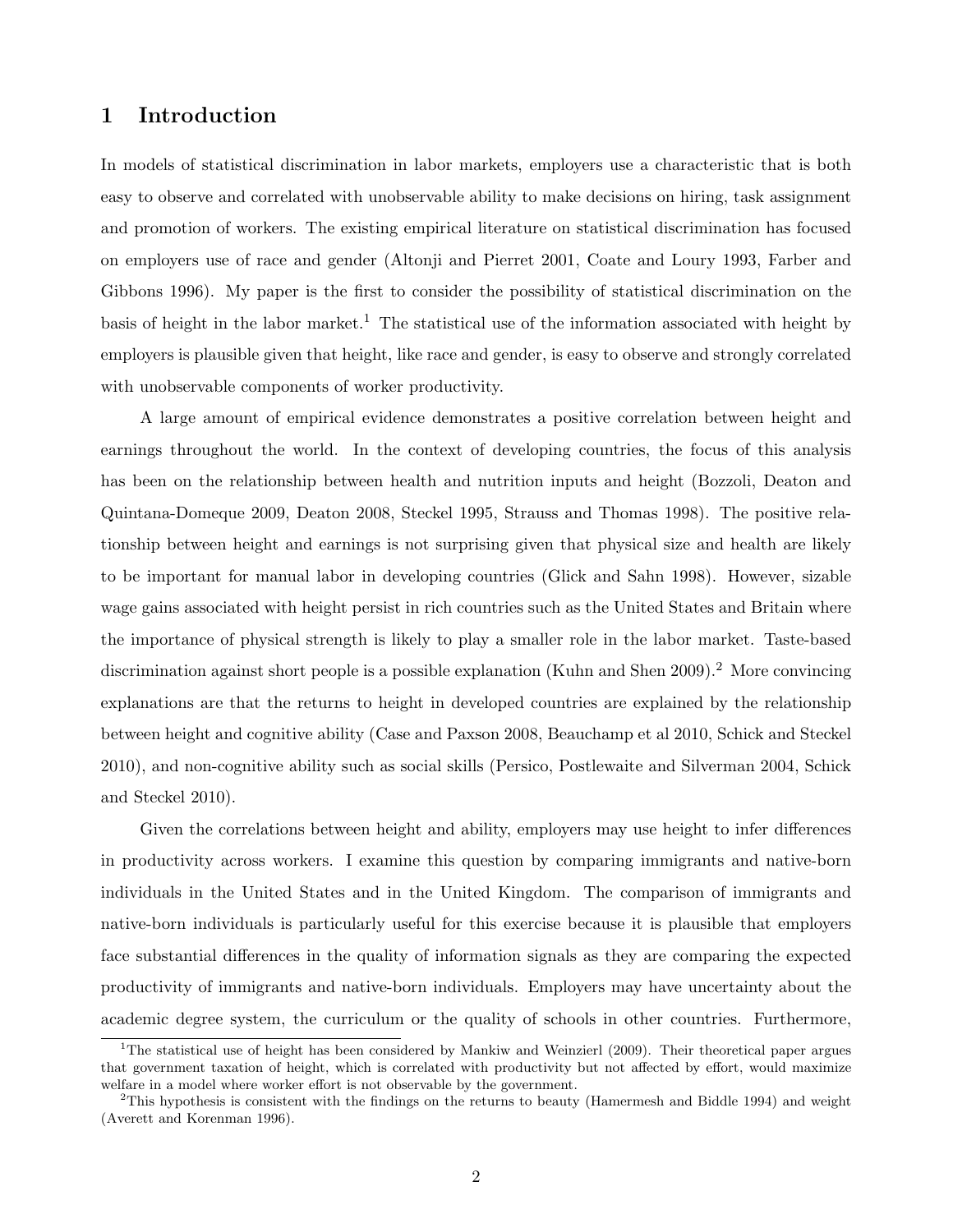language barriers may generate or exacerbate noise in employers' assessment of productivity signals from immigrants. This paper considers the idea that employers rely on the information associated with height more for immigrants than for native-born individuals given the relative absence of other information about worker productivity for immigrants.

There are two approaches to modeling statistical discrimination. One approach focuses on employers use of (or beliefs about) differences in the average outcomes of groups (Altonji and Pierret 2001, Coate and Loury 1993, Farber and Gibbons 1996, Fryer 2007). A different strand of theoretical literature on statistical discrimination focuses on the amount of uncertainty around the information available to employers rather than any differences in productivity across groups (Aigner and Cain 1977, Phelps 1972, Lundberg and Startz 1983, Oettinger 1996). In these models, employers have an observable, continuous signal of productivity, but the quality of this information is different across groups. Phelps (1972) and Aigner and Cain (1977) show that expected productivity (and hence wages) will be flatter for the group for which there is greater uncertainty in the signal. Lundberg and Startz (1983) demonstrate that this type of statistical discrimination can lead to an equilibrium in which there is lower investment in skills in the group that has more noise in the signal of productivity even in the absence of differences in underlying ability.

The main framework used in this paper builds on these latter models of statistical discrimination. My paper emphasizes differences in the precision of information that employers have about immigrants as compared with native-born individuals. To my knowledge, this is the first paper that empirically tests the theoretical predictions of this class of models of statistical discrimination. I extend the model to a context where there are two signals of productivity, height and education, and there is more uncertainty regarding the signal of education for immigrants than for native-born individuals. A key prediction of the model is that the wage returns to height will be higher for the group for which the quality of other signals is worse. In other words, a model of statistical discrimination suggests that employers will place more weight on height and less weight on education for immigrants relative to native-born individuals. Using several data sets, I present a robust empirical finding that the wage gains associated with height are almost twice as large for immigrants than for native-born individuals. In addition, the returns to education are slightly lower for immigrants.

While this empirical result is consistent with the model of statistical discrimination, it is also consistent with an alternative explanation in which there is no statistical discrimination by employers but the underlying mapping of height and education into productivity is different for immigrants than for native-born individuals. To disentangle these two hypotheses, I use additional predictions of the model. To analyze the first hypothesis of statistical discrimination, I examine the idea that as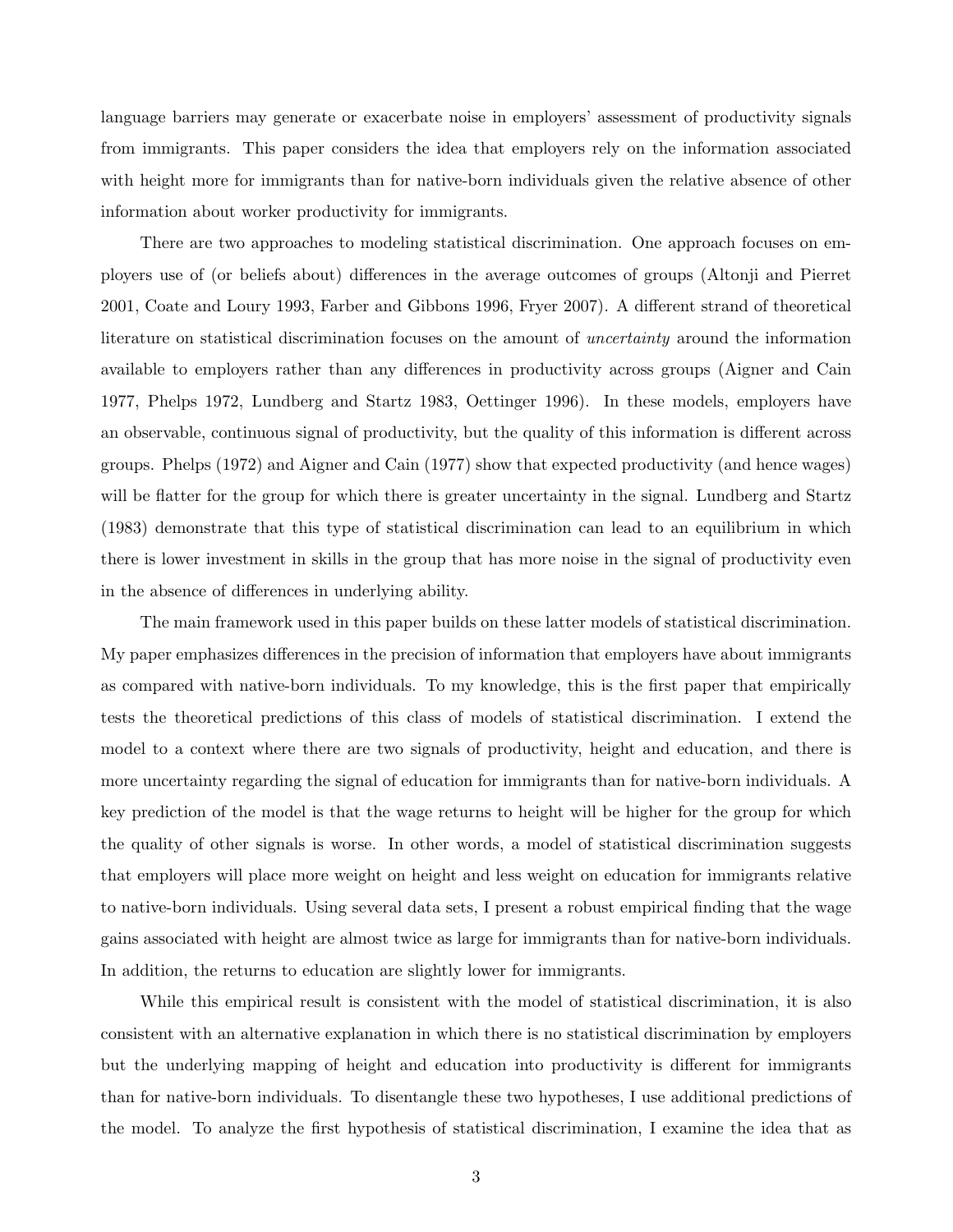uncertainty about immigrant signals is reduced, the returns to height and education of immigrants should move to be more similar to those of native-born individuals. Furthremore, I take advantage of newly available data that offers information about an immigrant's labor market experiences in his country of origin prior to migration as well as in the United States. Assuming that the noise of signals is lower for employers in the the country of origin than in the U.S., I can use this new data to test the model of statistical discrimination as well as evaluate other measures of information quality. Finally, to analyze the alternative hypothesis, I use measures of worker productivity that are available in the data but not observed by employers to test whether height is more correlated with these measures of productivity for immigrants than for native-born individuals.

In addition to the literature on statistical discrimination, this paper contributes to the existing literature on the migration decision of individuals as well as the literature on the process of economic assimilation. The impact of asymmetric information problems on decisions to migrate to another country have been analyzed in the context of theoretical models of brain drain where it is assumed that host country employers have less information than employers in the originating country (Chau and Stark 1999, Kwok and Leland 1982). Rather than analyzing the impact of asymmetric information on labor market opportunities across countries, this paper focuses on the effects of information asymmetries between immigrants and native-born individuals within a country.

The results of this paper also contribute to our understanding of the process of economic assimilation of immigrants and the individual decision regarding whether to stay in the host country. Borjas (1994), Borjas (1999) and Card (2005) provide overviews of the literature on the process economic assimilation of the immigrants in the U.S. One area of this literature examines the performance of immigrants in the host country and the speed at which they converge towards the labor market outcomes of natives over time. To my knowledge, my paper is the first that attempts to empirically examine the role of statistical discrimination on immigrant outcomes.

The results of the paper do not support the hypothesis that employers use height to statistically discriminate against immigrants in the relative absence of other good signals about their productivity. Instead, the results suggest that the productivity gap between tall and short immigrants is greater than the productivity gap between tall and short native-born workers. The differences in the mapping between height and productivity is consistent with the idea that health and nutrition inputs vary considerably in developing countries and have long-run consequences for both adult height and productivity. The evidence suggests that taller immigrants have higher levels of work productivity and are rewarded accordingly in the labor market.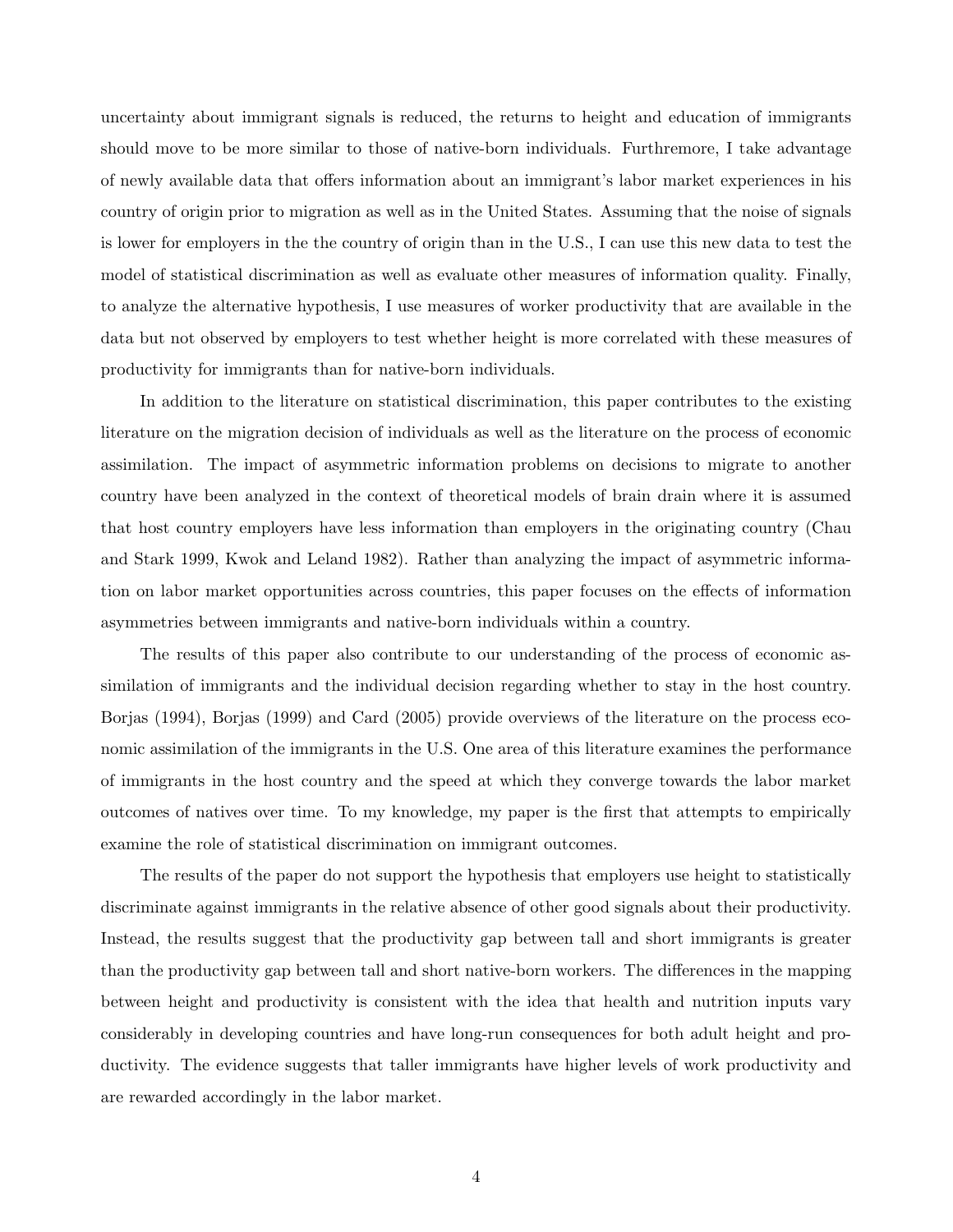# 2 Conceptual Framework

The classic model of statistical discrimination is based on an observable, continuous measure of skill (Aigner and Cain 1977, Phelps 1972). This skill measure has been conceptualized as a test score such as on a college entrance exam or an employer administered exam. The economic literature on statistical discrimination of groups in the labor market and the uncertainty in the information provided by a continuous test score has been almost entirely theoretical. This may reflect the reality that very few employers administer exams as part of their hiring practices or ask about standardized test scores. The framework presented in this section builds on these existing theoretical models with height representing the continuous measure of skill. One of the advantage of the focus on height rather than test scores is that it is plausibly observed by employers.

### 2.1 Statistical Discrimination

In the classical model of statistical discrimination, employers use a measure, H, that is correlated with the worker's true marginal productivity,  $P$ , to make decisions regarding hiring and assignment of workers. The relationship is given by:

$$
H_i = P_i + \epsilon_i \tag{1}
$$

where  $\epsilon$  is a normally distribution error term with mean zero and a constant variance that is independent of P. While H is observable to employers, P is not. Thus, employers want to estimate marginal productivity which is given by:

$$
\widehat{P}_i = (1 - \gamma)\alpha + \gamma H_i \tag{2}
$$

where  $\widehat{P}_i$  denotes predicted marginal productivity,  $\alpha$  is the group mean of  $H$  and

$$
\gamma = \frac{Var(P)}{Var(P) + Var(\epsilon)}.\tag{3}
$$

Assuming that workers are paid their marginal product, an individual's equilibrium wage will be a weighted average of mean productivity and the individual signal of productivity,  $H_i$ .

Consider two groups, immigrants and native-born individuals, denoted by  $I$  and  $N$ , respectively, where H is a more reliable indicator for members of group I than for members of group  $N$ . In other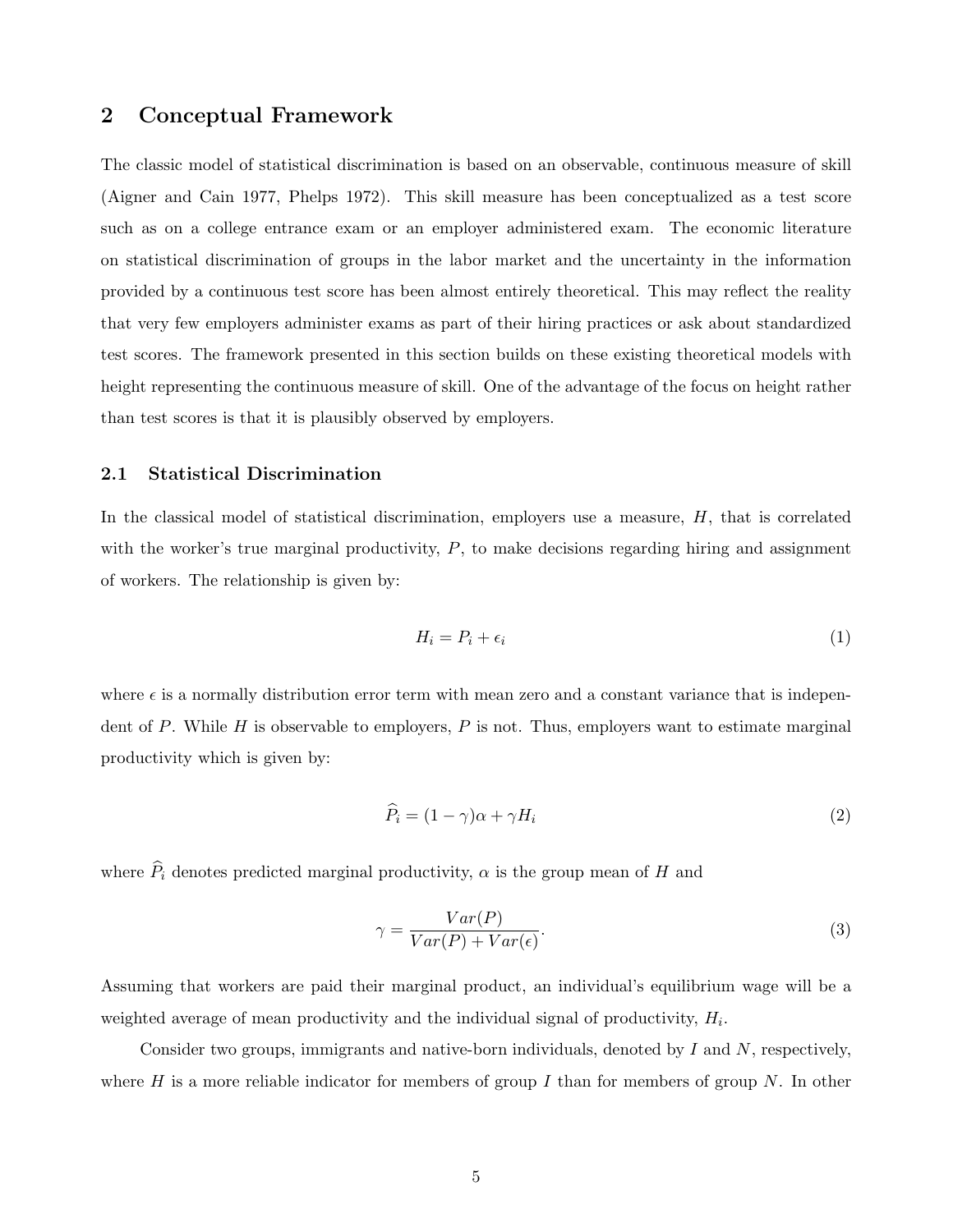Figure 1: Relationship Between Wages and H



words,

$$
H_i^I = P_i + \epsilon_i^I; \qquad H_j^N = P_j + \epsilon_j^N \tag{4}
$$

and  $Var(\epsilon^N) > Var(\epsilon^I)$ . In this case, employer statistical discrimination will lead to the slopes  $\gamma$ differing for the two groups with  $\gamma^I > \gamma^N$ , as shown in Figure 1. All else equal, tall immigrants will be paid more than tall native-born individuals but the reverse is true for short immigrants and short natives.

There are a few possible reasons that height may be a more reliable signal of ability and productivity for immigrants than for native-born individuals. One possible explanation is that there is more variance (perhaps genetic) in the height of Americans and Britons than in other groups that is not reflective of ability. Another potential (and more likely) explanation is that height is a more reliable signal of productivity for immigrants than native-born individuals conditional on other worker characteristics that are observable to the employer. In this case, height is correlated with something, such as educational attainment, that is observed with less noise for native-born individuals than for immigrants. Thus, employers place less weight on educational attainment for immigrants than nativeborn individuals because the signal of human capital has more noise for immigrants, and relatively more weight on height which is observed with less noise.

To see this formally, consider the case where the true relationship determining marginal productivity,  $P^*$ , is given by

$$
P_i^* = \alpha + H_i^* \beta + X_i^* \delta + \epsilon_i \tag{5}
$$

where  $H^*$  is perfectly observable by employers. True human capital, denoted by  $X^*$ , is observed with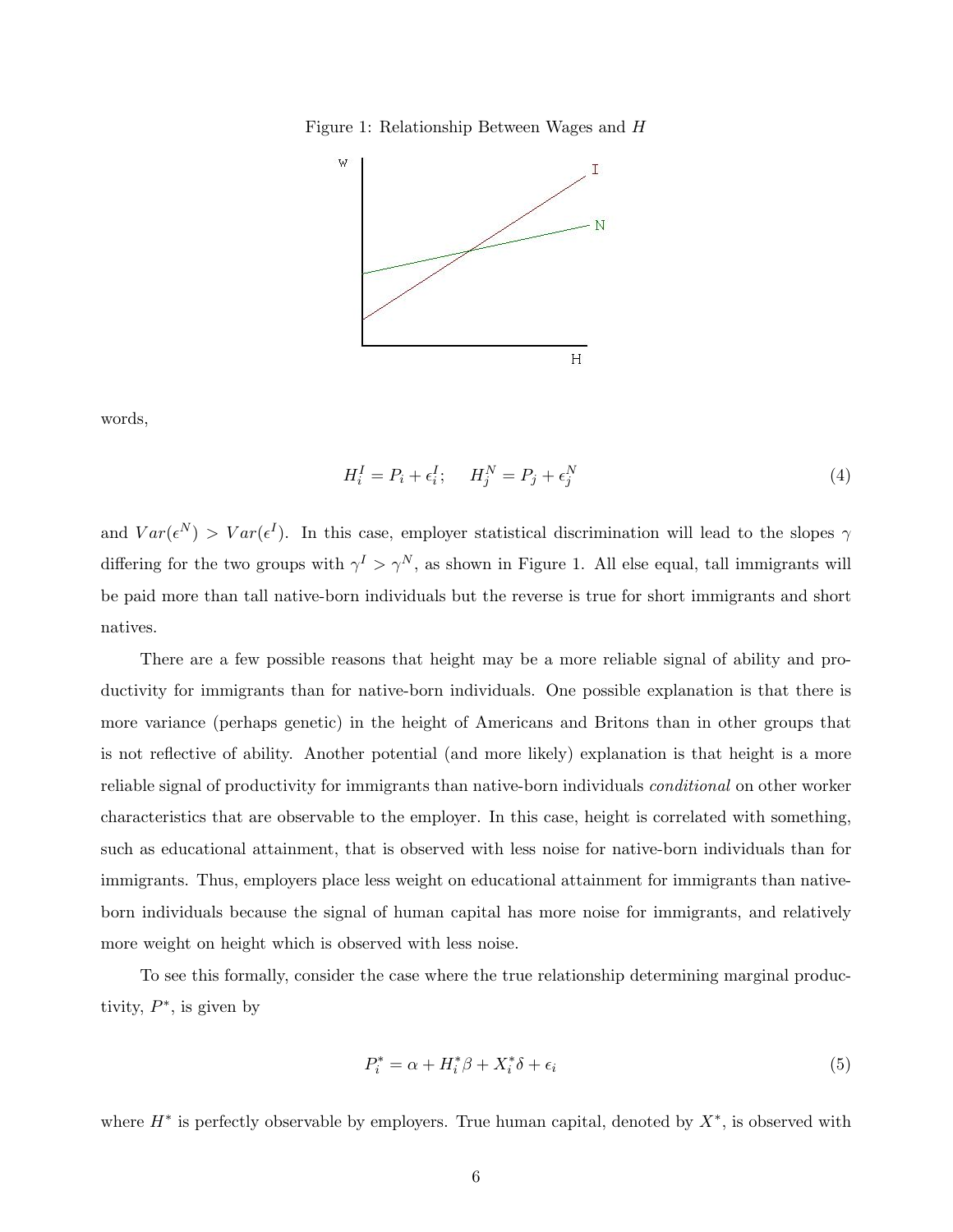error:

$$
X_i = X_i^* + \zeta_i. \tag{6}
$$

I assume that  $\zeta_i$  is uncorrelated with  $X_i^*$  and  $H_i^*$ .

The estimated returns to  $H$ ,  $\hat{\beta}$ , is given by

$$
\hat{\beta} = \frac{Cov(H_i^* \beta + X_i^* \delta, H_i^* - X_i \hat{\pi}_{xh})}{Var(H_i^* - X_i \hat{\pi}_{xh})}
$$
(7)

where  $\hat{\pi}_{xh} = \frac{Cov(X_i, H_i^*)}{Var(X_i)}$  $\frac{ov(X_i, H_i)}{Var(X_i)}$ .

After a little additional algebra, we get

$$
\hat{\beta} = \frac{\beta Var(H_i^*)[1 - \frac{Cov(X_i, H_i^*)^2}{Var(X_i)Var(H_i^*)}] + \delta \frac{Cov(X_i^*, H_i^*)Var(\zeta_i)}{Var(X_i^*) + Var(\zeta_i)}}{Var(H_i^*) - \frac{Cov(X_i, H_i^*)}{Var(X_i)}}
$$
(8)  

$$
= \beta + \frac{\frac{Cov(X_i^*, H_i^*)Var(\zeta_i)}{Var(X_i^*) + Var(\zeta_i)}}{Var(H_i^*) (1 - R_{xh}^2)} \delta
$$

where  $R_{xh}^2$  is the R-squared of a regression of X on  $H^*$ . The sign of the fraction preceding  $\delta$  in equation 9 is determined by the direction of the correlation between  $H^*$  and  $X^*$ . If  $H^*$  and  $X^*$  are positively correlated and educational attainment increases productivity  $(\delta > 0)$ , then error in the employers' observations of  $X^*$ , denoted by  $Var(\zeta_i)$ , leads to an overestimate of the returns to H. Furthermore, if the differences across the two groups are such that  $Var(\zeta_i^I) > Var(\zeta_i^N)$ , then all else equal, statistical discrimination by employers implies that  $\hat{\beta}^I > \hat{\beta}_N$ .

The estimated returns to  $X$  are given by

$$
\hat{\delta} = \delta \left[ 1 - \frac{Var(\zeta_i)}{(1 - R_{xh}^2)(Var(X_i^*) + Var(\zeta_i))} \right].
$$
\n(10)

Thus, under statistical discrimination, the returns paid by employers for human capital are attenuated by the noise associated with the signal. Greater noise in the signal of human capital leads to a lower estimate of the relationship between wages and observed human capital.

In the data, this hypothesis suggests that the wage gains associated with height to be greater for immigrants than for native-born individuals and the wage gains associated with education to be greater for native-born individuals than for immigrants. Furthermore, if uncertainty in immigrants' signals of productivity is reduced, the model of statistical discrimination implies that the gaps between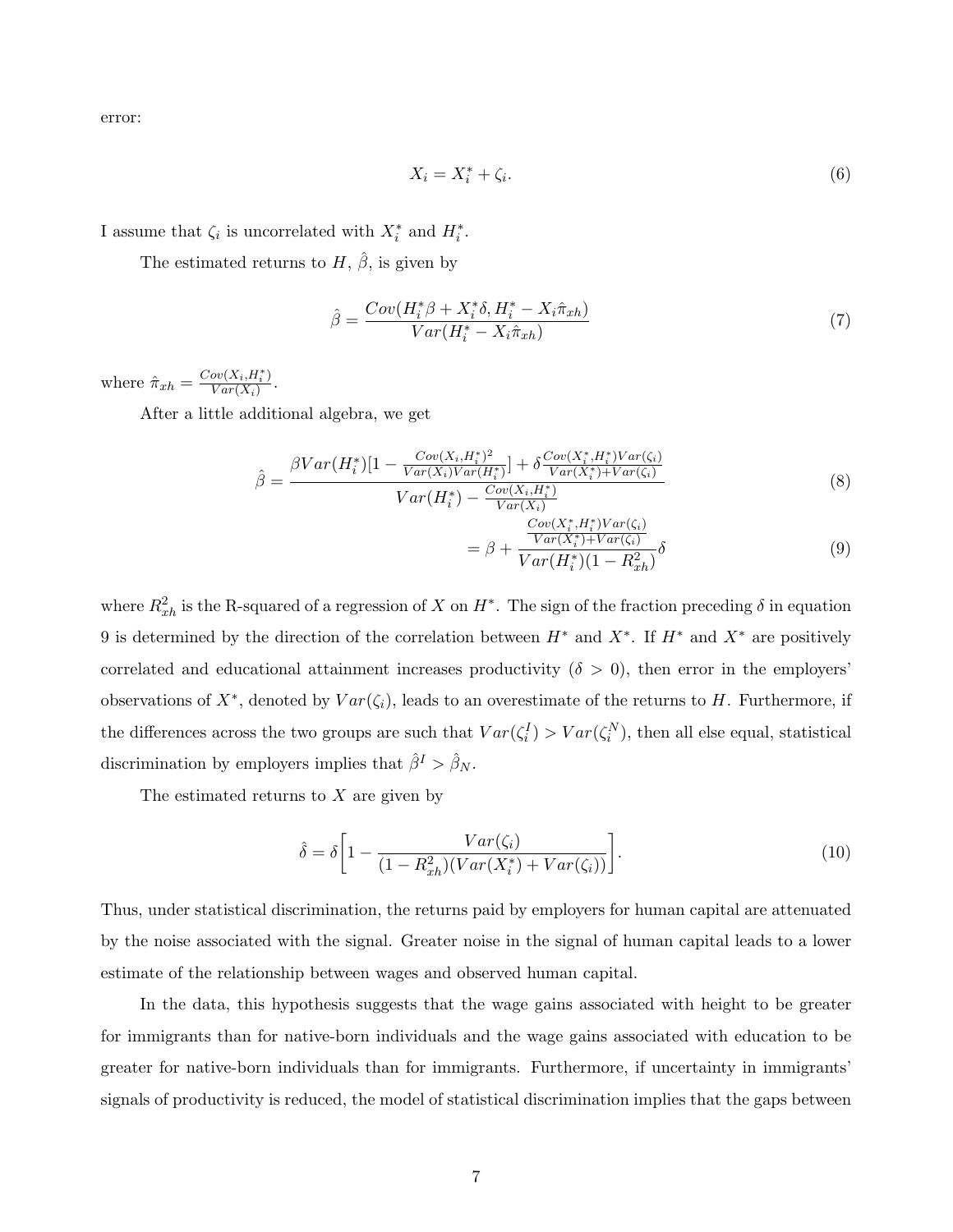the two groups in wage returns to height and education should close. To test the implications of statistical discrimination, I consider three measures of information quality. Two of the measures, years since immigration and any education in the host country, are available in cross-sectional data on immigrants. While the quality of the signal of human capital is likely to increase with immigrants' time in the host country or human capital acquisition in the host country, these measures may also be correlated with unobservable characteristics. To address this issue, I consider an alternative approach that relies on variation in signal reliability before and after immigration. Assuming that employers in the U.S. observe signals of productivity with more noise than employers in the country of origin, I can use pre-immigration labor market experiences to evaluate the hypothesis of statistical discrimination using height. This time-series variation also allows for an examination of the validity of the other two measures of signal quality.

### 2.2 Differences in the Relationships between Height, Education and Productivity

The pattern of larger returns to height for immigrants than for native-born individuals is consistent with a model of statistical discrimination but it is also consistent with a model where the relationship between individual productivity and height is different across groups. In other words, it may be the case that employers do not use height to statistically discriminate among workers but the mapping between height and productivity differs for the two groups:

$$
H_i^I = b_I P_i + \epsilon_i^I; \qquad H_j^N = b_N P_j + \epsilon_j^N \tag{11}
$$

and  $b_I < b_N$  and  $\epsilon_i^I = \epsilon_i^N$ . In this case, we also get  $\gamma_N < \gamma_I$ .

There are three possible explanations that height and productivity may have a different relationship for immigrants than for native-born individuals. First, there may be variation in returns to height across types of jobs, and immigrants sort into jobs where height has greater returns. For example, it may be the case that height increases productivity for certain types of physical labor such as fruit picking or construction, and immigrants tend to work in these types of jobs.<sup>3</sup> If this is true, the gap in the returns to height should disappear with the inclusion of controls for industry and occupation. Second, a different relationship between height and productivity may be explained by the selection of the types of individuals who choose to immigrate to the U.S. and the U.K. If selection explains the

 $\overline{3}$ Using U.S. Census data, Peri and Sparber (2009) find that foreign-born workers are more likely to work in jobs that use physical labor while native-born workers occupy jobs that use communication skills.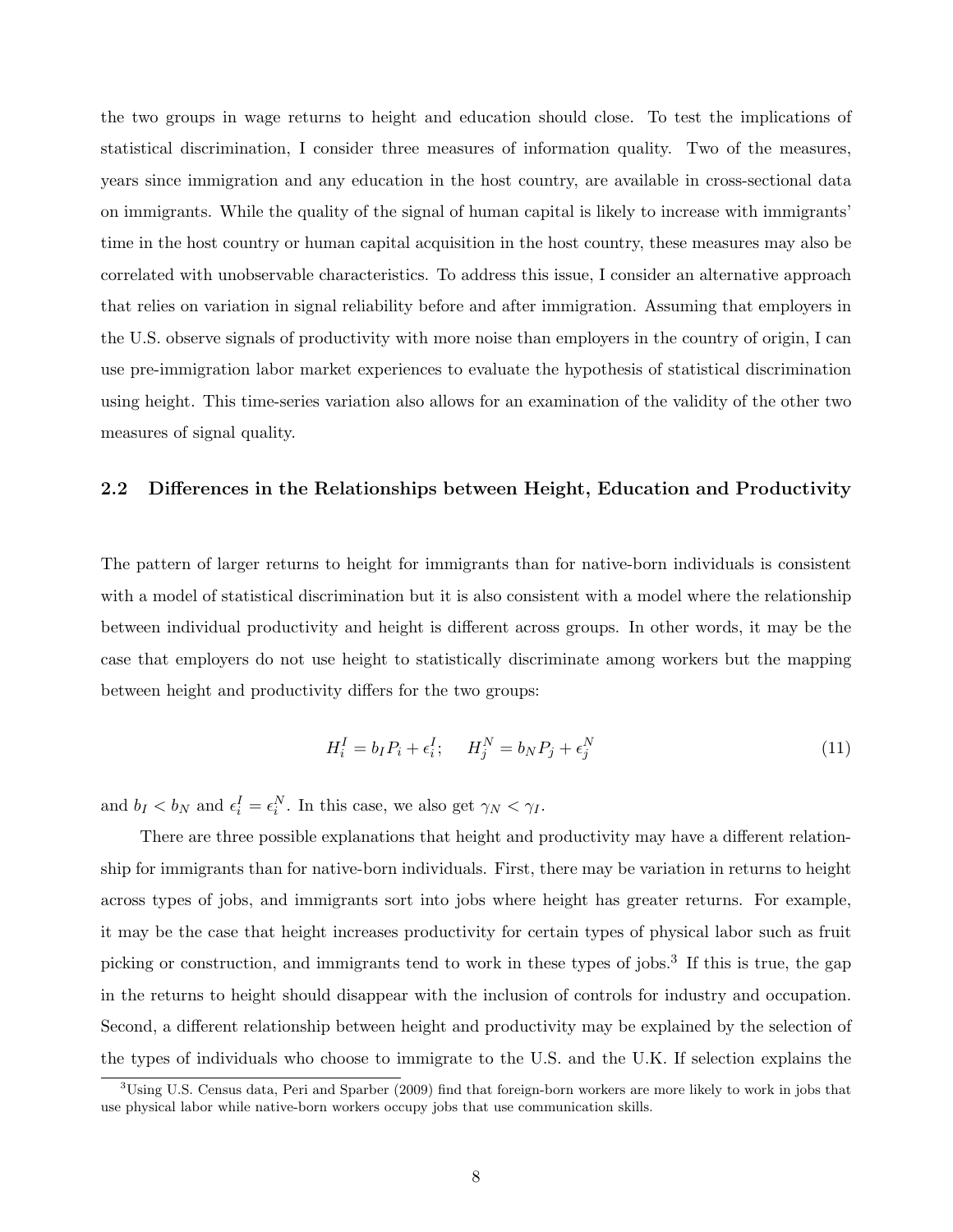differences in the returns to height and education, the gap in the returns should disappear with the inclusion of controls for country of origin and cohort of arrival.

Finally, there may be a stronger relationship between height and ability for immigrants due to the mapping of height and nutrition, cognitive ability or non-cognitive skills. If Americans and Britons experience less variation in nutrition and health inputs during the key stages of their development than individuals from poor countries, then immigrant height may reflect more information about health and cognitive development than native-born height. If either of the last two explanations is correct, we expect that the empirical relationship between height and health or ability to be very similar to the relationship between height and wages.

While the model of statistical discrimination predicts that immigrants will receive lower returns to education than native-born individuals, differences in the returns to education for immigrants and for native-born individuals is also consistent with this alternative story about the mapping into productivity. If education acquired in a foreign country is lower quality or has less relevance in the host country than in the source country, then each additional year of education may map into smaller increases in productivity for immigrants than for those who are native-born.

### 3 Data

This section provides a short overview of the data sets used in the paper. Additional details on the data sets and the construction of variables are provided in Appendix A. The four main data sets used in this analysis are the National Health Interview Survey (NHIS), the Health Survey of England (HSE), the Health and Retirement Survey (HRS) and the New Immigrant Survey (NIS). These four household-level data sets contain the necessary information on height, immigrant status and labor market outcomes, and include a substantial number of immigrants.

The NHIS is a repeated cross-sectional survey conducted by the U.S. National Center for Health Statistics and the Centers for Disease Control Prevention. It is the principal source of data on the health of the civilian population in the U.S. In this paper, I pool together data from the waves from 2000 to 2007. While the annual survey began in 1989, only the waves starting after 2000 contain information on the area of birth of survey respondents who were born outside of the U.S.

The HSE is the only British data set used in this analysis. This data set allows us to examine whether the relationship between height and labor market outcomes depends host country-specific circumstances. It is a representative sample of adults in private households in Britain conducted by the Social Survey Division of the ONS National Statistics. The repeated cross-sectional data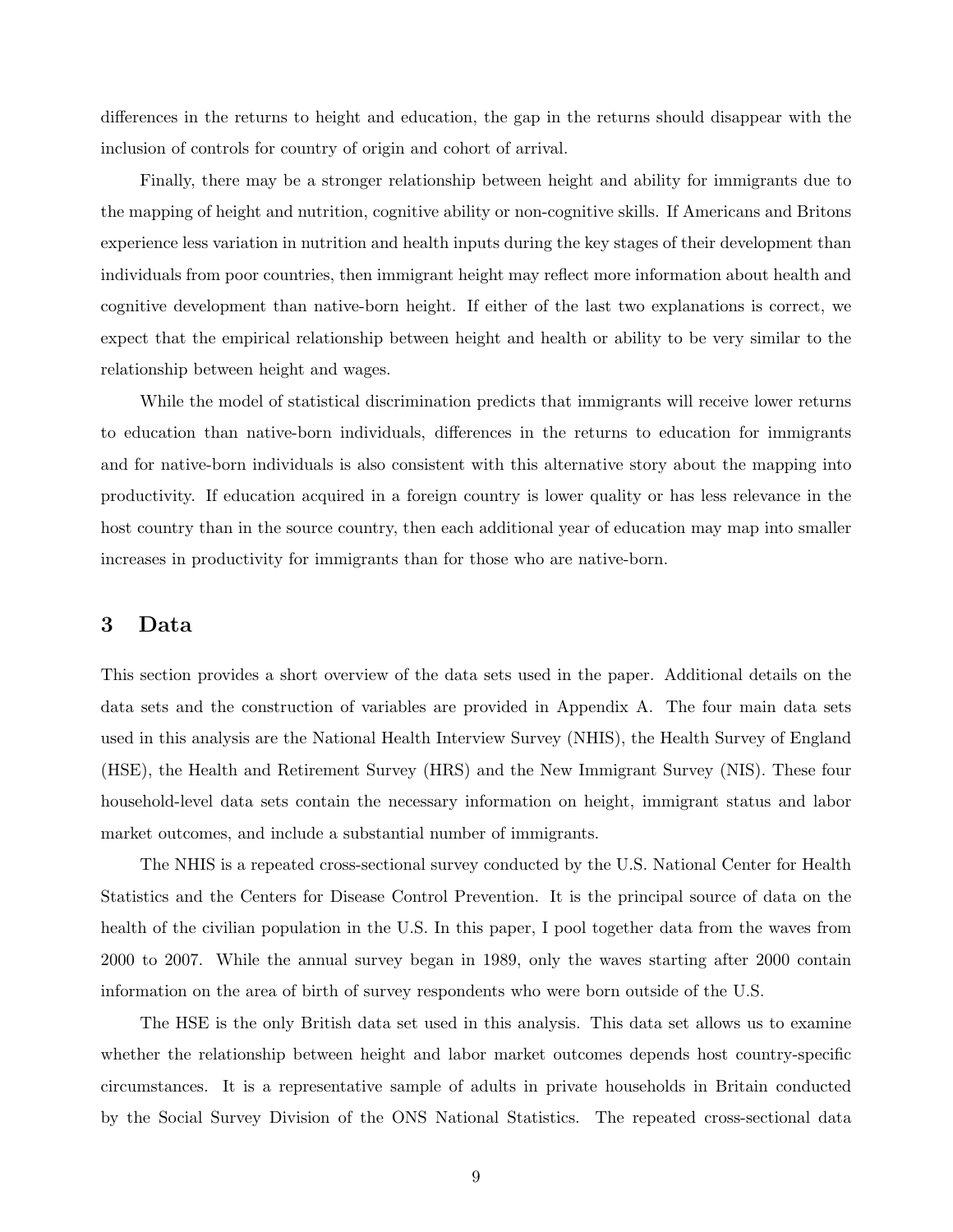was collected beginning in 1991. I use the waves from 1999 and 2004 because these rounds contain information about country of birth and year of immigration. Immigrants were over-sampled in these two rounds and comprise over 30% of survey respondents in those two years.

Conducted by the University of Michigan, the HRS is a panel of Americans that occurs every two years beginning in 1992. The HRS sampled individuals born between 1931 and 1941, and their spouses or partners. Given that the focus of this paper is on labor market experiences rather than the transition into retirement, I use only the 1992 wave. In addition to their current labor market experiences, the HRS also asks retrospective questions about past labor market experiences.<sup>4</sup> These retrospective questions allow for a construction of a pseudo-panel for the analyses using wage information.

The 2003 wave of the NIS is a nationally representative sample of legal immigrants drawn from U.S. government records on admission to legal permanent residence in 2003. This includes new arrivals to the U.S. as well as immigrants who are adjusting their visas.<sup>5</sup> In this paper, I use the adult and spouse samples of the 2003 wave. While the NIS does not allow for a comparison of immigrants with native-born Americans because the sample almost entirely excludes native-born Americans, the data set offers the advantage of rich retrospective information about the pre-immigration characteristics and experiences of survey respondents. Some native-born Americans enter the sample through marriage with an immigrant but I exclude these observations from the analysis. The sample size of individuals born in the U.S. in the NIS is not large and the American-born individuals that marry immigrants are likely to be different from the general population. This data set differs from the NHIS and HRS in that the immigrants are relatively recent arrivals and legally admitted into the U.S.

In all data sets, I restrict the sample to adults between the ages of 20 and 60. The samples are further limited to the set of observations that provide all of the information needed for the various analyses. Immigrant status is defined by country of birth. Thus, individuals born in the U.S. who lived in another country before returning to the U.S. would not be classified as an immigrant. Specific country of birth is only available in the HSE and NIS; the NHIS has information on region of birth while the HRS only identifies whether the individual was born in the U.S. or not.

Table 1 displays summary statistics for the four data sets, broken down by whether the individual was an immigrant or native-born. On average, native-born individuals are taller than immigrants by about two inches for men and one inch for women. The average age of the individuals in the sample range from the late thirties to the early forties. The exception is the HRS sample where the average

<sup>&</sup>lt;sup>4</sup>The survey covers job information immediately before retirement for retired respondents and work prior to the most recent job for all respondents. For each of these jobs, the survey asks for both the starting and ending (or most recent) wage information.

 ${}^{5}$ Complete details about the NIS can be found in Jasso et al (forthcoming).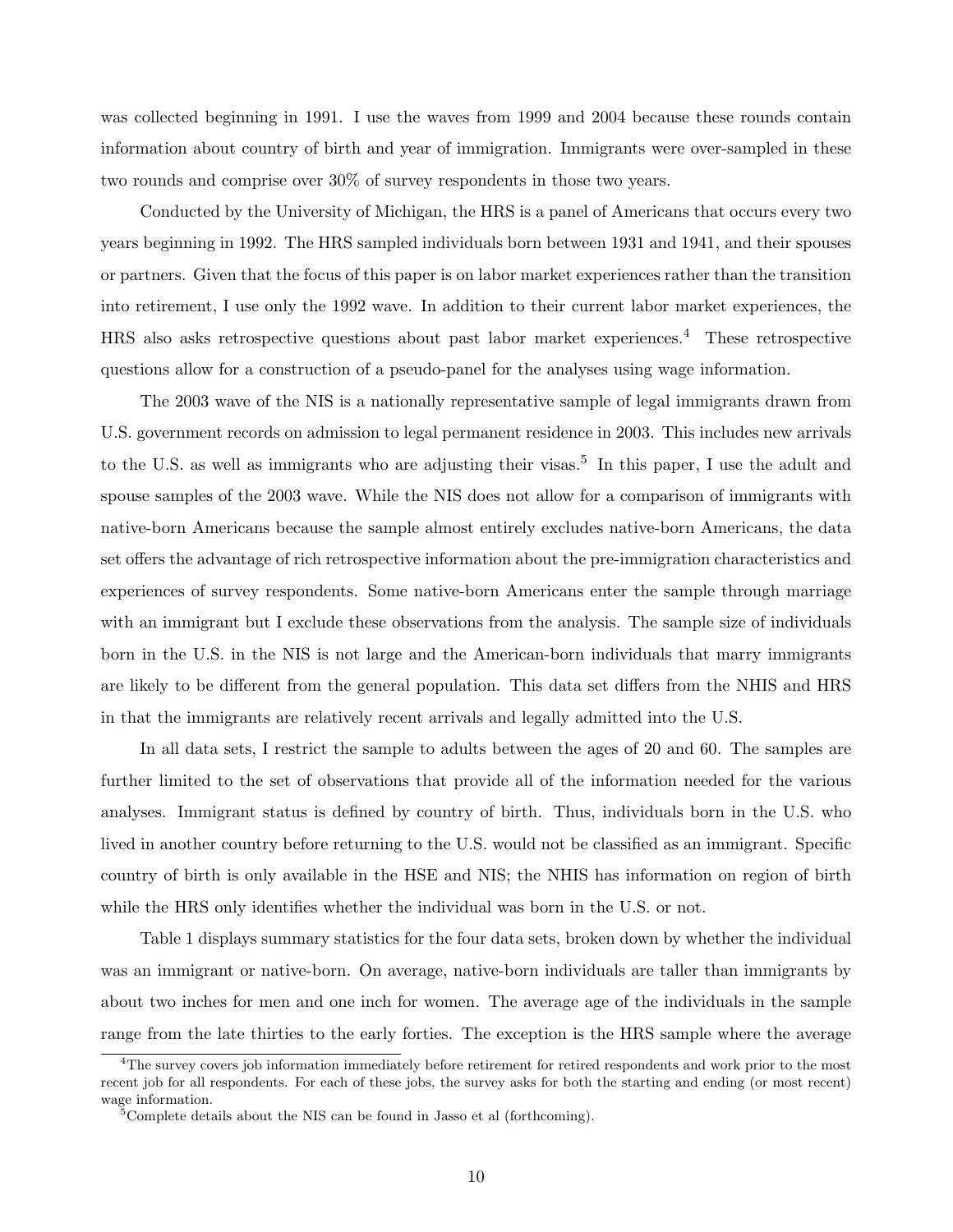age of individuals is about five years older; given the age frame that is sampled, the age distribution between 20 and 60 associated with the HRS data is skewed towards an older population than the other data sets.

The table presents real yearly earnings for all data sets and real hourly earnings for the NHIS, HRS and the NIS. For the regression results that use individual real earnings, the hourly earnings measures are used for the NHIS, HRS and the NIS, and annual earnings is used for the HSE.<sup>6</sup> With the exception of HRS men, immigrants tend to earn less than native-born individuals and this gap varies across samples. Immigrants are also less likely than native-born individuals to be employed in a white collar job.

Conditional on employment, American immigrants in the NHIS are quite similar to American immigrants in the NIS along most observable characteristics. For both men and women, NIS immigrants earn slightly less than NHIS immigrants. This pattern is reversed for women with female NIS immigrants earning slightly less than female NHIS immigrants. HRS immigrants have substantially lower earnings than immigrants in the NIS and NHIS. This is likely explained by the older cohorts from which the HRS samples.

Panel A of Table 2 shows characteristics of immigrants in the four main data sets. The average NHIS immigrant in my analysis entered the U.S. at age 19 and has lived in the U.S. for over 18 years.<sup>7</sup> The numbers are fairly similar for HSE immigrants; on average, they entered after age 18 and have lived in the U.K. for over 21 years. The average characteristics for NIS and HRS immigrants are quite different from the NHIS and the HSE. This reflects the unique sampling approaches of the NIS, which includes recent, legal immigrants, and the HRS, which includes older adults. The average NIS immigrant entered in their late twenties and has resided in the U.S. for 6 to 7 years. The average HRS immigrant entered in their late twenties and has resided in the the U.S. for about 19 years. Host country education refers to whether the individual completed any education in the host country.<sup>8</sup> This is constructed from direct information on post-immigration education in the NIS. However, the other data sets lack specific information about the location of a respondent's schooling; the variable is constructed to equal one if the number of years of schooling plus five is greater than the age of immigration. The share of immigrants that have any schooling in the host country varies substantially across the samples. This variation corresponds with differences in the average age of immigration.

 $6$ More details about the earnings variables are available in Appendix A.

<sup>7</sup>The NHIS does not collect information on the precise time of arrival of the immigrant. The averages are constructed from the categories for time of arrival which are less than 1 year ago, from 1 to less than 5 years, 5 to less than 10 years, 10 to less than 15 years and over 15 years.

<sup>&</sup>lt;sup>8</sup>The host country is the U.K. for the HSE sample and the U.S. for the other samples.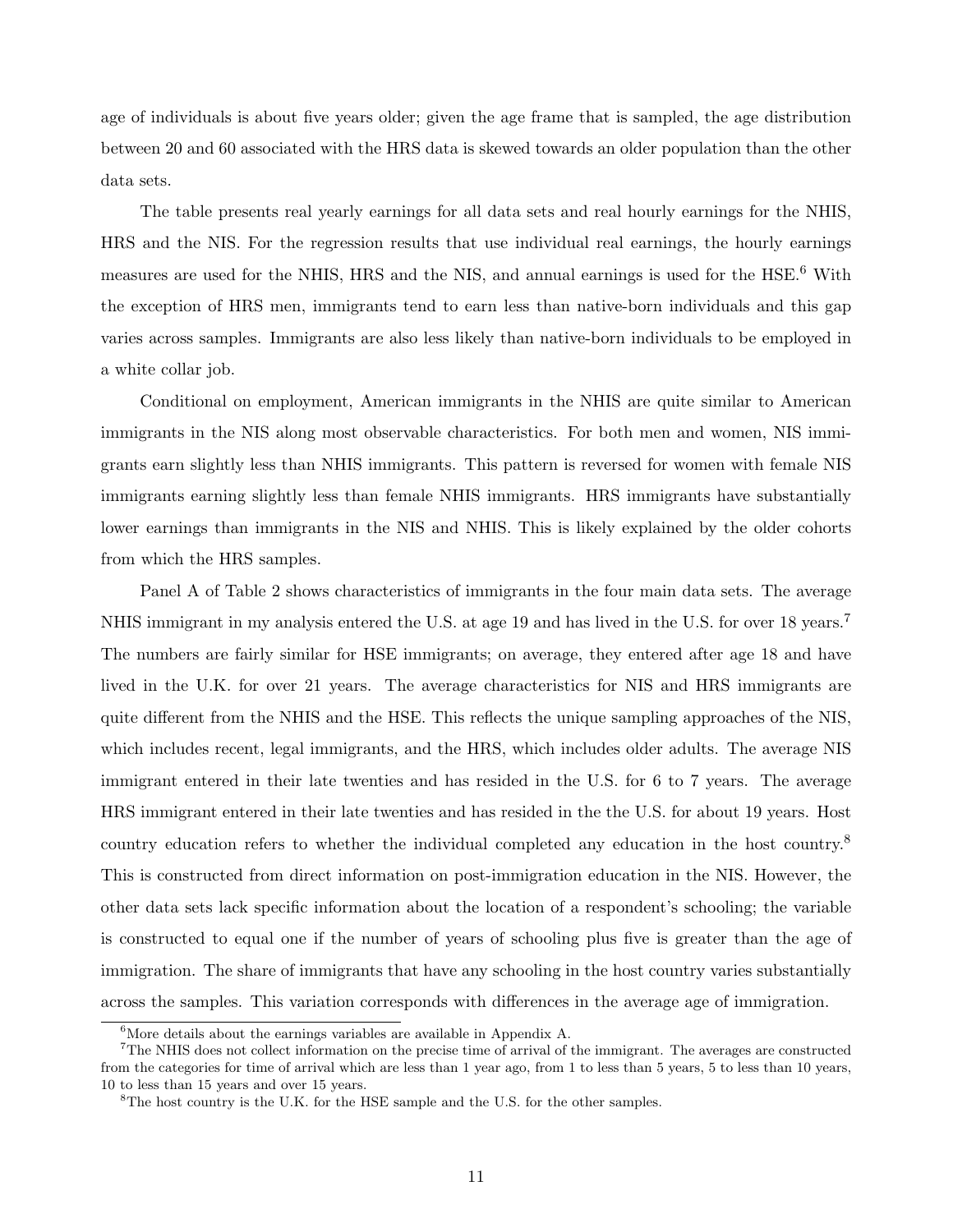The distribution of region of birth of immigrants is in Panel B of Table 2. The majority of immigrants in the NHIS are from Mexico or other areas of Central or South America (67% of male immigrants and 65% of female immigrants). In contrast, in the NIS sample of recent legal immigrants, more immigrants are from Asia than from Central and South America. The majority of immigrants in the U.K. were born in South Asia. Specific country or area of origin is not available for immigrants in the HRS.

### 4 Immigrant and Native-Born Returns to Height

#### 4.1 Baseline Results

The basic framework to examine the relationship between height and earnings is estimated using the following equation:

$$
\log w_i = \alpha_0 + \alpha_1 H_i + \beta X_i + \epsilon_i \tag{12}
$$

where  $w_i$  is the wage of individual i, H is height, X is a vector of covariates and  $\epsilon$  is an error term. The errors are clustered at the household level.<sup>9</sup> The covariates included in X vary by specifications. In the most parsimonious specification, X includes a quadratic in age, indicators for region of residence in the U.S. or the U.K. and for year. The parsimonious specification provides a benchmark of comparison with parsimonious estimates of the returns to height presented in other papers.

The parsimonious results for the sample of native-born individuals are presented in column 1 of Table 3. The corresponding results over a sample of immigrants are in column 4. Among native-born men, the coefficients suggest that an additional inch of height translates to a 1.7 to 2.6% increase in wages. The corresponding estimates for immigrant men range between 4.0 to 4.3%. The coefficient estimates on height for men are significant at the 1% level. The returns to height for native-born women range from 2 to 2.5% and are similar in magnitude and significance as the estimates for men. Female immigrants in the NHIS and the HSE earn substantially higher returns to height than their native-born counterparts and these estimates are significant at the 1% level. However, the returns to height for immigrant women in the HRS are smaller in magnitude than the estimates for native-born women and not statistically different from zero.

The regressions in columns 2 and 5 also control for years of education. For men, while the returns to height decreases slightly with the inclusion of the additional control, the height premium for male

 $9$ The results for immigrants are robust to clustering the errors by area of origin or by arrival cohort.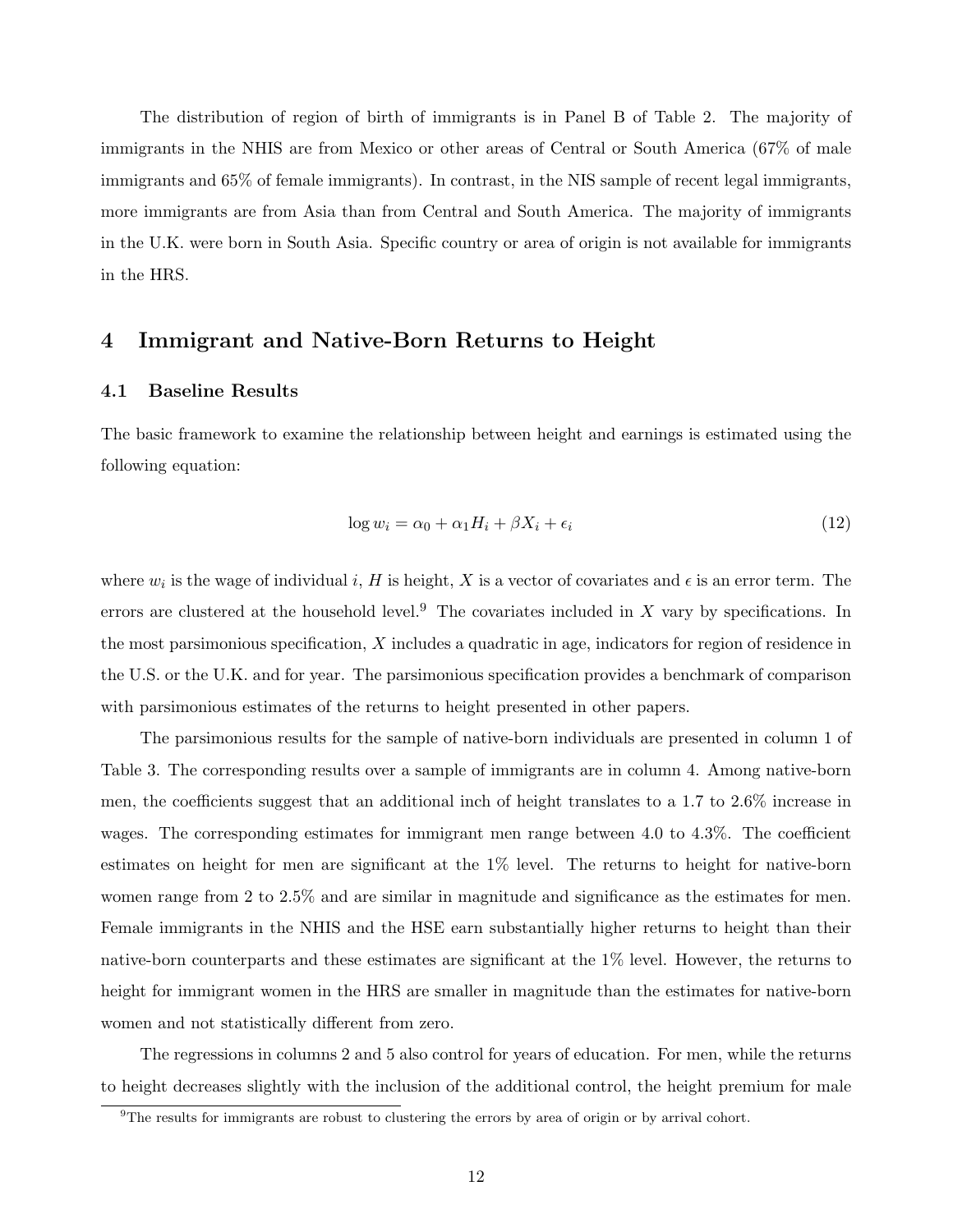immigrants relative to male natives is not eliminated. The gap remains such that each additional inch of height yields about twice more wage gains for immigrants than for native-born individuals. In contrast, the returns to height for immigrant and native-born women converge to be quite similar in the NHIS data set. The premium in the returns to height for immigrants remains only for women in the HSE sample. The returns to height for women in the HRS sample is small and negative in magnitude and not statistically different from zero. This is consistent with some previous evidence that the returns to height are not as robust for women as for men. Glick and Sahn (1998) find a positive relationship between height and earnings for men in Guinea but no relationship for women. Using the youth cohort of the National Longitudinal Survey, Loh (1993) finds the magnitude and significance of the relationship between height and wages to be lower for American women than for American men. These differences may be explained by selection issues where a large share of women do not participate in the labor force. Another possible explanation is that women sort into jobs where height and physical strength do not matter.

Furthermore, the returns to education are consistently lower for immigrants than for native-born individuals. These results are consistent with the prediction of the model of statistical discrimination where immigrant height is given more weight by employers because the signals of human capital for immigrants is observed by employers with error. The education signal for immigrants may be observed with less reliability for many reasons. The mapping between a foreign degree and the American or British system may be unclear to employers. The quality of the schools may be difficult to determine for immigrants than for native-born individuals. However, these results may be also be consistent with an alternative story in which the mapping between years of education and productivity in other countries is less steep due to lower quality schools.

Finally, columns 3 and 6 of Table 3 include industry and occupation fixed effects. The precision of these fixed effects range from the one-digit level in the HRS to the two and three-digit levels in the other data sets.<sup>10</sup> By looking within job categories, we can evaluate the hypothesis that the height premium for immigrants is due to sorting into specific types of jobs where physical strength has stronger effects on worker output. While the coefficient estimates of height decline, the estimates for immigrant men remain much larger than the corresponding estimates for native-born men. Thus, the results indicate that occupational sorting does not explain the higher returns to height for immigrant men over native-born men.

Table 4 displays the estimates for immigrant men and women in the NIS sample. The results for NIS women are similar to HRS immigrant women; the magnitude of the wage returns to height

<sup>10</sup>See Appendix A for more details.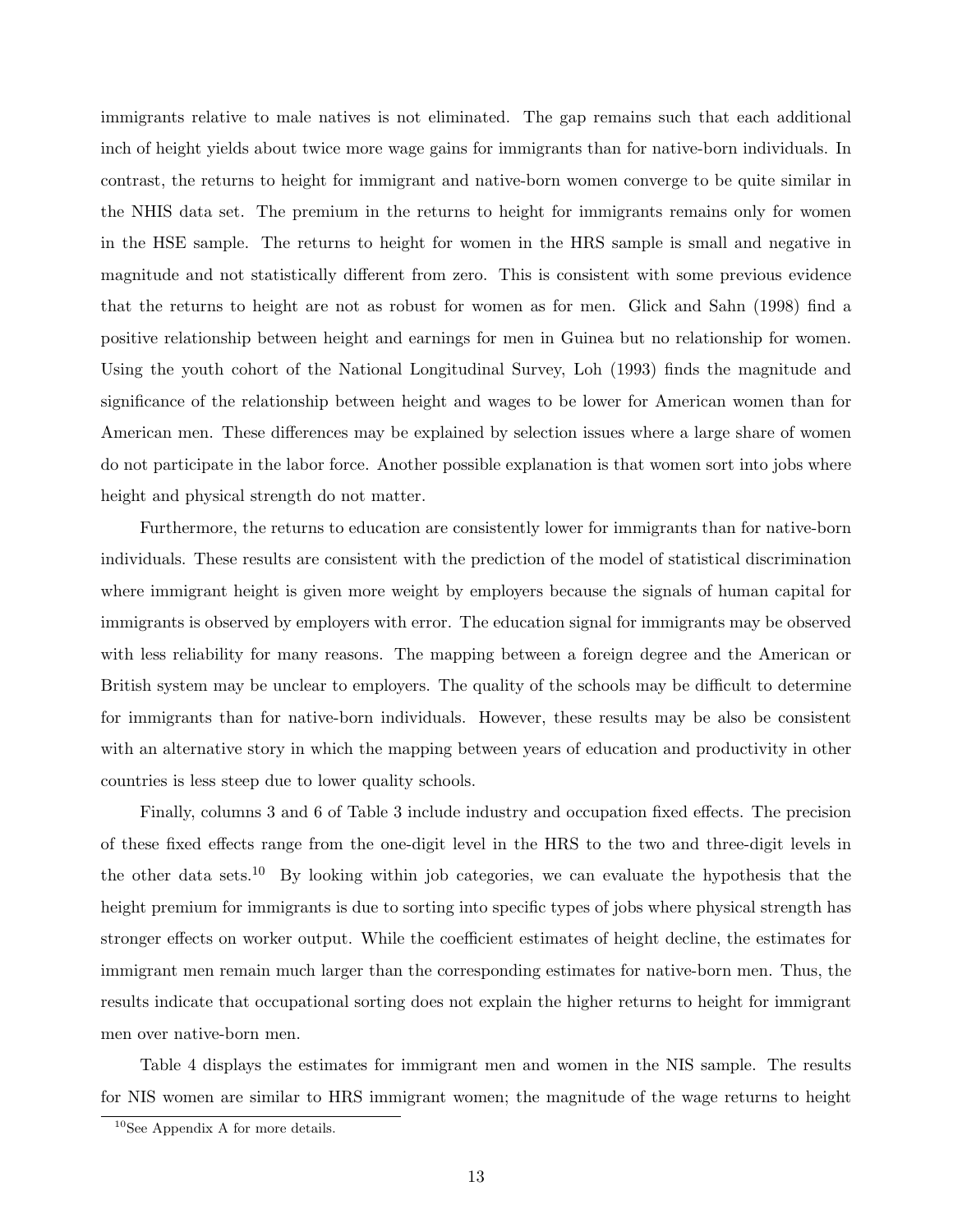for women are small and not statistically different from zero in any of the specifications that include years of education. The returns to height for NIS men are slightly lower than the other immigrant samples in the parsimonious specifications, and the estimates in the full specification with industry and occupation fixed effects are similar to the American immigrant men in the NHIS.

Overall, the results provide strong evidence that the wage returns to height are substantially larger for immigrant men than for native-born men. The similarity in the results for men across the four samples suggests that the results are quite general and not driven by a particular cohort or country. The results for immigrant and native-born women are much less consistent across the samples. Given that the returns to height for women do not change much with the inclusion of industry and occupation fixed effects, it seems unlikely that occupational sorting explains the lack of a gap between immigrant and native-born women.

### 4.2 Occupational Sorting and Physical Labor

To further investigate the possibility that the patterns in the returns to height are driven by sorting into different types of jobs, this section examines whether the returns to height vary by the physical demands of the work. I divide jobs coarsely by how physically demanding they are. Non-physical jobs include professionals, managers, sales and administrative support. The remaining categories of physical jobs include technicians, protective service, service, farming, precision production, operators, transportation, laborers and military. If the greater returns to height for male immigrants are driven by their sorting into jobs that require physical strength, then we would expect that the returns to height are larger for workers in physically demanding jobs.

Table 5 presents the results that include interactions of height with the indicator that equals one if the individual's occupation is not physically demanding. The estimates of the interaction term is positive for men in all cases except NHIS natives. This suggests that the returns to height is actually larger for jobs that are not physically strenuous. However, the returns to height for non-physical jobs in not statistically different from the returns for physical jobs except for HRS natives. The sign of the interaction term in the estimates for women in Panel B is less consistent but confirm that the returns to height for women are not statistically different for physical versus non-physical jobs. The results of Table 5 confirm that the patterns in the relationship between height and wages among immigrants and natives are not driven by sorting of immigrants into physically strenuous jobs.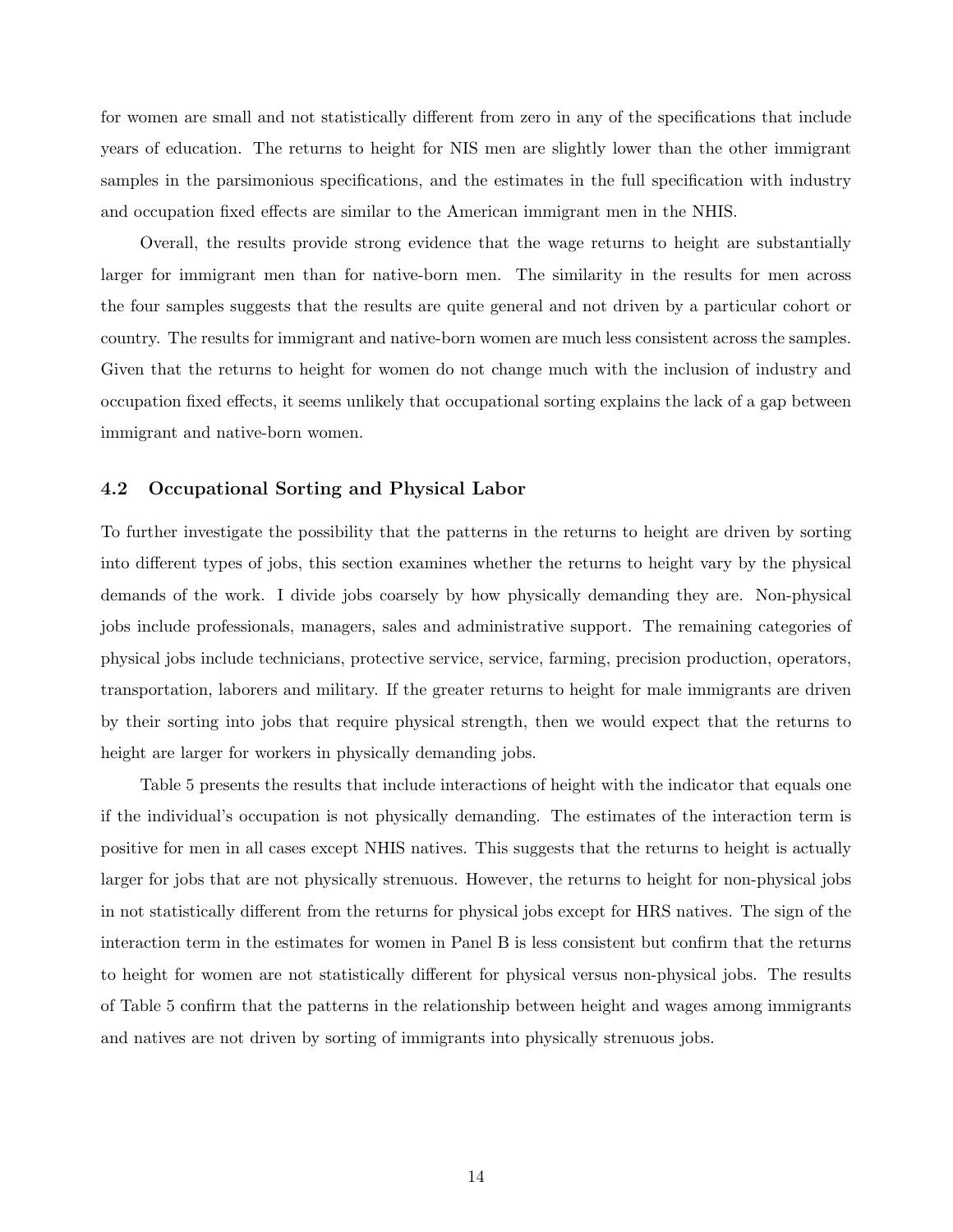#### 4.3 Labor Force Selection of Women

The results indicate that the relationship between height and earnings is quite different by gender, and occupational sorting is unlikely to explain these gender differences. Another possible explanation is selection of women out of the labor force for the gender differences in the results. The ideal method of examining whether the returns to height for women are affected by selection is to use the Heckman two-stage correction for selection bias (Heckman 1979). However, the method requires a variable that predicts selection into employment by women but does not directly affect wages, and it is difficult to think of a variable that would plausibly meet that criteria. As the next best option, I examine whether the empirical relationship between height and employment status provides suggestive evidence that selection bias is dampening the height premium among women.

The relationship between height and employment is presented in Table  $6<sup>11</sup>$  The probability of employment is estimated using a linear probability model, but the results are very similar if I estimate the relationship with a probit. For men aged 20 to 60, the probability of working ranges from 71 to 88% across the three samples. The corresponding probabilities for women are lower, ranging from 46 to 73%. The evidence in Table 6 shows that the impact of height on employment is much stronger for immigrant women than for native-born women. An additional 10 inches increases the probability of employment for immigrant women in the U.S. by 3% and has no effect on the probability of employment among native-born women. In the United Kingdom, an additional 10 inches increases the probability of employment by  $21\%$  for immigrant women and by  $11\%$  for native-born women. The relationship between height and employment is less consistent among men but this is not surprising given that the vast majority of men are working. The positive impact of education on employment is also not very strong among men but quite strong among women. The evidence indicates that height plays a role in the selection of women into the labor force, and that each unit of height maps into a higher probability of employment for immigrant women and for native-born women. This provides suggestive support for the idea that the gender differences in the wage returns to height are explained by selection bias.

<sup>&</sup>lt;sup>11</sup>The HRS sample is excluded because panel information on past employment status is not asked. Note that the sample sizes are larger than the wage regressions because the estimates include individuals that do not report earnings information.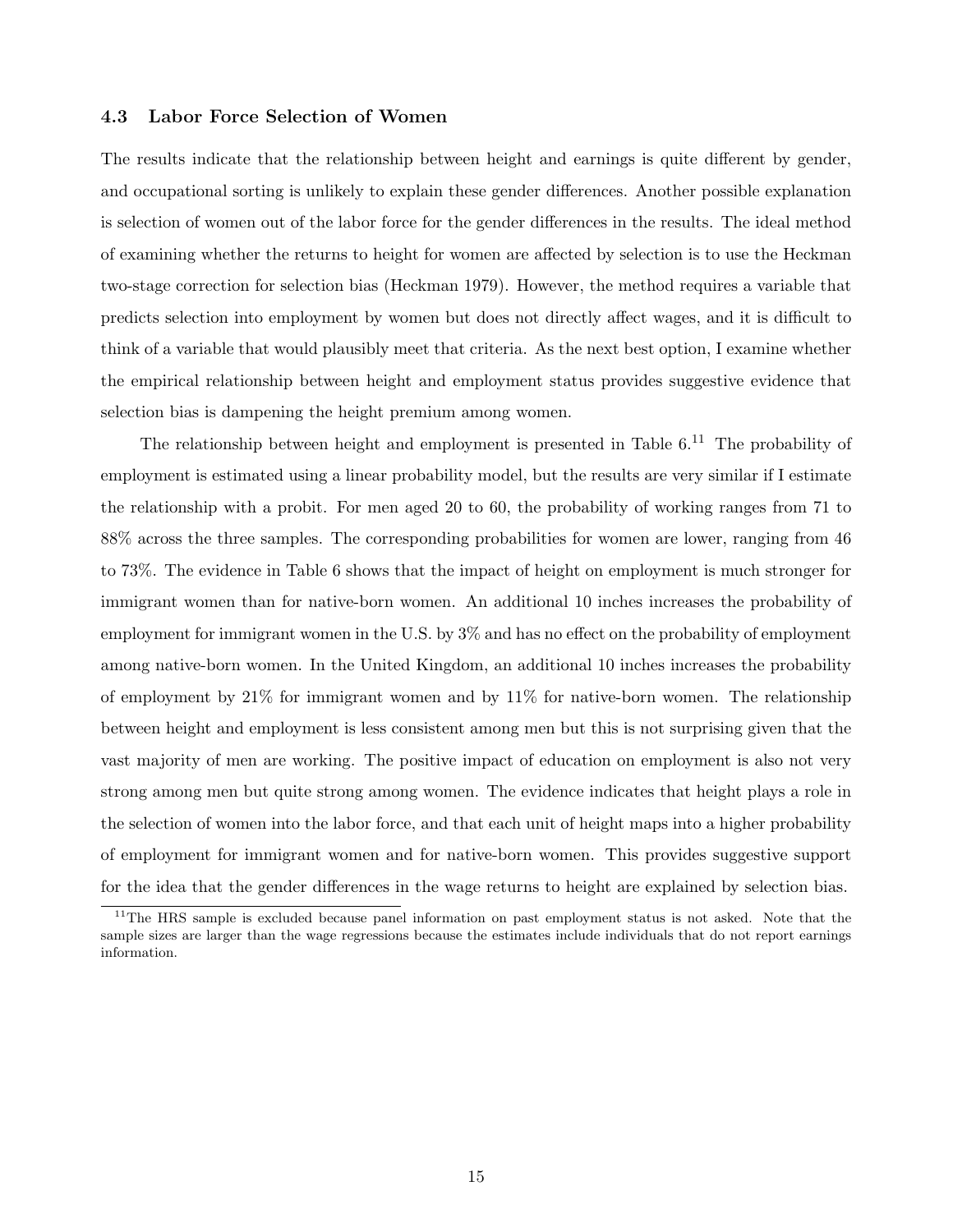### 5 Specification and Robustness Checks

### 5.1 Nonlinearities in the Returns to Height

The results presented in Section 4 assume that the relationship between height and the logarithm of wages is linear. This specification follows the standard in the bulk of the literature on the wage returns to height. Nonparametric estimates of the returns to height provide support for the linearity assumption (Strauss and Thomas 1998). However, given that immigrants are on average several inches shorter than native-born individuals, this assumption could be problematic for the analysis of this paper if the actual relationship between height and earnings is concave. This section demonstrates that the estimated differences in the relationship between height and wages for immigrants and for natives is not driven by the functional form of the estimating equation.

I examine two alternative specifications of the relationship between height and wages. First, I estimate the relationship with a quadratic in the height of the individual. Second, I include the logarithm of height rather than the level of height in inches. The results are presented in Table 7 and are comparable to the results in columns 3 and 6 of Table 3. Columns 1-6 of Table 7 demonstrate that the returns to height are still approximately twice as large for immigrant men than for nativeborn men. This is true both under the quadratic specification (Panel A) and under the logarithmic specification (Panel B). This holds in both the NHIS and the HRS data for Americans as well as in the HSE data for Britons. For women, the gap in the nonlinear estimates of the returns to height for immigrants and native-born individuals are similar to the linear estimates. Overall, the significance of the relationship between height and wages remains weaker for women.

### 5.2 Selection of Immigrants

This section considers the idea that the observed relationship between height and wages of immigrants is explained by heterogeneity in the selection process across immigrants. It is possible that only tall individuals succeed in immigrating to the U.S. or the U.K., but this would not introduce a bias in the estimated returns to height among immigrants given the assumption of linearity in the relationship between height and wages. The kind of selection that is necessary to generate an upward bias in the returns to height for immigrants is more complicated. One possibility is negative selection of illegal immigrants from Central America, where the average height is relatively low, combined with positive selection of immigrants from areas where people are taller due to immigration policies.<sup>12</sup> Given that

 $12$ For analysis on the determinants of negative or positive selection of immigrants, see Borjas (1987) and Jasso and Rosenzweig (1990).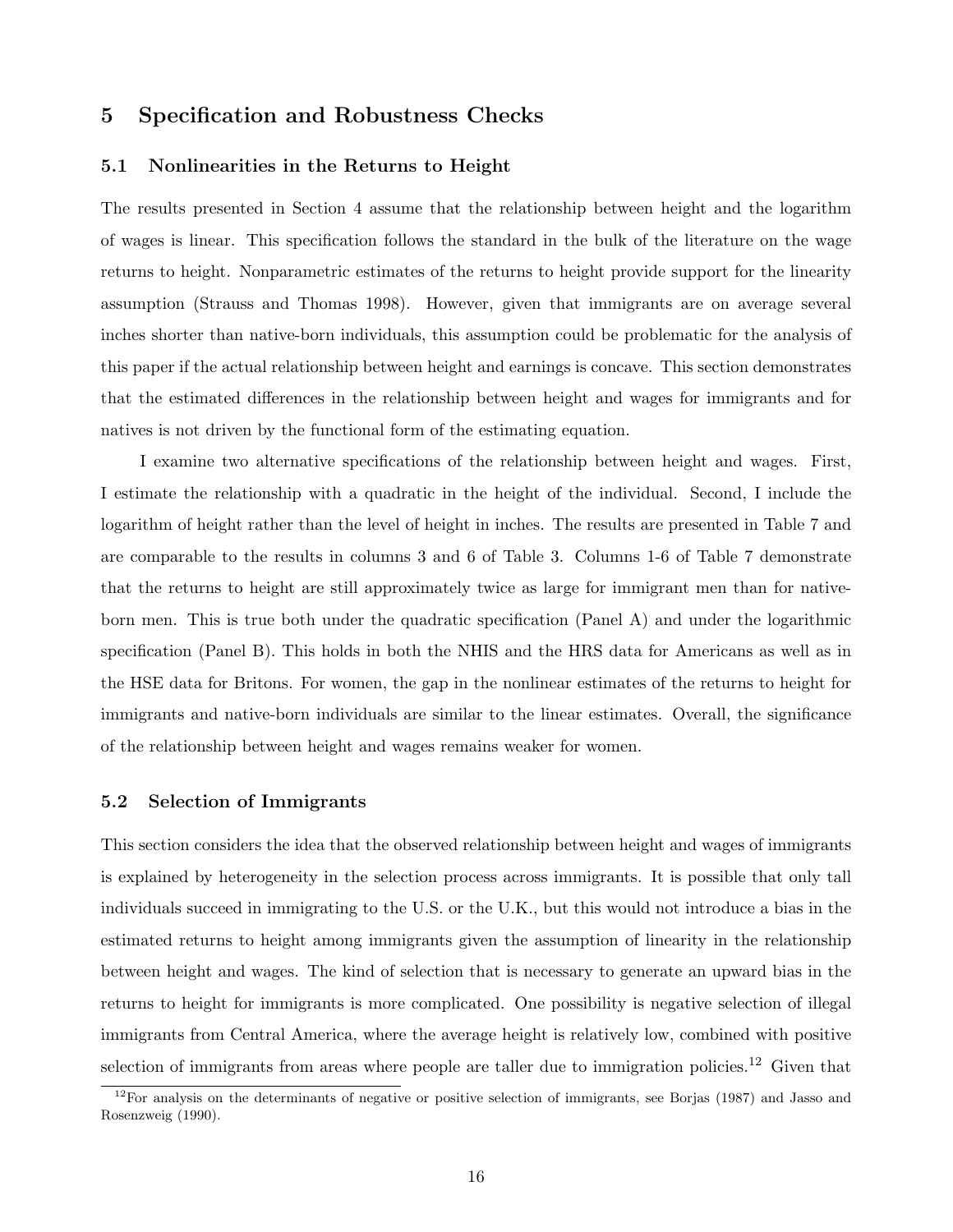the returns to height are similar in samples where the distribution of originating countries and the time of arrival are very different (as shown in Tables 3 and 4), this concern is unlikely to be driving the results. For additional confidence, I implement two other specifications, one that includes country fixed effects and one that includes fixed effects for country interacted with arrival cohort. Under the assumption that selection effects vary across countries rather than within countries, the specification with country fixed effects removes the effects of selection. Furthermore, this specification will also address other possible explanations that depend on differences in characteristics across countries of origin. Under the assumption that selection effects vary across time as well as across countries, the specification that includes fixed effects for country interacted with arrival cohort will provide the within country-cohort returns to height for immigrants.

The NIS and HSE include information on country or region of birth of immigrants, but the NHIS only has region of birth of immigrants.<sup>13</sup> The HRS does not share any information about place of origin of immigrants, and is excluded from the analysis in this section. Immigrants' arrival cohorts are defined by the decade of arrival into the United States or the United Kingdom.

The results are presented in Table 8. The results correspond with the specification presented in column 6 in Table 3 and columns 3 and 6 of Table 4 with the addition of country or region fixed effects or country-cohort fixed effects. The odd columns include country or region fixed effects. The even columns include fixed effects for the interaction of country or region with cohort of arrival. For America immigrants in the NHIS and NIS, the inclusion of country fixed effects and country-cohort fixed effects does not have much effect on the estimates of the returns to height and to education. For British immigrants, the inclusion of country fixed effects in column 3 and of country-cohort fixed effects in column 4 slightly decreases the returns to height for men and women. Overall though, the returns to height for men remain substantially higher than those of native-born male Britons. Thus, the results suggest that the returns to height are not solely driven by differences in selection across countries or time, but also hold when comparing tall and short immigrants from the same country and from the same country and cohort.

### 5.3 Measurement Error in Height

Another potential concern is that systematic differences in reporting error for height between immigrants and native born individuals could bias the coefficient estimates and generate the observed, larger returns to height for immigrants. While height in the NHIS and NIS are self-reported, height is measured by trained interviewers in the HSE. Given that the ratio of the returns to height for immi-

<sup>&</sup>lt;sup>13</sup>More details about the regions and countries of origin are provided in Appendix A.4.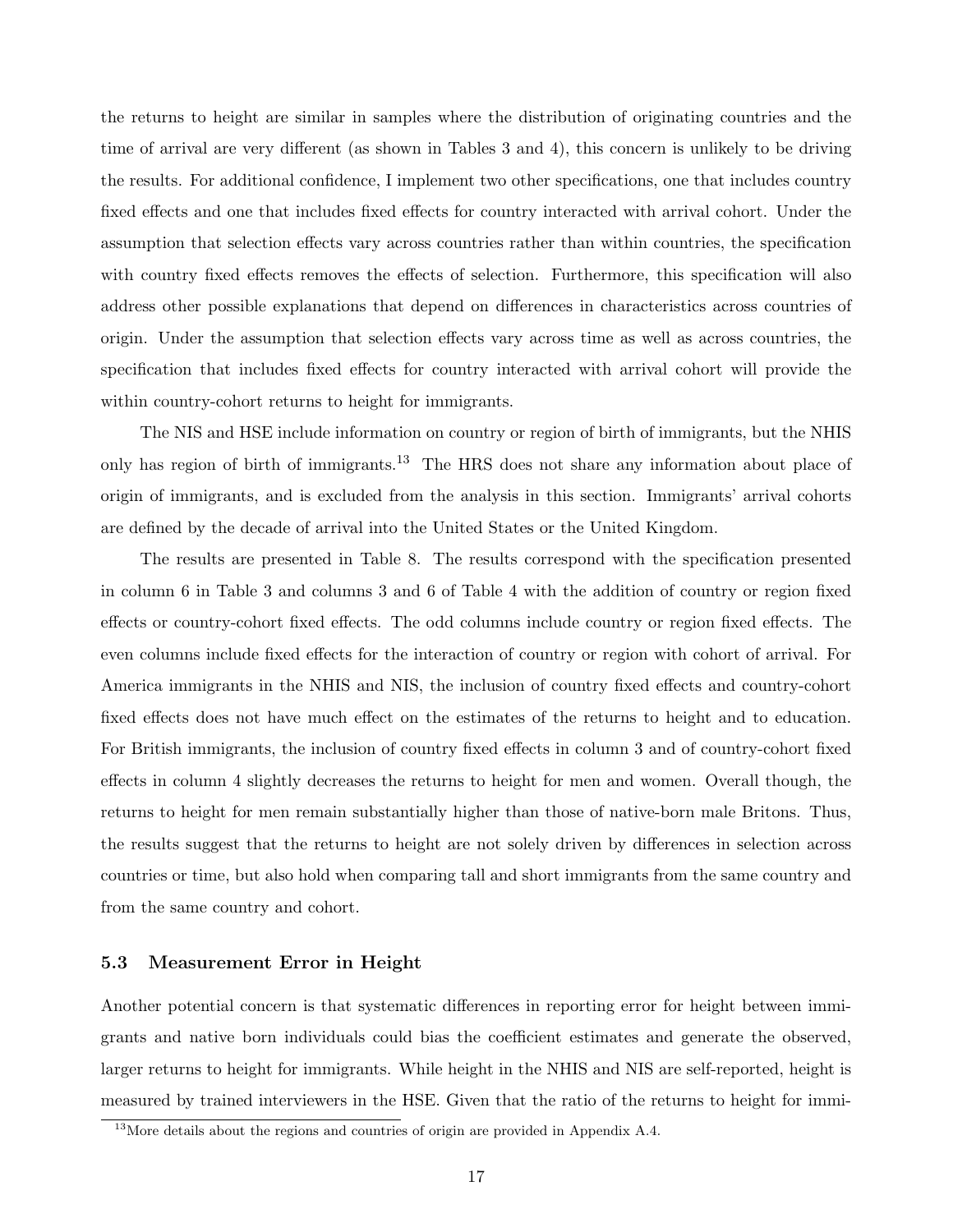grants and native-born individuals are similar for the HSE and the NHIS, it is unlikely that the larger returns to height for immigrants are explained by measurement error in height. Height is self-reported in the 1992 wave of the HRS used in this analysis. Height is also self-reported in all subsequent waves of the HRS, but in 2006 height was also measured by trained staff and the average reporting error was very low at around 1-2% with no significant differences by racial or ethnic subgroups (Meng, He and Dixon 2010).

A method for addressing systematic reporting error in height was suggested by Lee and Sepanski (1995) and Bound, Brown and Mathiowetz (1999). They use an independent source of data that contains both the true and the reported values of the variable. By estimating the true value of the variable as a function of its noisy reported value and other observable characteristics, one can derive a relationship between the reported and the true values. Assuming that the relationship between the reported and the measured values are the same in both data sets, the estimated relationship from the validation data can be used to calculate the true value of height from the reported value in the primary data set.

Respondents in the Third National Health and Nutrition Examination Survey (NHANES III) from the U.S. Department of Health and Human Services reported their own estimates of height and were professionally measured four weeks later. Using this data set to implement the correction for reporting error in height separately for immigrants and native-born individuals does not remove the large gap in the returns to height for immigrants and for native-born individuals in the NHIS and  $NIS.<sup>14</sup>$ 

### 6 Testing for Statistical Discrimination

The following sections examine whether there is evidence that employers use height as a tool of statistical discrimination by testing whether changes in signal reliability alter the returns to height and to education in ways predicted by the model of statistical discrimination. If employers statistically discriminate based on immigrant height in the absence of high quality information on other characteristics that are available for native-born individuals, then the returns to the perfectly observable characteristic for immigrants should decline with improvements in other sources of information. Furthermore, assuming that employers in the immigrant's country of origin have better signals of quality than host country employers, the effects of statistical discrimination on the returns to height and

<sup>&</sup>lt;sup>14</sup>I use the NHANES III rather than the HRS for this exercise because the age distribution of the NHANES III sample is more similar to the age distributions of the NHIS and NIS data. These results are available from the author upon request.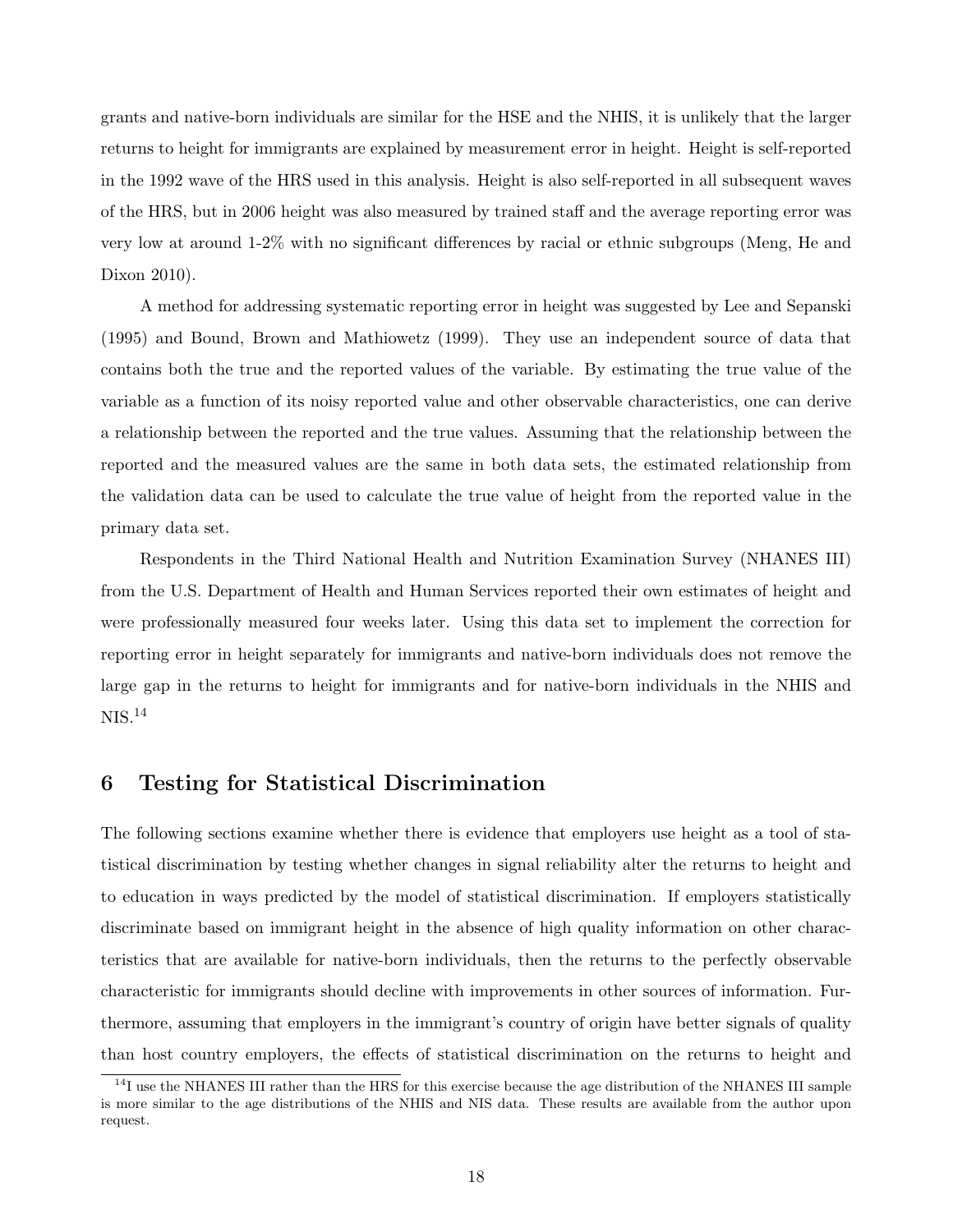education should not be observed in pre-immigration wage data.

#### 6.1 Cross-Sectional Variation in Signal Reliability

Over a sample of immigrants, I estimate the following equation:

$$
log w_i = \beta_0 + \beta_1 H_i + \beta_2 H_i * Q_i + \beta_3 S_i + \beta_4 S_i * Q_i + \beta_5 Q_i + \beta_5 X_i + \epsilon_i
$$
\n(13)

where S is total years of schooling and  $Q$  is a measure of signal quality. If signal quality is increasing in Q and  $\beta_1 > 0$  and  $\beta_3 > 0$ , the model of statistical discrimination predicts that the wage returns to height are decreasing in signal quality ( $\beta_2 < 0$ ) and the wage returns to education are increasing in signal quality ( $\beta_4 > 0$ ). In other words, as the reliability of the signal of S improves, employers place more weight on S and less weight on the perfectly observable characteristic, H. This relies on plausible assumptions that height is observed perfectly by employers for both immigrants and natives but S is observed with more error for immigrants than for native-born individuals.

I consider two measures of Q. The first measure of Q is years since immigration. As an immigrant spends more time in the host country, the quality of productivity signals is likely to improve. This may occur because communication becomes easier either through improved language ability or cultural assimilation, or because immigrants accumulate labor market experience in the host country that demonstrates their true level of human capital. The second measure of Q is an indicator for whether the immigrant completed any education in the host country. The quality of the signal of human capital is plausibly improved when an immigrant attends school in the host country. For example, if an individual has a graduate degree from an American university in addition to a foreign degree, the noise in the signal for employers is plausibly lower than if the individual had a similar graduate degree from an unfamiliar foreign university.

An alternative possibility to the model of statistical discrimination is that the measures of Q capture unobserved ability rather than signal quality. The predictions associated with this alternative interpretation of Q would be different. If we assume that education and ability are complements in worker productivity and there are also complementarities between different types of ability, then this alternative model would suggest that  $\beta_2 > 0$  and  $\beta_4 > 0$ .<sup>15</sup> It is possible that the measures of Q may capture variation in worker ability. The cultural assimilation or improved English language abilities associated with years in the host country may increase worker productivity directly in addition to

<sup>&</sup>lt;sup>15</sup>The assumption that education and ability are complementary inputs into worker productivity is common (Lang and Manove forthcoming, Mwabu and Schultz 1996). Evidence suggests strong complementarities types of ability such as cognitive ability and social skills (Cunha and Heckman 2007, Weinberger 2011).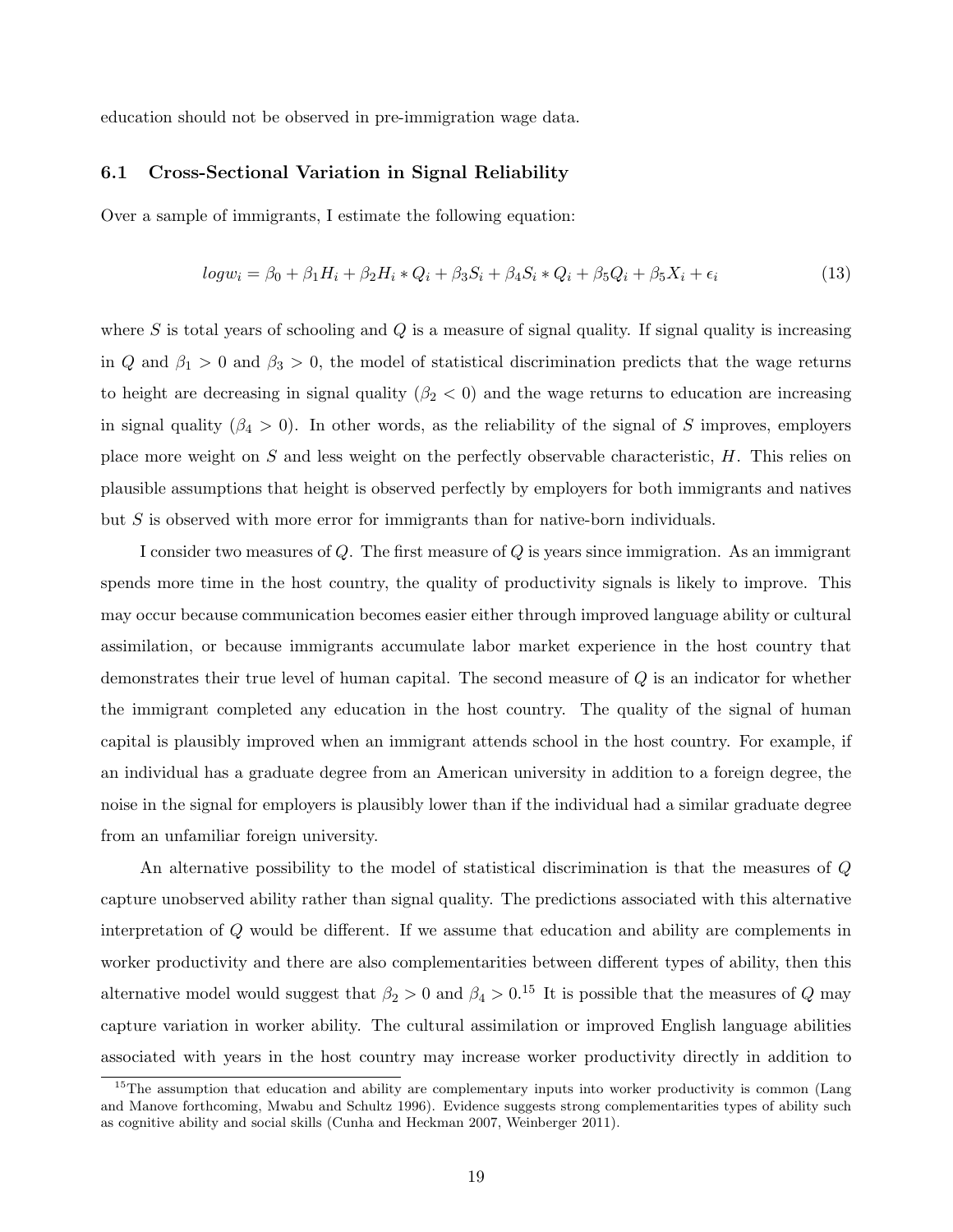reducing the noise in the signal of productivity. Furthermore, over time some immigrants chose to leave the host country and this selection may generate a correlation between ability and years in the host country. If high ability immigrants remain in the U.S. or if productivity increases directly with the amount of time in the host country due to assimilation, then we would expect  $\beta_2 > 0$  and  $\beta_4 > 0$ . If selection is such that low ability immigrants are more likely to remain in the U.S., then we would expect  $\beta_2 < 0$  and  $\beta_4 < 0$ . As with the other measure of Q, host country education may be correlated with individual ability. If immigrants with host country education tend to have higher ability due to admissions policies and immigration rules, or if productivity directly improves as the result of any education in the host country, then we expect  $\beta_2 > 0$  and  $\beta_4 > 0$ .

The results are presented in Table 9 for male immigrants. For men, the evidence on how the returns to education vary with the amount of time spent in the U.S. or the U.K. is fairly mixed. It is positive and significant in the NHIS data, negative and significant in the NIS data, and statistically and economically not different from zero in the HSE and HRS. Years since immigration generally has a positive effect on the returns to height rather than the negative effect predicted by the model of statistical discrimination. In fact, the effect for each additional decade in the host country is extremely small in magnitude and not statistically different from zero. The results in the even columns where Q is an indicator for education in the host country also are not consistent with the predictions of statistical discrimination. The magnitude and significance of the estimates of the interaction between height and education in the host country suggest that there is no impact of host country education on the returns to height. Overall, the evidence does not support the hypothesis of statistical discrimination by employers against immigrants. The results also do not support the alternative possibility that Q captures unobserved ability rather than signal quality.

The results for female immigrants displayed in Table 10 are somewhat different from the results for men. The coefficients on  $\beta_2$  and  $\beta_4$  are mostly consistent with the model of statistical discrimination when  $Q$  is years since immigration. However, in the results in which  $Q$  is host country education, the sign of the coefficients are more mixed. However, the coefficients are rarely significant at standard levels.

#### 6.2 Variation in Signal Reliability and Panel Data

The NIS asks retrospective information on the labor market experiences of immigrants in the year that they immigrated to the U.S. Assuming that the reliability of the signal of human capital is lower for employers in the host country than for employers in the country of origin, pre-immigration labor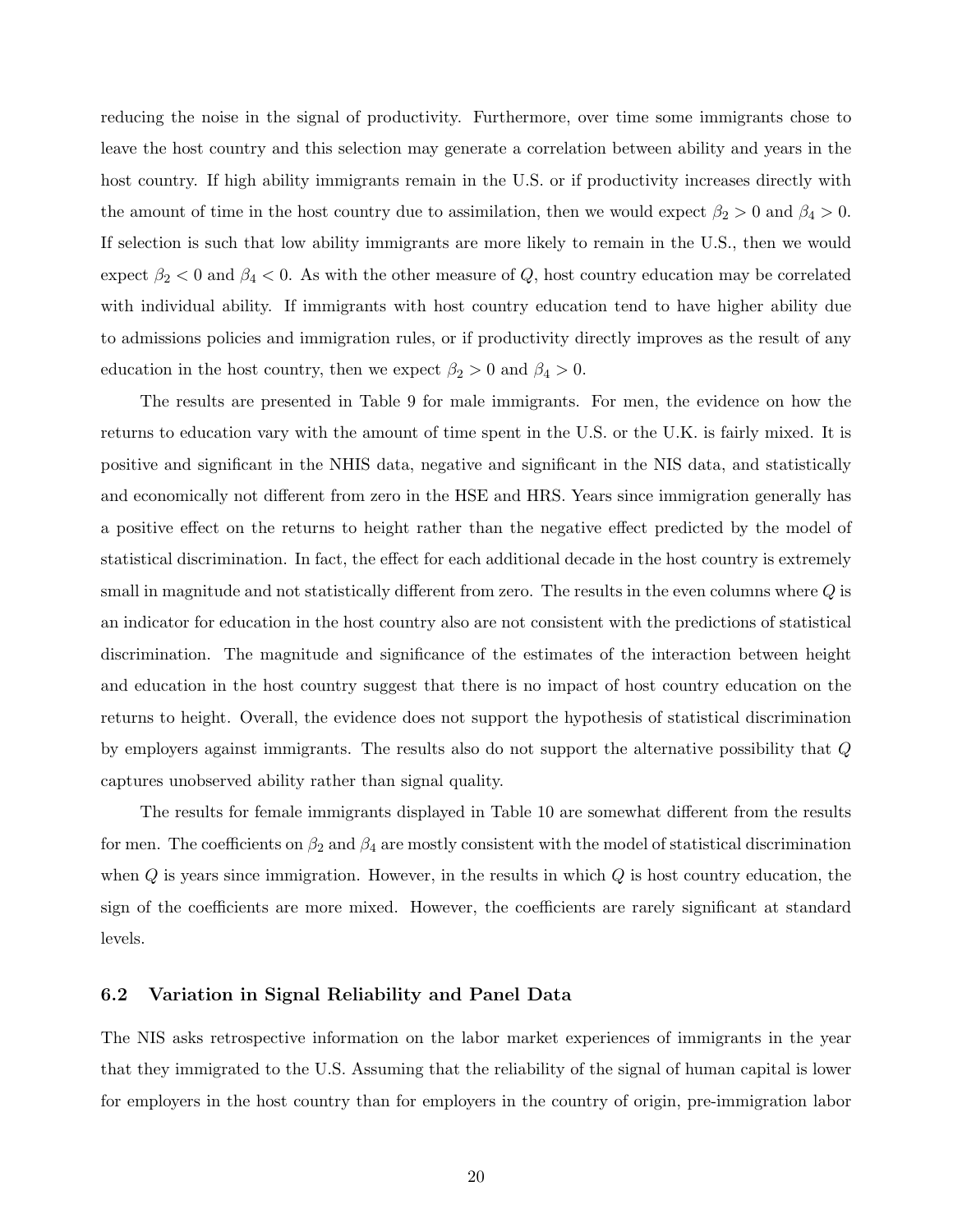market information offers another test of the model of statistical discrimination.

Over a sample that pools pre- and post-immigration labor market experiences of individuals in the NIS, I estimate the following equation:

$$
log w_{it} = \gamma_0 + \gamma_1 H_i + \gamma_2 H_i * PreImmig_{it} + \gamma_3 S_{it} + \gamma_4 S_{it} * PreImmig_{it} + \gamma_5 X_{it} + v_{it}
$$
(14)

where  $PreImmig$  is an indicator that equals one if the data refer to a period prior to immigration to the U.S., and X includes a quadratic in age, and indicators for country of origin and year. The panel data set includes two observations for every individual, one observation prior to immigration and one observation after immigration.<sup>16</sup> Age and years of education are adjusted appropriately in the pre-immigration data. I include country fixed effects to address the issue that the returns to height and education may vary in different countries. The key coefficients of interest,  $\gamma_2$  and  $\gamma_4$ , yield the difference between the pre- and post-immigration wage returns to height and education among individuals originating from the same country.

The key assumption of equation 14 is that employers in the immigrants' country of origin observe signals of productivity that are less noisy than the signals observed by American employers. Statistical discrimination based on height by American employers would yield  $\gamma_2 < 0$  and  $\gamma_4 > 0$ . If employer statistical discrimination on height occurs in the absence of other reliable sources of information, then we expect that employers' reliance on height to be less strong for immigrants in their country of origin than in the U.S. In other words, the wage returns to education are higher prior to immigration when the signal is clearer. The weight placed on height is lower given the availability of other information on productivity.

The NIS pseudo-panel data offers additional predictions in combination with the measures of signal quality, Q, discussed in the previous section. I estimate the following regression:

$$
logw_{it} = \gamma_0 + \gamma_1 H_i + \gamma_2 PreImmig_{it} * H_i + \gamma_3 S_{it} + \gamma_4 PreImmig_{it} * S_{it} +
$$
  

$$
\gamma_5 PreImmig + \gamma_6 H_i * Q_i + \gamma_7 S_{it} * Q_i + \gamma_8 PreImmig_{it} * Q_i +
$$
  

$$
\gamma_9 H_i * PreImmig_{it} * Q_i + \gamma_{10} S_{it} * PreImmig_{it} * Q_i + \gamma_{11} Q_i + \gamma_{12} X_{it} + v_{it}
$$
 (15)

where  $Q$  is years since immigration to the U.S. divided by ten or whether the individual has any education in the U.S. The measures of  $Q$  are time-invariant in this equation to allow us to determine

<sup>&</sup>lt;sup>16</sup>One of the key limitations of the panel results is that the sample in this section only includes a selected group of individuals that worked both before and after immigration. For example, individuals that immigrate to the U.S. for education and never worked in their origin country would not be included in this analysis.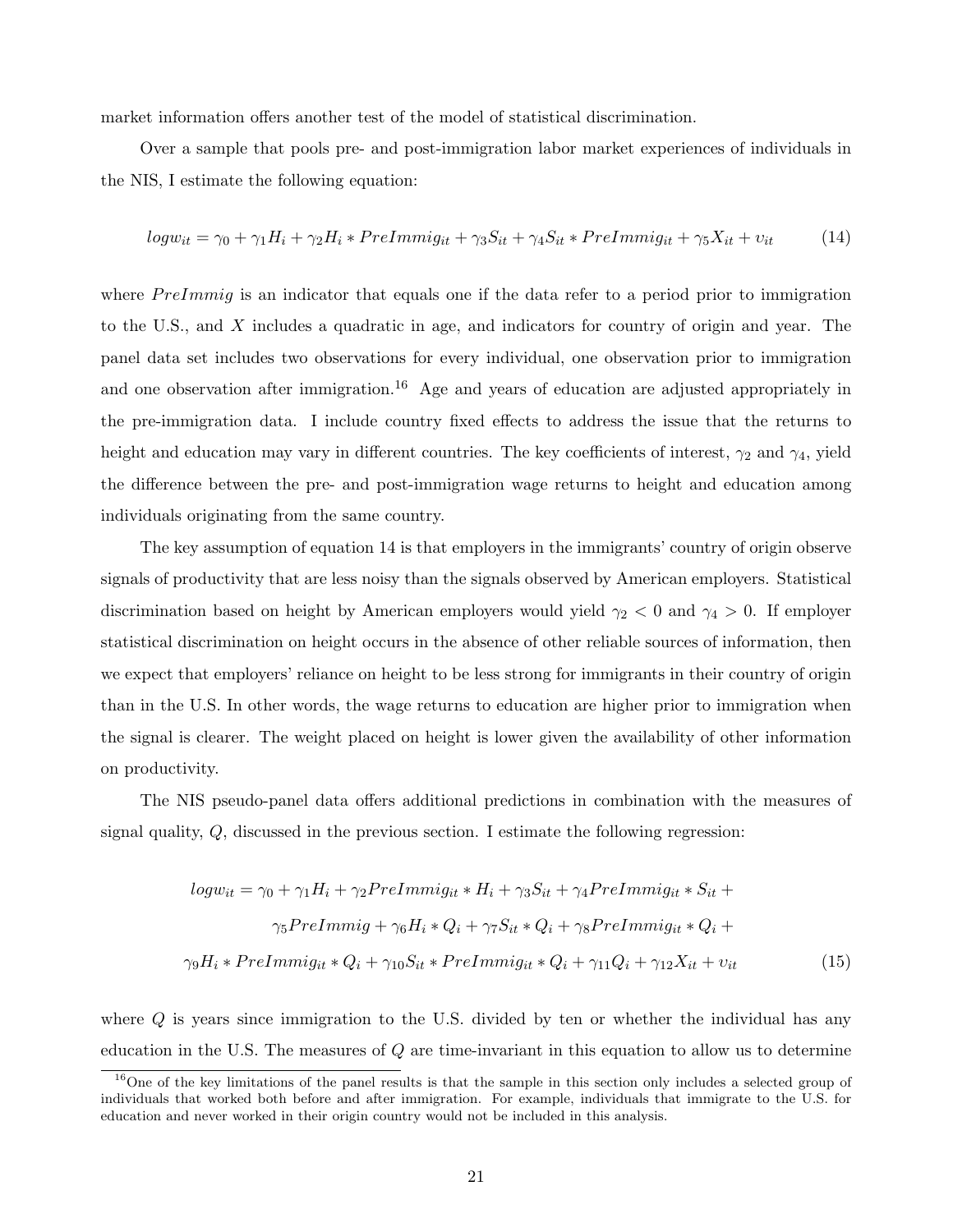whether  $Q$  is measuring post-immigration signal reliability or whether  $Q$  reflects time-invariant unobservable ability. Under statistical discrimination, the post-immigration interactions of height and Q would be as previously discussed ( $\gamma_6 < 0$  and  $\gamma_7 > 0$ ) because as the signal of education improves less weight is placed on height and more on education. Furthermore, the model of statistical discrimination also implies that the net effect of the pre-immigration interactions should be zero ( $\gamma_6 + \gamma_9 = 0$  and  $\gamma_7 + \gamma_{10} = 0$ ) because subsequent American education or tenure in the U.S. should not affect signal reliability *before* immigration. In contrast, if the effect of  $Q$  is driven by a correlation with unobserved ability rather than capturing signal quality, we should see positive returns to  $Q$  both before and after immigration as well as positive estimates of the interactions of Q with height and education both before and after immigration ( $\gamma_6 > 0$ ,  $\gamma_7 > 0$ ,  $\gamma_6 + \gamma_9 > 0$  and  $\gamma_7 + \gamma_{10} > 0$ ).

The results of equations 14 and 15 are presented in Table 11. Columns 1 and 4 corresponds to equation 14 for men and women, respectively. The signs on the interactions are opposite to the predictions of statistical discrimination for men, and they are both positive for women. The estimated signs are not consistent with statistical discrimination for either men or women. However, we cannot statistically reject the hypothesis because none of the estimated interactions are significantly different from zero at the 10% level on their own or jointly.

Columns 2 and 5 present the results where  $Q$  is the amount of time that the immigrant has spent in the U.S. (divided by 10). For men,  $\gamma_6 > 0$  and  $\gamma_7 < 0$  which is not consistent with either statistical discrimination or Q reflecting ability, but these estimates are not significantly at the standard levels. However, we can reject the prediction of the model of statistical discrimination that  $\gamma_6 + \gamma_9 = 0$  at the 1% level. For women, the results indicate that the post-immigration returns to height is decreasing in years in the U.S. ( $\gamma_6 < 0$ ) while the post-immigration returns to education are increasing in years after immigration ( $\gamma$  > 0). While the signs are consistent with the predictions of the model of statistical discrimination, the standard errors are very large and the pre-immigration interaction of height and education with years since immigration ( $\gamma_9$  and  $\gamma_1$ 0, respectively) are both negative. Finally, the results where Q is a dummy variable for American education is displayed in columns 3 and 6 of Table 11. The key predictions of the model of statistical discrimination regarding education are rejected for men. First, the post-immigration returns to education are decreasing with U.S. education ( $\gamma_7$ ) rather than increasing as predicted by statistical discrimination and this estimate is statistically significant. Second, the total pre-immigration interaction between American education and the returns to years of education ( $\gamma_7 + \gamma_1 0$ ) are statistically different from zero at the 5% level. For women, the estimates are too noisy to be conclusive but the signs of the coefficients are not supportive of either the hypothesis of statistical discrimination or Q reflecting unobserved ability.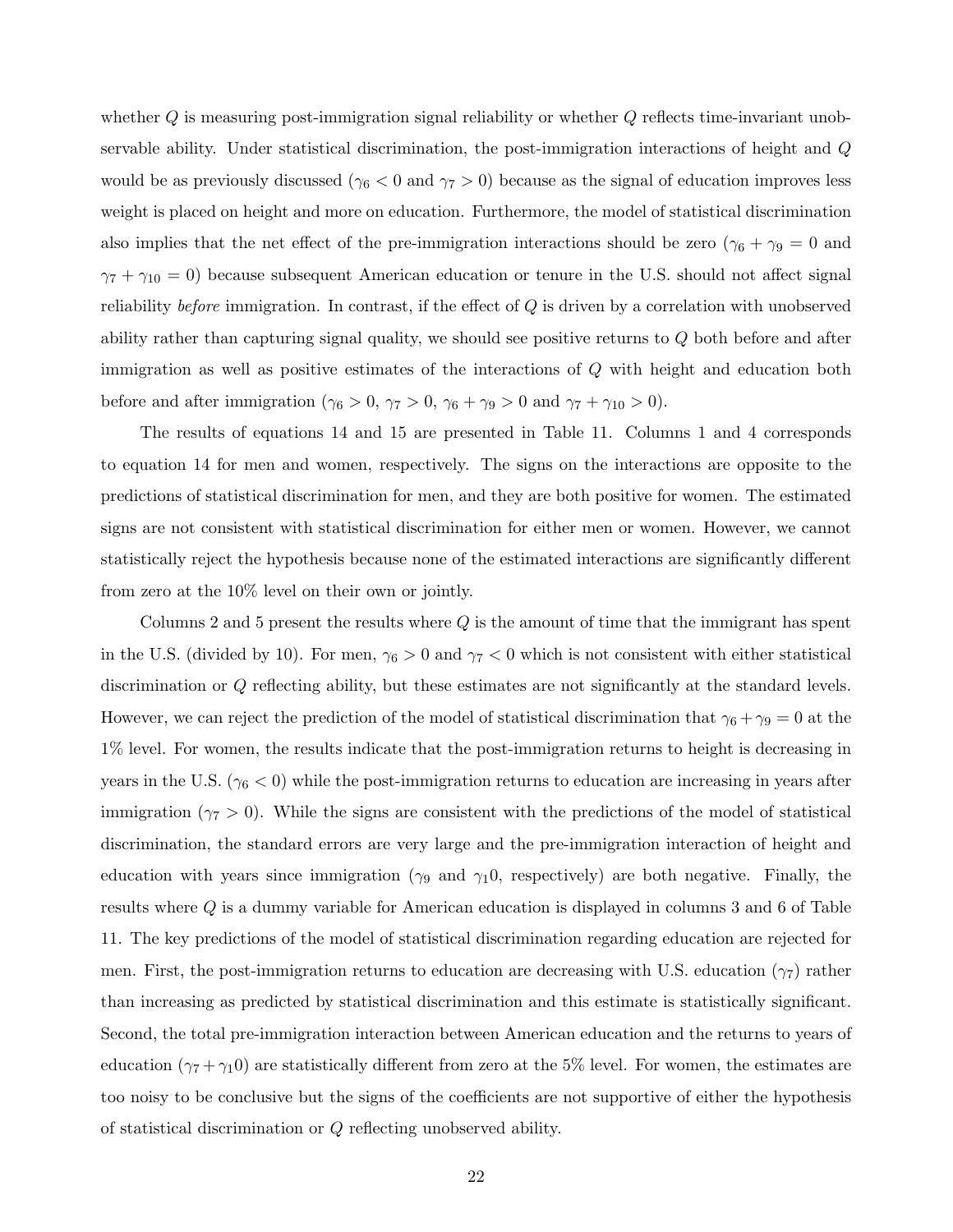Overall, the results do not support the model of statistical discrimination using height given variation in signal reliability across groups for men. The evidence is weaker for immigrant women in that the predictions cannot be rejected statistically at standard levels. The pre-immigration effects of both measures of Q are not statistically different from zero. The evidence against the model of statistical discrimination depends on the assumption that the measures of Q are good measures of signal quality. The lack of significance of the pre-immigration and post-immigration effects of Q suggests that the estimates of Q do not reflect unobserved ability.

### 7 Productivity Differences in the Height Signal

The evidence in the previous sections suggests that statistical discrimination cannot explain why immigrants experience higher wage returns to height than native-born individuals. The following sections consider the alternative hypothesis that the slope of the relationship between height and productivity differs between immigrants and native born individuals. The previous literature has demonstrated evidence for the linkage between height and health (Strauss and Thomas 1998, Steckel 1995), cognitive skills (Case and Paxson 2008) and non-cognitive skills (Persico, Postelwaite and Silverman 2004). It is possible that the larger impact that each additional unit of height has on immigrant wages over native-born wages results from non-linearities in the mapping between nutritional inputs and health and cognitive development. For example, the returns to increasing investment in health and nutrition can have higher returns in both height and productivity at low levels of investment. I test this hypothesis in two ways. First, I examine whether the higher returns to height for immigrants are driven by immigrants from poorer regions of the world. Second, I directly test whether height is more correlated with measures of productivity for immigrants than for native-born individuals.

### 7.1 Returns to Height by Income of Country of Origin

First, I examine whether the returns to height for immigrants vary by the average income of their country of origin. The following wage regression is implemented over a sample of immigrants:

$$
\log w_{ij} = \alpha_0 + \alpha_1 H_{ij} + \sum_{k=2}^{4} \alpha_k GDPN_{j \in k} * H_{ij} + \beta X_{ij} + \gamma_j + \epsilon_{ij}
$$
\n(16)

where  $GDPN_{k\in j}$  is an indicator variable for whether the real per capita GDP of the individual's country of origin j is in quartile k in the year of immigration across all immigrants in the sample.<sup>17</sup>

<sup>&</sup>lt;sup>17</sup>Data on real GDP per capita in the country of origin across years is the Laspeyres series from the Penn World Tables with a reference year of 1996.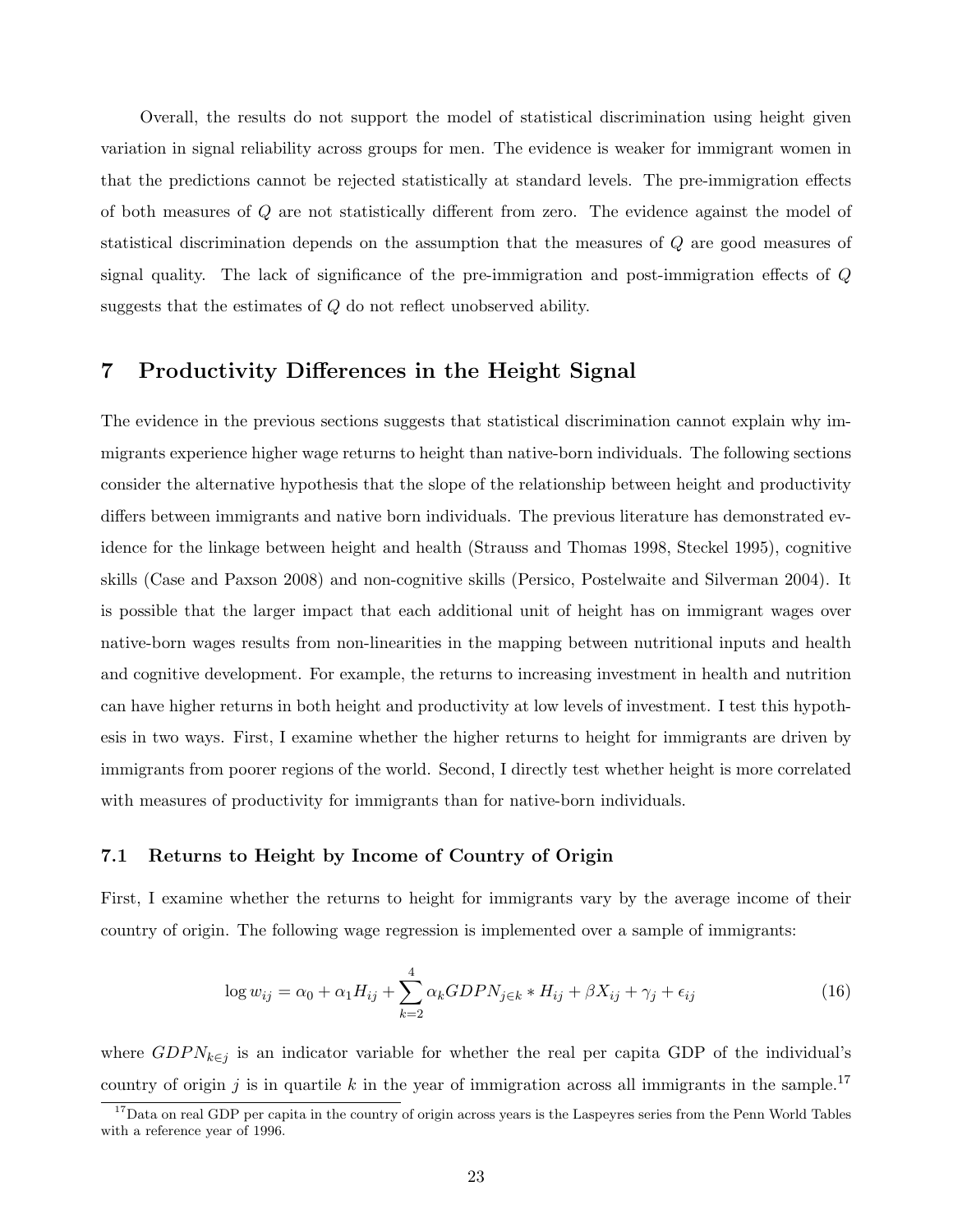The specification includes country fixed effects,  $\gamma_j$ . The estimate of  $\alpha_1$  yields the within-country returns to height for immigrants from countries in poorest quartile of the immigrant sample. The estimate of  $\alpha_k$  indicates whether the within-country returns to height for immigrants from countries in the kth poorest quartile are different from those in the poorest quartile.

If the difference in the relationship between height and productivity for immigrants and nativeborn Americans and Britons is driven by higher productivity returns to nutritional and health inputs at low levels of investment, then we expect the wage returns to height to be largest for immigrants from poor countries relative to others from the same country. In other words, the productivity hypothesis suggests that the coefficient estimate of  $\alpha_1$  to be positive and large, and the coefficient estimates of  $\alpha_k$  to be negative and decreasing in k. This is a weak test of the productivity hypothesis. If the described pattern in the coefficients is not observed, then the this is evidence against the productivity hypothesis; however, if the pattern in the coefficients is observed, the results are consistent with the productivity story but also consistent with a model of statistical discrimination if the reliability of the signal of height is decreasing in the per capita GDP of the immigrants' country of origin.<sup>18</sup>

These equations are estimated using the NIS and HSE samples which contain information on the specific country of origin of immigrants. The distribution of the immigrants' origins are quite different across these samples (see Panel C of Table 2); thus, it is not surprising that the distribution of GDP per capita is very different across the samples. The quartiles are constructed within the NIS and HSE so the categories refer to different levels of GDP per capita for the samples.<sup>19</sup> The sample for this analysis is further limited to immigrants for which there is a specific country of origin; immigrant observations that are only provide a region of origin are not included.<sup>20</sup>

Table 12 displays the results. For male immigrants, the estimated coefficient on height is positive and statistically different from zero at the 5% level. The coefficient estimates on the interactions are all negative in the sample of male immigrants. The returns to height decrease with the quartile of the GDP per capita of the country of origin. Furthermore, the magnitude of the coefficients on the interactions for both NIS and HSE males are consistent with the hypothesis that immigrant returns to height reflect productivity. The gap in wages associated with a ten-inch difference in height for two male immigrants in the U.S. who are from a poor country like Ethiopia will be 12% but the corresponding gap would only be around 5% for two male immigrants from a rich country like the

<sup>&</sup>lt;sup>18</sup>A pattern of an inverse relationship between the magnitude of the returns to height and the level of development of the country of origin is necessary but not sufficient support for the productivity hypothesis. While the pattern is consistent with a particular type of statistical discrimination, it is neither necessary nor sufficient.

<sup>&</sup>lt;sup>19</sup>The cutoffs for the quartiles for the HSE are USD\$1386, \$1641 and \$2505. In the NIS, they are \$2741, \$4707 and \$8256.

 $^{20}$ Detailed information on country and region of origin is available in Appendix A.4.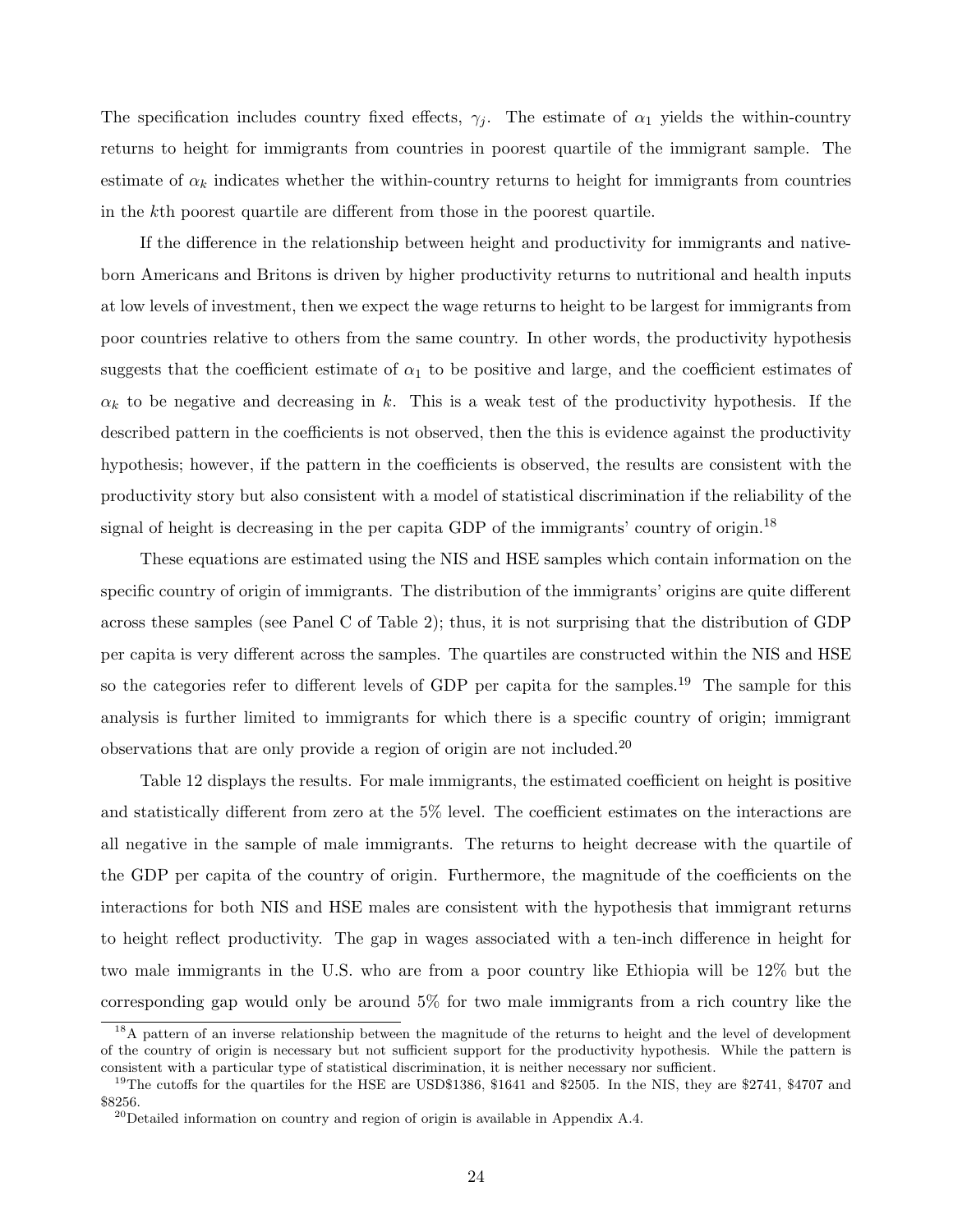U.K. Thus, the returns to height for American immigrants from wealthy countries is very similar to the estimated height premium for native-born Americans. The results for female immigrants are more mixed and are not statistically different from zero in the HSE data.

These results demonstrate that the within-country slope of the relationship between height and productivity is decreasing in the level of development of immigrants' country of origin. Thus, the empirical results are consistent with the hypothesis that the larger wage returns to height for immigrants are explained by a different relationship between height and productivity for immigrants than for native-born individuals. However, as previously mentioned, these results are necessary but not sufficient evidence for the productivity hypothesis because they can also be explained by the mechanism of statistical discrimination under some assumptions. The next section presents a stronger test of the productivity hypothesis.

#### 7.2 Height and Direct Measures of Ability

In the second test, I directly examine whether height is more correlated with measures of productivity for immigrants than for native-born individuals. This hypothesis is reflected in equation 4 of the theoretical framework and tested with the following regression over a sample that includes both immigrants and native-born individuals :

$$
P_i = \beta_0 + \beta_1 H_i + \beta_2 H_i * I_i + \beta_3 I_i + \beta_4 X_i + \epsilon_i \tag{17}
$$

where  $I_i$  is an indicator that equals 1 if individual i is an immigrant. The dependent variable,  $P$ , is health status or cognitive ability.<sup>21</sup> If the gap in the returns to height reflect differences in the relationship between height and productivity for immigrants and for native-born individuals, then we expect the coefficients  $\beta_1$  and  $\beta_2$  to have the same sign and the magnitude of  $\beta_2$  relative to  $\beta_1$  to be similar to the gap in the returns to height for immigrants relative to native-born individuals displayed in Table 3.

The OLS results are presented in Table 13. In the first three columns, the dependent variable is individuals' self-reported health status where 1 refers to excellent health and 5 poor health.<sup>22</sup> For both men (in Panel A) and women (in Panel B) in all three samples, taller individuals are also healthier, and these estimates are significant at the  $1\%$  level. Furthermore, the evidence in the NIS

 $^{21}$ Ideally, the analysis would also have measures of non-cognitive ability as a dependent variable, but such measures are not available in the four data sets used in the paper.

 $22$ The results in Table 13 assume that the measure of health status can be treated as an interval variable. The results are robust to relaxing this assumption by allowing the dependent variable to be ordinal in an ordered probit specification. These results are available from the author upon request.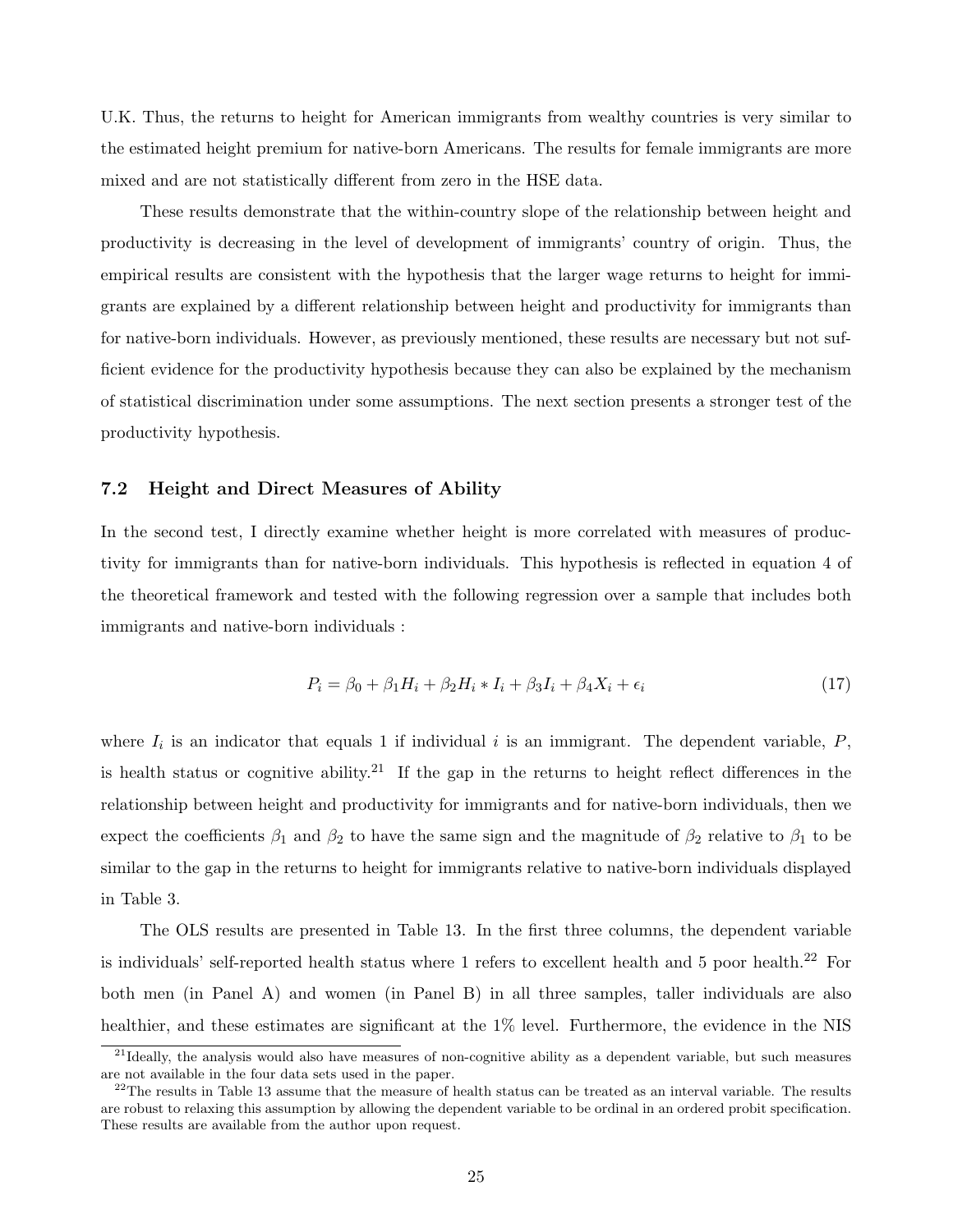and HSE suggests that each additional inch of height corresponds to a larger improvement in health for immigrants than for native-born individuals. The effects are strongest in the HSE sample where a ten inch change in height corresponds with one-quarter of a standard deviation of better health for native-born men and women and with one-half of a standard deviation of better health for immigrant men and women. In contrast, the results of the HRS show the opposite result; the impact of height on health is smaller for immigrants than for natives but this is not statistically significant.<sup>23</sup> For women, the sign of coefficient indicates that height is more strongly correlated with health for immigrants than for native-born individuals.

The last three columns of Table 13 correspond to equation 17 with the dependent variable as a measure of cognitive ability. Of the main data sets used in this analysis, only the HRS has a direct measure of cognitive ability of adults. HRS adults are administered the Wechsler Adult Intelligence Scale (WAIS) test, which is the primary instrument used to measure the intelligence quotient (IQ) of adults and adolescents.<sup>24</sup> A higher score of the test corresponds to higher IQ. I supplement the analysis with data from the Third National Health and Nutrition Examination Survey (NHANES III), which contains information on immigration status, height and several measures of cognitive ability.<sup>25</sup> The symbol-digit substitution test (SDST) is one of the tests included in the WAIS and measures coding speed. Individuals are presented with pairings of digits and symbols and are asked to enter the corresponding digit for a series of the symbols as quickly as possible. Five trials were conducted and the score used is the error-corrected speed. A lower value corresponds to faster responses and higher cognition. In addition, the NHANES includes a serial digit learning test (SDLT), which measures learning and recall. Individuals are presented with a sequence of digits. Afterwards, the individual is asked to enter the entire sequence of numbers in the order presented. A smaller number represents fewer mistakes and higher cognition.

The results demonstrate that for all three measures, taller men and women also have higher cognitive ability. This is consistent with the results of Case and Paxson (2008). This analysis also indicates that the correlation between height and cognition is stronger for immigrants than for nativeborn individuals. This holds for both men and women and for the three measures of cognitive ability. The difference is statistically large in magnitude and significant for the NHANES sample and the HRS sample of women but not statistically significant at the 10% level for the HRS male sample.

<sup>&</sup>lt;sup>23</sup>The HRS does not ask about past health status, so the HRS sample for Table 13 is limited in 1992.

 $24$ The WAIS covers verbal comprehension, memory, perceptual organization and processing speed.

<sup>&</sup>lt;sup>25</sup>The NHANES III spans 1988-1994 and was designed to obtain nationally representative information on health and nutrition of individuals in the U.S. This data isn't used in the other analyses of the paper because it lacks information on the income of respondents.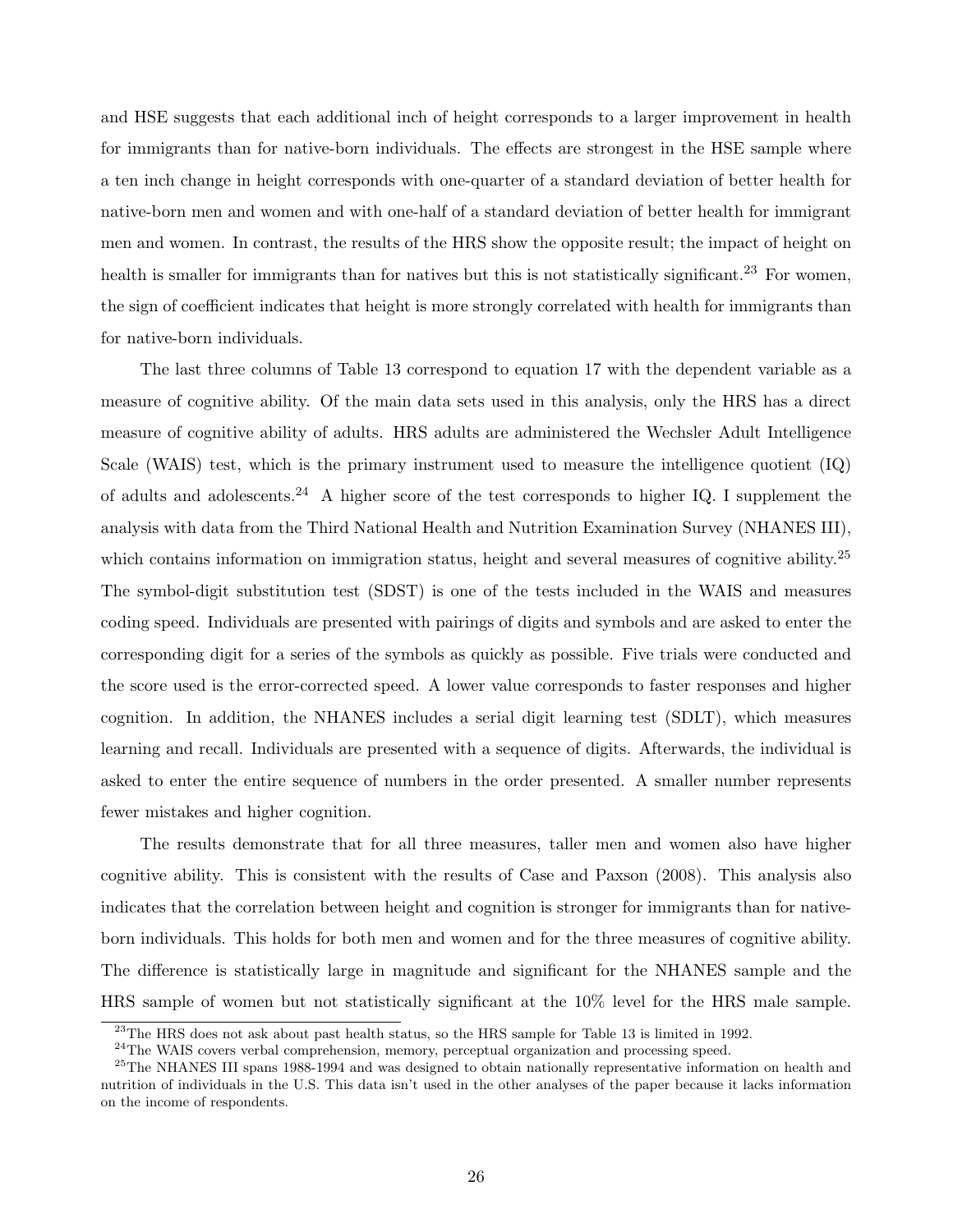The NHANES results suggest that each additional inch of height corresponds to more than twice as large an increase in cognition for immigrants than for native-born individuals. Overall, the results provide evidence in support of the hypothesis that the greater wage returns to height experienced by immigrants reflects a higher slope in the mapping between height and productivity.

Table 14 examines whether the inclusion of measures of health and cognitive ability reduce the gap in the wage returns to height for immigrants and natives. The regressions include the interaction of health status and immigrant status for the NHIS and HSE and the interaction of immigrant status with both health status and cognitive ability in the  $HRS<sup>26</sup>$  The returns to height for male immigrants remain substantially higher than for male natives, though this difference is not statistically significant. It is important to note that the height variable contains much more variation than self-reported health status which is divided coarsely into five categories. Similarly, the WAIS score available in the HRS is also fairly coarse with only 15 values. While the relationship between height and the measures of health and cognitive ability is stronger for immigrants than for natives, it is likely that there is residual variation in height that reflects differences in non-cognitive skills, cognitive ability or health beyond the coarse measures available in the data. Thus, the results of Table 14 are consistent with the conclusion that the gap in the wage returns to height for male immigrants and natives is explained by differences in the mapping between height and health or height and cognitive and non-cognitive ability.

# 8 Conclusion

Using several different data sets, this paper presents a very robust empirical finding that the returns to height are much larger for immigrant men in the U.S. and the U.K. than they are for native-born men in those countries. The theoretical framework demonstrates that this finding is consistent with two hypotheses. First, it is consistent with a model of statistical discrimination whereby employers weigh a characteristic that is perfectly observable, height, more for immigrants than for native-born individuals because other signals of productivity are not reliable for immigrants. Second, the baseline results are also consistent with a model in which the mapping between productivity and height is different for immigrants.

The empirical evidence suggests that there is a stronger relationship between height and unobserved components of productivity, including health and cognitive ability, for immigrants than for

 $^{26}$ The impact on the returns to height for natives and for immigrants is quite similar if indicators for health status and cognitive ability are included instead of as interval variables.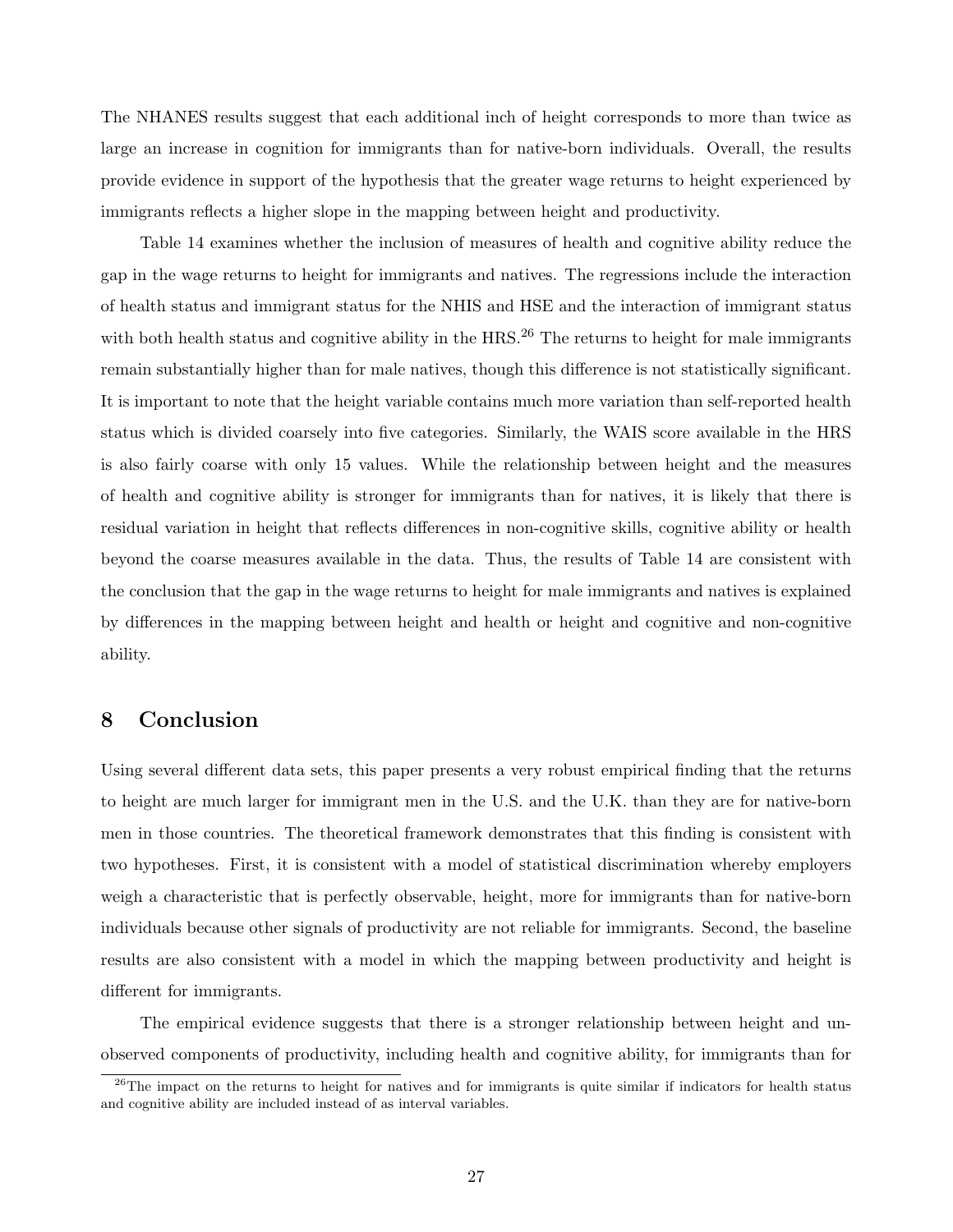native-born Americans or Britons. This suggests a concave relationship between health and nutritional inputs during early life and long-run outcomes such as adult height and productivity. This research contributes to two strands of the large and growing economic literature on height. One strand of the literature uses height as an outcome to compare individuals within countries as well as across countries. Another strand of the literature examines height as an input into an individual-level production function.

In addition, this paper contributes to the literature that tests for employer statistical discrimination. The paper is the first to present an empirical analysis that focuses on height. Given how it is as easy to observe as race and gender, this physical characteristic is simple for employers to use. The distinction between immigrants and native-born individuals presents plausible groups for whom there is a discrepancy in the reliability of other signals of productivity, such as education. While the results suggest that height offers information about productivity that is otherwise not directly observed, the empirical evidence indicates that employers do not use height as a tool of statistical discrimination. This finding is similar to previous results that suggest that employers do not use race to statistically discriminate among workers despite the differences in average outcomes by race (Altonji and Pierret 2001).

These results have important implications for our understanding of the immigration decisions of individuals as well as the process of assimilation of immigrants. The empirical findings of this paper do not support previous theoretical hypothesis that the anticipation of statistical discrimination may influence migration and human capital decisions of individuals in developing countries. Furthermore, improvements in signal quality over time and statistical discrimination on the basis of height does not play a role in the convergence over time wages among immigrants in the U.S. or U.K.

# A Data Appendix

This appendix provides detailed information on the data used in the analysis. In particular, sections A.1 to A.4 clarify how variables used in the analysis were constructed, and highlight any differences across the data sets.

### A.1 Earnings

The NHIS provides information on total earnings in the last year divided into 11 categories.<sup>27</sup> Taking the midpoint of the range to get a continuous measure of earnings, I then convert the continuous

<sup>&</sup>lt;sup>27</sup>The first range is 0 to \$4999, and the second to last range is \$65,000-\$74,999.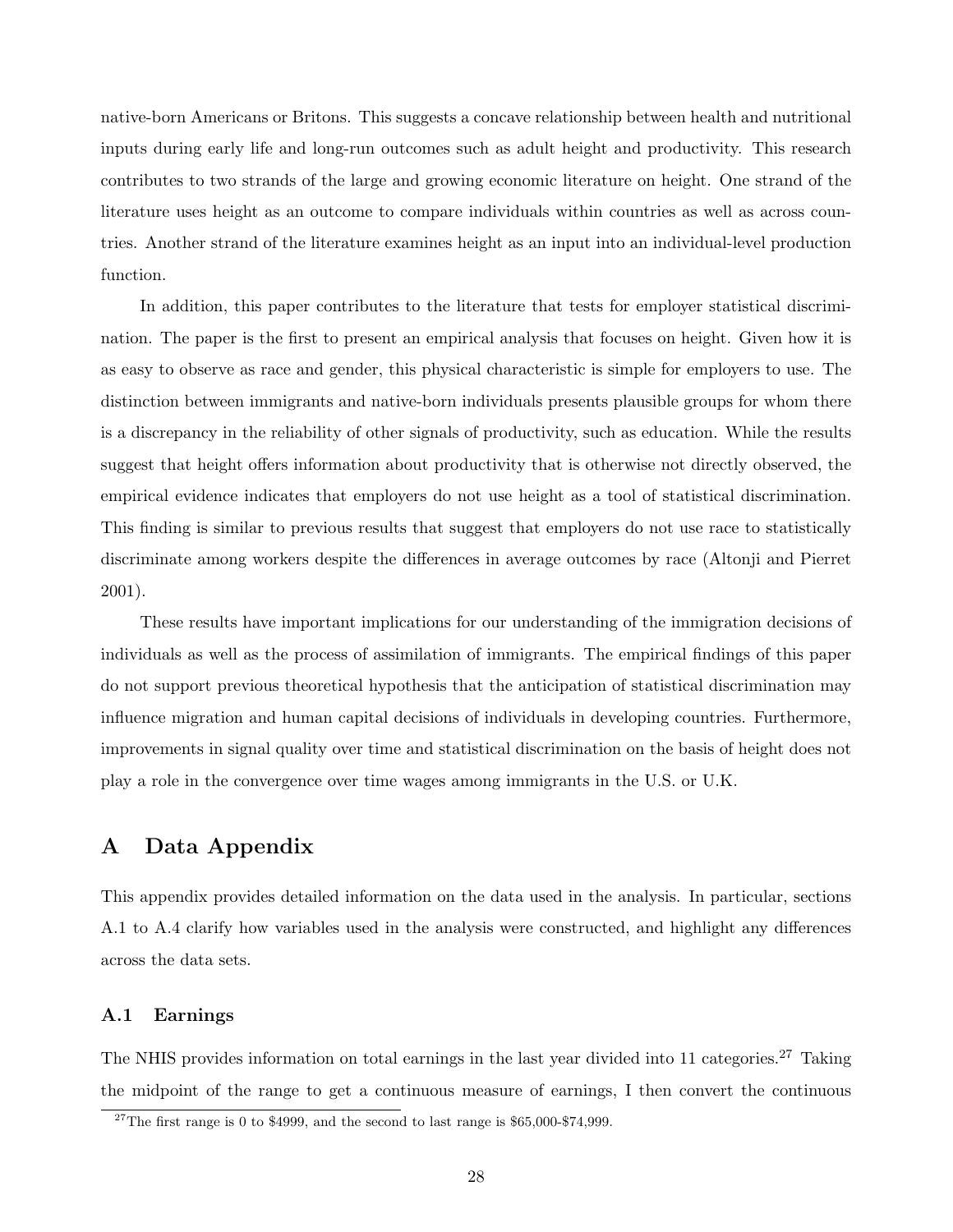measure into hourly earnings using the reported number of hours that the individual worked in the past week.<sup>28</sup> Because the NHIS and HRS data span several years, I use a BLS consumer price index to convert these earnings data into real 2004 dollars.

The measure of earnings constructed from the NIS is the individual's self-reported current salary or wage. Individuals can choose to report their salaries or wages in various units including hourly, monthly and yearly. I convert the salaries into hourly salaries using information on hours usually worked per week. For the NIS results in Table 11 that add pre-immigration wage information of the last job abroad, the pre-immigration data are converted into real 2004 local currency using the Penn World Tables, and then converted in the 2004 U.S. dollars using OANDA exchange rate data. One extreme outlier where annual earnings of over \$1 million is dropped. Information on the industry and occupation associated with the last job abroad is not provided.

Respondents in the HRS can report their current salary in various units including hourly, biweekly, monthly and yearly. Given that many of the respondents are retired, I construct a pseudo-panel in this data using salary information in the most recent job if the individual is retired. The pseudo panel also includes information on the starting and ending salary in one additional long-term job prior to the current or most recent job for all respondents. I convert information on salaries reported per two weeks, per month and per year into hourly earnings using the corresponding hours per week worked in each of the jobs. Two extreme outliers of hourly earnings of over \$3000 are dropped. Information about the industries and occupations associated with these previous jobs is asked, and the respondent's age is adjusted appropriately for past labor market experiences. In the HRS pseudo-panel, the median year of employment data is 1986 and the earliest year of data is 1938.<sup>29</sup>

In contrast to the other data sets, the key disadvantage of the HSE data is that income is not reported at the individual level. For the HSE data, I construct an individual level measure using joint annual income reported at the couple level. First, I convert 31 categories of joint annual income into a continuous measure that is based on the midpoint of the range of the category.<sup>30</sup> After that, I transform the continuous measure of the couple's income into an individual measure. In the majority of cases, the assignment is simple for the households where an individual is not married or is the only person in the household working. In other cases, the individuals' share of joint income is weighted by

<sup>&</sup>lt;sup>28</sup>This assumes that the number of hours worked in the past week is a good approximation of the number of hours the individual worked in the past year. However, the assumption is supported by the robustness of the results to the use of annual earnings rather than hourly earnings. These results are available on request.

 $29$ To address concern regarding recall bias in past wages, I examined all of the results with only recent information on current job and the most recent job for retirees. The results are robust to this truncation and available upon request.

<sup>&</sup>lt;sup>30</sup>These category divisions are quite fine. The first category is under £520, the second category is from £520 to under £2600 pounds, and the second to last category is £140,000 to under £150,000.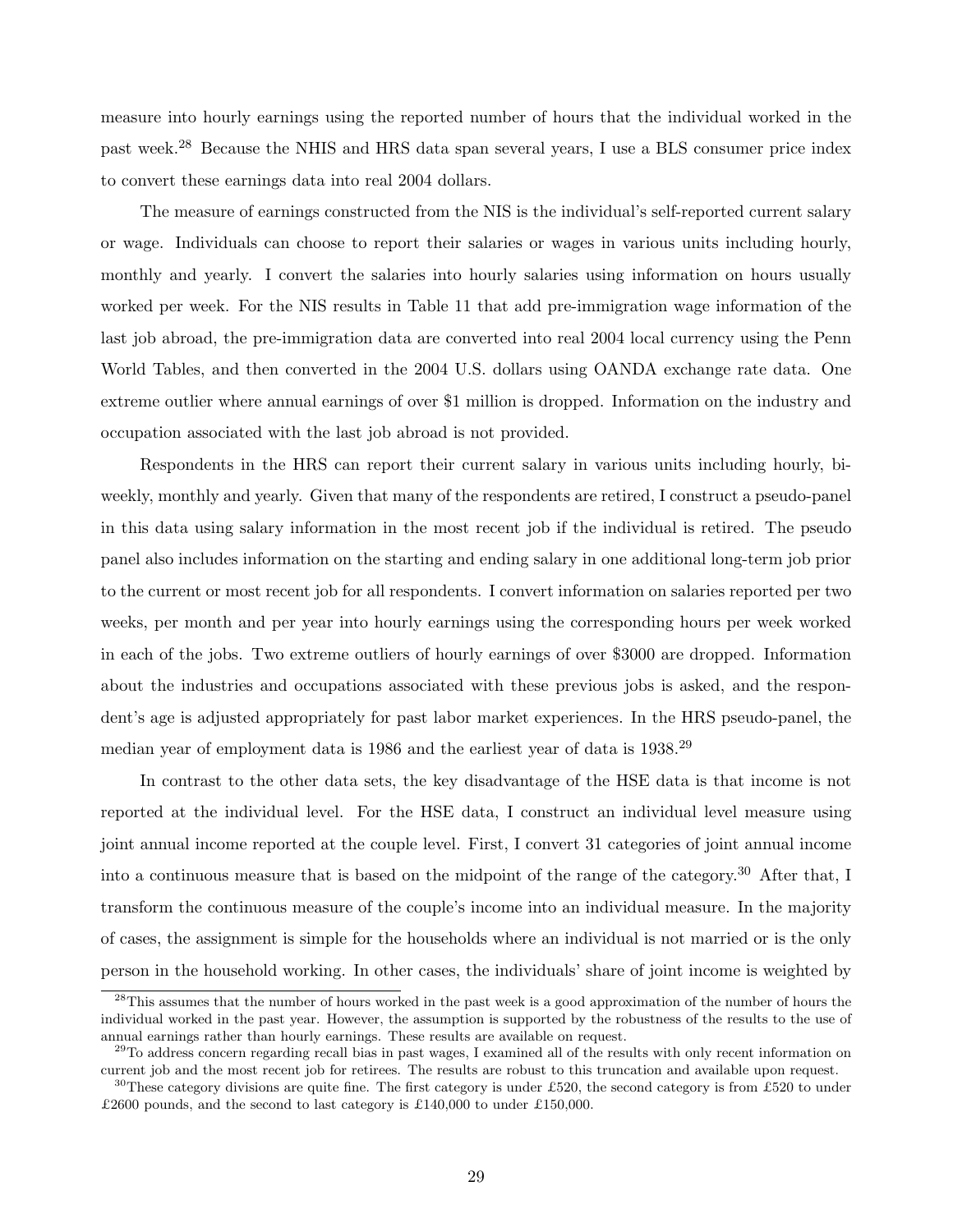whether they work full-time or part-time. For example, if both members are working full-time, the individual measure of income evenly divides their joint income. If one member works full-time and the other part-time, the member who works full-time is assigned three-quarters of the joint income and the remaining one-quarter is assigned to the part-time worker.<sup>31</sup> The measure of income in the HSE is converted into 2004 pounds using a GDP deflator from the U.K. Office of National Statistics. No information about hours worked at the individual level is provided so the measure of real earnings used in the analysis for the HSE sample is the real annual earnings.

### A.2 Height

Height is measured in centimeters by trained enumerators in the HSE. Height is self-reported in the NHIS, the NIS, and the 1992 wave of the HRS. The unit of measurement for height is inches in the NHIS and feet and inches in the HRS. Respondents of the NIS can choose whether to report their height in a combination of feet, inches, meters and centimeters. Without loss of information, I convert height in the HSE and NIS to inches for comparability across all data sets. I drop extreme outliers of height below 110 centimeters. This corresponds to a loss of three observations centimeters in the HSE and 24 observations in the NIS.<sup>32</sup> This has no effect on the samples in the HRS and the NHIS.

### A.3 Industry and Occupation

Many of the regression results presented in the paper include controls for industry and occupation. The specificity of the controls varies across data sets and depends on the level of detail available in each data set. The NHIS offers two-digit industry and occupation information. The method of classification of industries and occupations changed between 2004 and 2005 such that the waves 2000 to 2004 use one set of codes and 2005 to 2007 use a different set of codes. No bridge is offered between the systems of classification, so I allow the estimation to provide separate coefficients on each industry and occupation code in the two systems. The HSE records industry at the two-digit level and occupation at the three-digit level. In the HRS, only one-digit industry and occupation codes are available in the data. Finally, the NIS contains four-digit industry and occupation information but there are not enough observations to estimate this many fixed effects so I aggregate the information to the next level.

 $31$ The results obtained from this method are generally similar to the estimates over a sample of individuals who are the sole earners in their marriage.

 $32$ The fact that there are more outliers in the NIS is not surprising given that respondents provide their height measurements and select the appropriate unit, and may have chosen the wrong unit to accompany the quantity.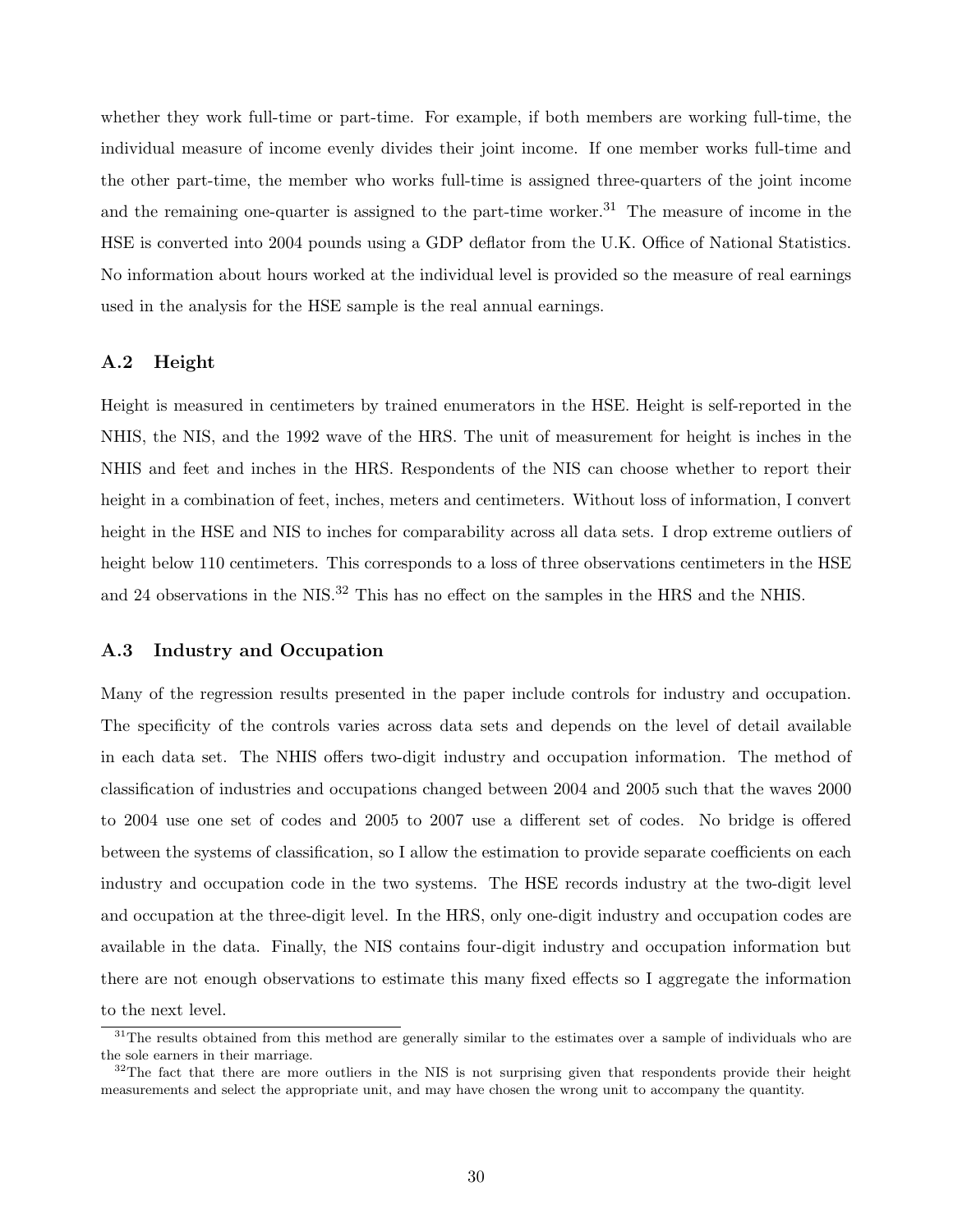### A.4 Region

The regression results presented in the paper include controls for region of residence in the U.S. or the U.K. In the NHIS, region of residence is comprised of four categories: northeast, midwest, south and west. The HSE reports the government office region in which the respondent resides: North East, North West and Merseyside, Yorkshire and Humberside, West Midlands, East Midlands, Eastern, London, South East and South West. The observations in the HRS are divided into nine regions that are recoded from the state of residence, and information regarding the specific states included in each of the nine codes is not provided. The NIS provides information on the state of residence, aggregated into fifteen categories.

The NIS and HSE include information on country and region of birth of immigrants. The categories in the NIS are Canada, China, Colombia, Cuba, Dominican Republic, El Salvador, Ethiopia, Guatemala, Haiti, India, Jamaica, Korea, Mexico, Nigeria, Peru, Philippines, Poland, Russia, Ukraine, U.K., Vietnam, Europe and Central Asia, South Asia, Other North America, Latin America and the Caribbean, Sub-Saharan Africa, Middle East and North Africa, Oceania and the Artic Region. The categories of the HSE are Ireland, West Indies, India, Pakistan, Kenya, Uganda, Tanzania, Hong Kong, China, Malaysia, Vietname, Taiwan, Singapore, Other Africa, and other. The NHIS only has region of birth of immigrants; there are ten categories: Central America and the Caribbean, South America, Europe, Russia and former USSR areas, Africa, Middle East, Indian subcontinent, Asia, Southeast Asia, and elsewhere. The HRS does not provide any information about place of origin of immigrants.

### A.5 Sample Weights

The NIS, NHIS and HRS all include sample weights. My analysis with the HSE sample pools the 1999 and 2004 waves but the HSE did not calculate sample weights for the 1999 wave. The results reported in the paper do not use sample weights, but the regression results for the NIS, NHIS and HRS are all robust to the use of sample weights.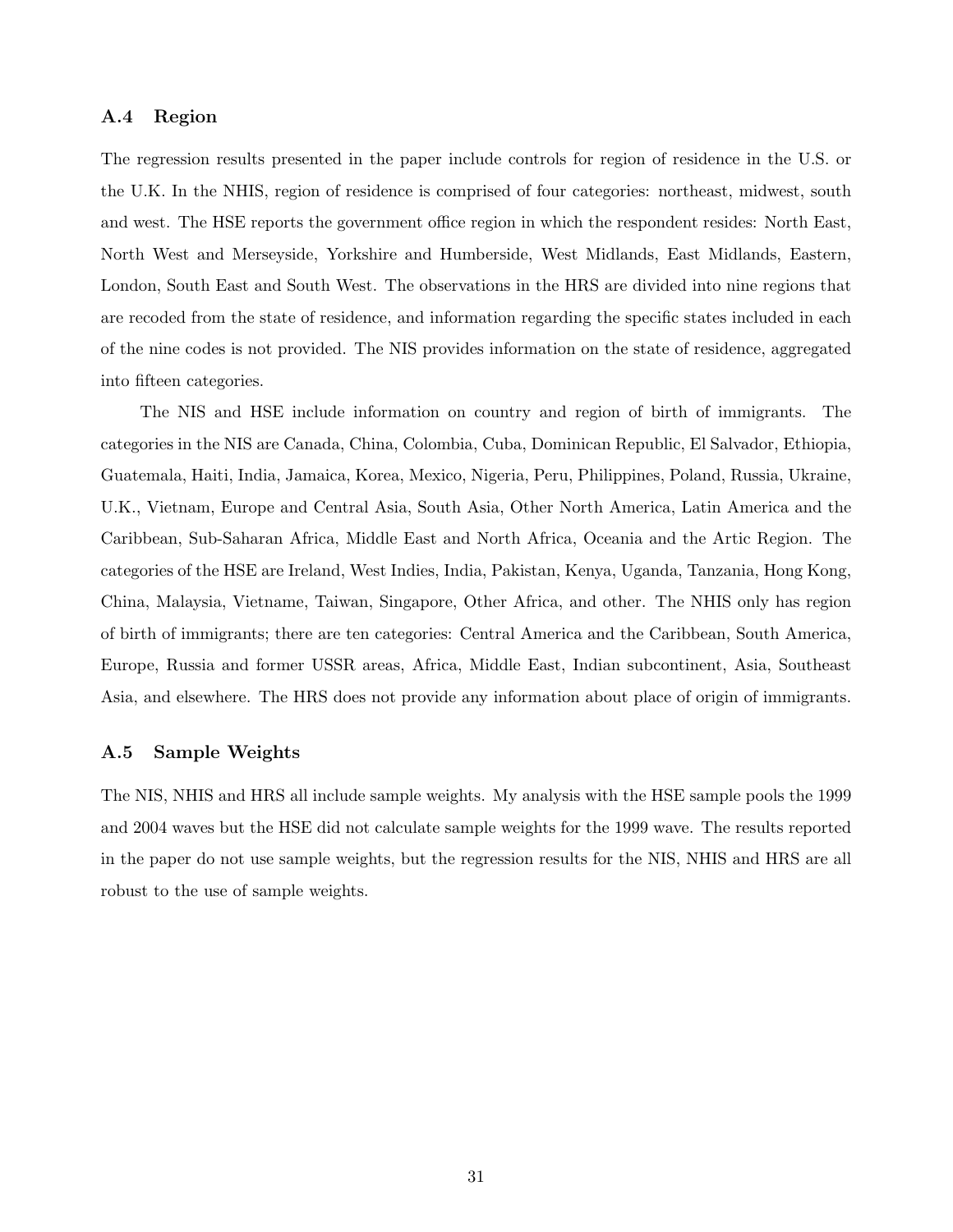# References

- [1] Aigner, Dennis and Glen Cain, "Statistical Theories of Discrimination in Labor Markets," Industrial and Labor Relations Review, 1977.
- [2] Altonji, Joseph and Charles Pierret, "Employer Learning and Statistical Discrimination," Quarterly Journal of Economics, 2001.
- [3] Averett, Susan and Sanders Korenman, "Economic Reality of the Beauty Myth," Journal of Human Resources, 1996.
- [4] Beauchamp, Jonathan, David Cesarini, Magnus Johannesson, Erik Lindqvist and Coren Apicella, "On the sources of the height-intelligence correlation: New insights from a bivariate ACE model with assortative mating," *Behavior Genetics*, 2010.
- [5] Bound, John, Charles Brown and Nancy Mathiowetz, "Measurement Error in Survey Data," Handbook of Econometrics, volume 5, eds. James Heckman and Ed Leamer. New York: Springer-Verlag, 2002.
- [6] Borjas, George, "Self-Selection and the Earnings of Immigrants," American Economic Review, 1987.
- [7] Borjas, George, "Economics of Immigration," Journal of Economic Literature, 1994.
- [8] Borjas, George, "Economic Analysis of Immigration," Handbook of Labor Economics, volume 3, eds Orly Ashenfelter and David Card. North Holland, 1999.
- [9] Bozzoli, Carlos, Angus Deaton and Climent Quintana-Domeque, "Adult Height and Childhood Disease," *Demongraphy*, 2009.
- [10] Card, David, "Is the New Immigration Really So Bad?" Economic Journal, 2005.
- [11] Case, Anne and Christine Paxson, "Stature and Status: Height, Ability, and Labor Makert Outcomes," Journal of Political Economy, 116(2008).
- [12] Chau, Nancy and Oded Stark, "Human-Capital Formation, Asymmetric Information, and the Dynamics of International Migration," in *Economics of Globalization*, eds Assaf Razin and Efraim Sadka, 1999.
- [13] Coate, Stephen and Glen Loury, "Will Affirmative Action Policies Eliminate Negative Stereotypes?" American Economic Review, 1993.
- [14] Cunha, Flavio and James Heckman, "The Technology of Skill Formation," American Economic Review, 2007.
- [15] Deaton, Angus, "Height, Health and Inequality: the Distribution of Adult Heights in India," American Economic Review, 2008.
- [16] Farber, Henry and Robert Gibbons, "Learning and Wage Dynamics," Quarterly Journal of Economics, 1996.
- [17] Foster, Andrew and Mark Rosenzweig, "Information, Learning and Wage Rates in Low-Income Rural Areas," Journal of Human Resources, 1993.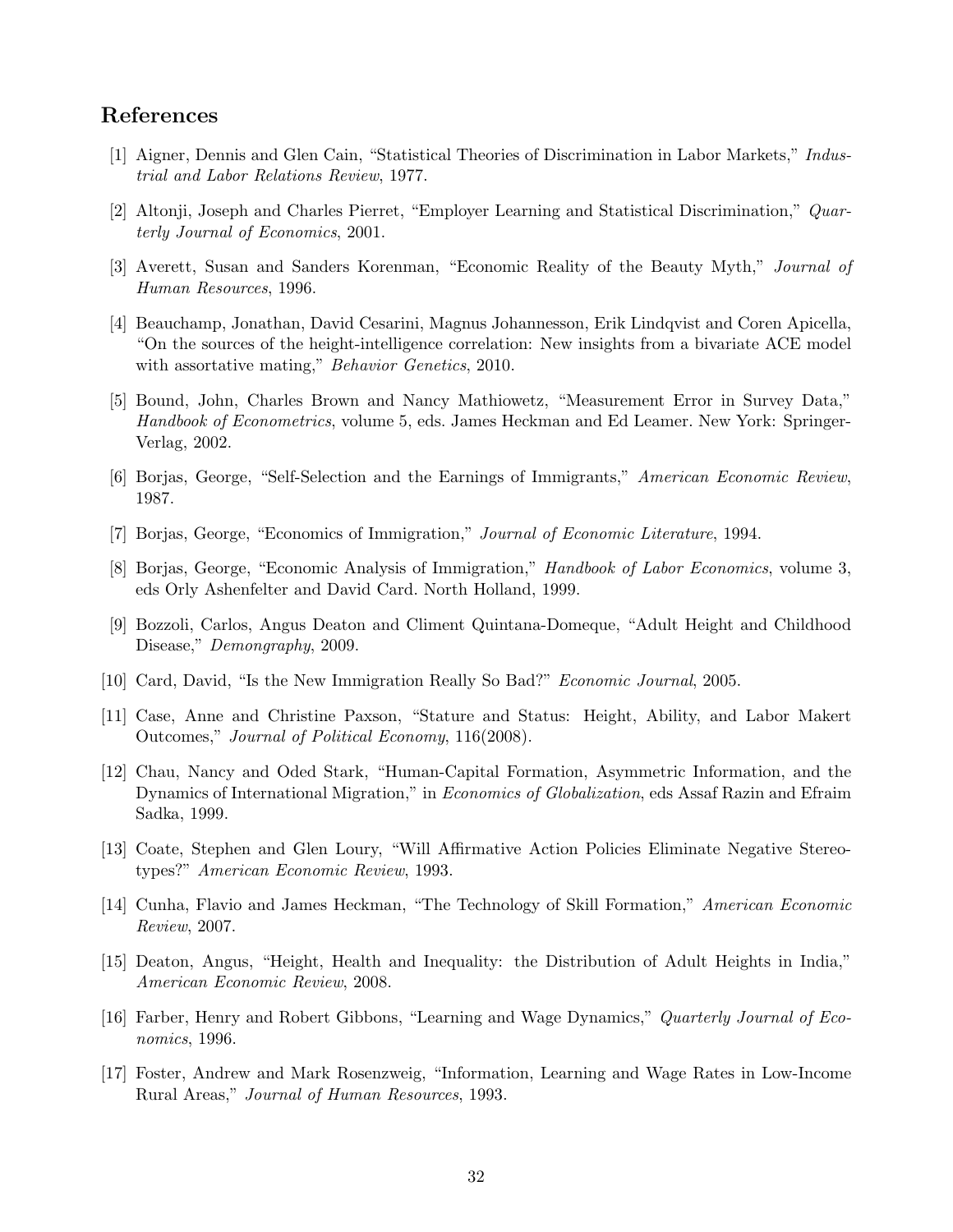- [18] Fryer, Roland, "Belief Flipping in a Dynamic Model of Statistical Discrimination," Journal of Public Economics, 2007.
- [19] Glick, Peter and David Sahn, "Health and Productivity in a Hetergeneous Urban Labor Market," Applied Economics, 1998.
- [20] Hamermesh, Daniel and Jeffrey Biddle, "Beauty and the Labor Market," American Economic Review, 1994.
- [21] Heckman, James. "Sample Selection Bias as a Specification Error," Econometrica, 1979.
- [22] Hersch, Joni, "Profiling the New Immigrant Worker: The Effects of Skin Color and Height," Journal of Labor Economics, 2008.
- [23] Jasso, Guillermina, Douglas S. Massey, Mark R. Rosenzweig, and James P. Smith. "The U.S. New Immigrant Survey: Overview and Preliminary Results Based on the New-Immigrant Cohorts of 1996 and 2003." In B. Morgan and B. Nicholson (eds.), Immigration Research and Statistics Service Workshop on Longitudinal Surveys and Cross-Cultural Survey Design: Workshop Proceedings. London, UK: Crown Publishing. Forthcoming.
- [24] Jasso, Guillermina and Mark R. Rosenzweig, "Self-Selection and the Earnings of Immigrants: Comment," American Economic Review, 1990.
- [25] Kuhn, Peter and Kailing Shen, "Employers' Preferences for Gender, Age, Height and Beauty: Direct Evidence," NBER Working Paper 15564, 2009.
- [26] Kwok, Viem and Hayne Leland, "An Economic Model of the Brain Drain," American Economic Review, 1982.
- [27] Lang, Kevin and Michael Manove, "Education and Labor Market Discrimination," American Economic Review, forthcoming.
- [28] Lee, Lung-Fei and J. Sepanski, "Estimation of Linear and Nonlinear Errors in Variables Models Using Validation Data," Journal of the American Statistical Association, 1995.
- [29] Loh, Eng Seng, "Economic Effects of Physical Appearance," Social Science Quarterly, 1993.
- [30] Lundberg, Shelley and Richard Startz, "Private Discrimination and Social Intervention in Competitive Labor Markets," American Economic Review, 1983.
- [31] Mankiw, Gregory and Mathew Weinzierl, "Optimal Taxation of Height: A Case Study of Utilitarian Income Redistribution," NBER working paper 14976, 2009.
- [32] Meng, Hondgao, Xiaoxing He, and Denise Dixon, "Self-Reported Versus Measured Height and Weight in the Health and Retirement Study," Journal of American Geriatrics Society, 2010.
- [33] Mwabu, Germano and T. Paul Schultz, "Education Returns Across Quantiles of the Wage Function: Alternative Explanations for Returns to Education by Race in South Africa," American Economic Review, Papers and Proceedings, 1996.
- [34] Oettinger, Gerald, "Statistical Discrimination and the Early Career Evolution of the Black-White Wage Gap," Journal of Labor Economics, 1996.
- [35] Persico, Nicola, Andrew Postlewaite and Daniel Silverman, "Effect of Adolescent Experience on Labor Market Outcomes: The Case of Height," Journal of Political Economy, 2004.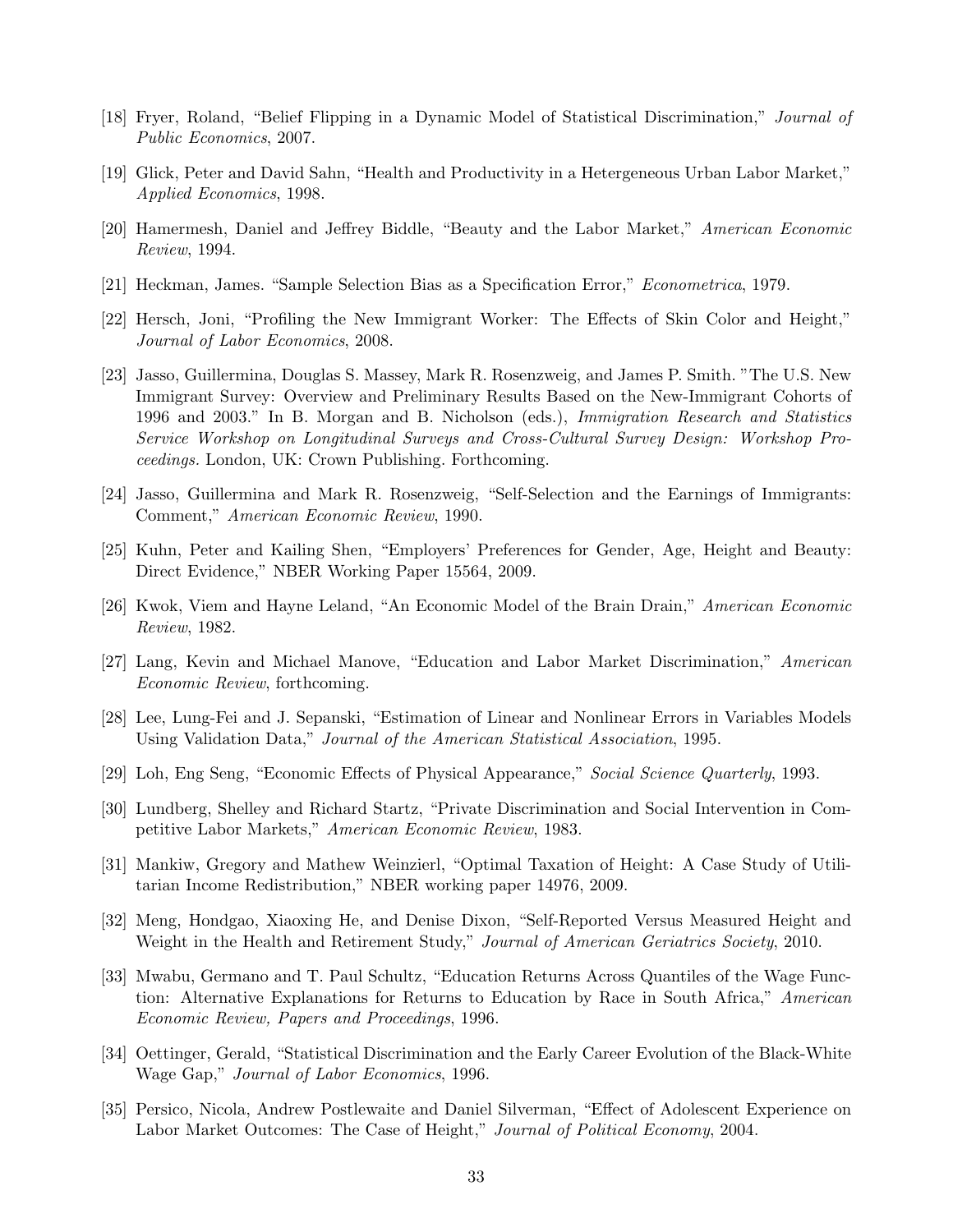- [36] Phelps, Edmund, "Statistical Theory of Racism and Sexism," American Economic Review, 1972.
- [37] Schick, Andreas and Richard Steckel, "Height as a Proxy for Cognitive and Non-Cognitive Ability," NBER Working paper 16570, 2010.
- [38] Peri, Giovanni and Chad Sparber, "Task Specialization, Immigration, and Wages," American Economic Journal: Applied Economics, 2009.
- [39] Steckel, Richard, "Stature and the Standard of Living," Journal of Economic Literature, 1995.
- [40] Strauss, John and Duncan Thomas, "Health, Nutrition and Economic Development," Journal of Economic Literature, 1998.
- [41] Weinberger, Catherine, "Increasing Complementarity between Cognition and Social Skills," working paper, 2011.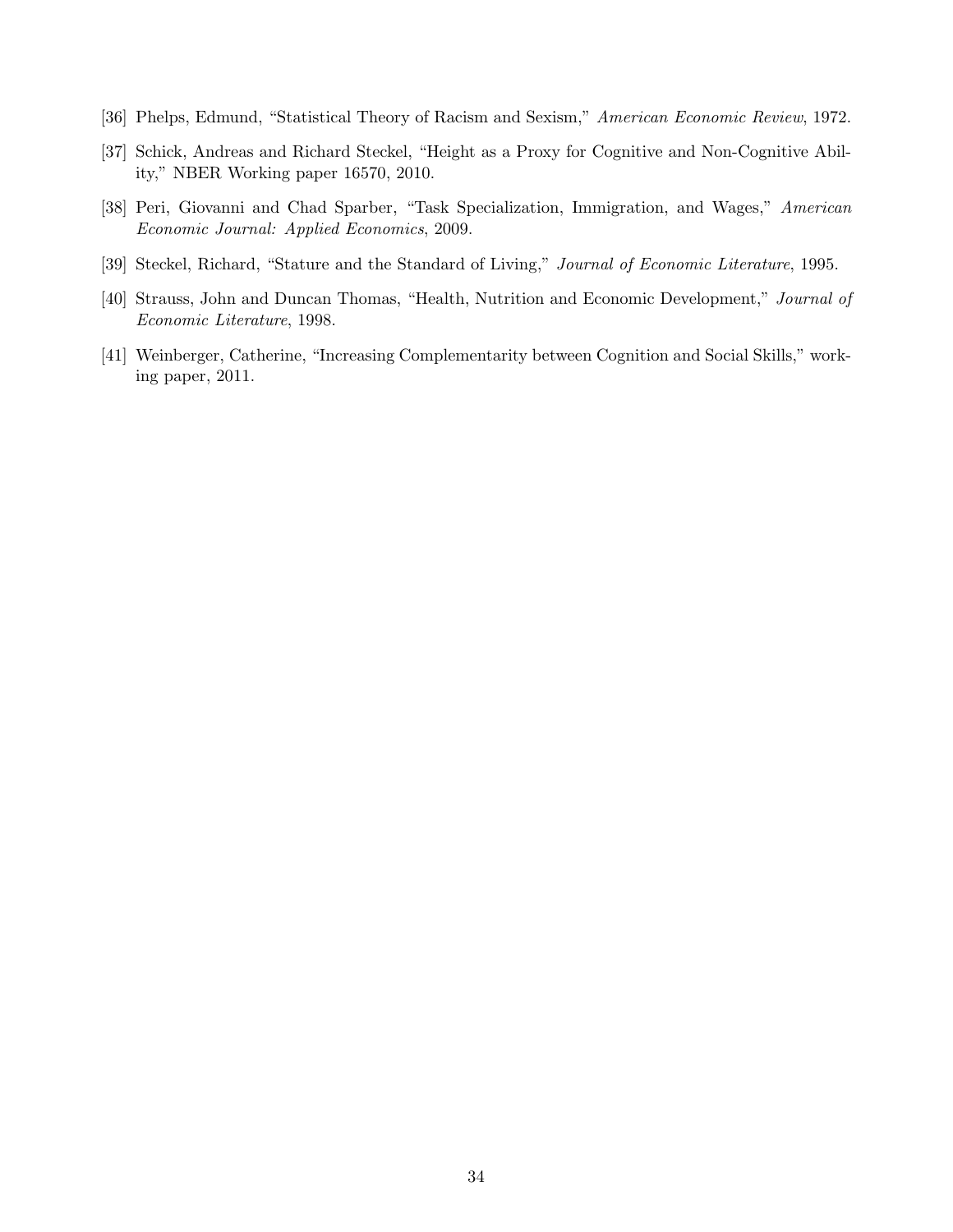|                                                                                               |           |             |           | Table 1: Summary Statistics |          |            |                         |
|-----------------------------------------------------------------------------------------------|-----------|-------------|-----------|-----------------------------|----------|------------|-------------------------|
|                                                                                               |           | <b>NHIS</b> |           | <b>HSE</b>                  |          | <b>HRS</b> | $\overline{\text{NIS}}$ |
|                                                                                               | Native    | Immigrant   | Native    | Immigrant                   | Native   | Immigrant  | Immigrant               |
| Panel A: Men                                                                                  |           |             |           |                             |          |            |                         |
| Height (Inches)                                                                               | 70.35     | 68.13       | 69.22     | 67.50                       | 70.04    | 67.96      | 68.12                   |
|                                                                                               | (2.65)    | (2.83)      | (2.68)    | (2.66)                      | (2.77)   | (3.26)     | (3.39)                  |
| Age                                                                                           | 39.52     | 37.87       | 40.14     | 40.13                       | 45.18    | 46.90      | 37.02                   |
|                                                                                               | (10.72)   | (9.99)      | (10.11)   | (9.51)                      | (11.26)  | (9.63)     | (8.91)                  |
| Yearly Earnings                                                                               | 44849     | 34669       | 27463     | 24010                       | 24376    | 25593      | 33934                   |
|                                                                                               | (24836)   | (23375)     | (21979)   | (22960)                     | (26626)  | (56371)    | (44793)                 |
| <b>Hourly Earnings</b>                                                                        | $21.95\,$ | 16.52       |           |                             | 22.67    | 23.88      | 15.81                   |
|                                                                                               | (39.58)   | (23.56)     |           |                             | (32.19)  | (74.28)    | (20.05)                 |
| White Collar                                                                                  | 0.34      | $0.25\,$    | 0.44      | 0.38                        | 0.32     | 0.27       | 0.30                    |
|                                                                                               | (0.48)    | (0.43)      | (0.49)    | (0.50)                      | (0.47)   | (0.45)     | (0.46)                  |
| Education                                                                                     | 13.81     | 12.45       | 12.13     | 12.90                       | 12.32    | 10.59      | 13.72                   |
|                                                                                               | (2.23)    | (3.21)      | (2.26)    | (2.96)                      | (3.12)   | (5.07)     | (4.62)                  |
| <b>Health Status</b>                                                                          | 1.94      | 2.00        | 1.79      | 1.93                        | 2.58     | 2.54       | 1.87                    |
|                                                                                               | (0.89)    | (0.92)      | (0.79)    | (0.83)                      | (1.19)   | (1.20)     | (0.91)                  |
| Observations                                                                                  | 41537     | 9652        | 3519      | 1643                        | 9200     | 904        | 2958                    |
| <b>Panel B: Women</b>                                                                         |           |             |           |                             |          |            |                         |
| Height (Inches)                                                                               | 64.62     | 63.46       | 63.98     | 62.79                       | 64.45    | 63.15      | 63.50                   |
|                                                                                               | (2.54)    | (2.42)      | (2.45)    | (2.72)                      | (2.56)   | (2.94)     | (3.01)                  |
| Age                                                                                           | 39.59     | 38.91       | 39.60     | 40.69                       | 45.23    | 45.86      | 36.01                   |
|                                                                                               | (10.88)   | (9.92)      | (9.99)    | (9.76)                      | (9.95)   | (9.24)     | (9.03)                  |
| Yearly Earnings                                                                               | 32199     | 26907       | $20545\,$ | 20455                       | 14525    | 13691      | 22512                   |
|                                                                                               | (20702)   | (19599)     | (19093)   | (21772)                     | (23976)  | (12746)    | (27309)                 |
| <b>Hourly Earnings</b>                                                                        | 17.76     | 14.72       |           |                             | 14.91    | 13.07      | 11.84                   |
|                                                                                               | (27.83)   | (27.01)     |           |                             | (27.85)  | (13.13)    | (12.99)                 |
| White Collar                                                                                  | 0.44      | $0.32\,$    | $0.35\,$  | 0.37                        | $0.31\,$ | 0.18       | 0.28                    |
|                                                                                               | (0.50)    | (0.47)      | (0.48)    | (0.48)                      | (0.46)   | (0.39)     | (0.45)                  |
| Education                                                                                     | 13.96     | 12.86       | 12.16     | 12.87                       | 12.51    | 10.79      | 13.66                   |
|                                                                                               | (2.11)    | (2.98)      | (2.07)    | (2.68)                      | (2.50)   | (4.35)     | (4.29)                  |
| Health Status                                                                                 | $2.00\,$  | $2.08\,$    | 1.84      | 2.02                        | $2.45\,$ | 2.71       | $2.05\,$                |
|                                                                                               | (0.91)    | (0.96)      | (0.82)    | (0.83)                      | (1.16)   | (1.24)     | (0.94)                  |
| Observations                                                                                  | 43803     | 7400        | 3892      | 1336                        | 10168    | 1036       | 2018                    |
| Notes: Standard deviations in parentheses. Earnings are displayed in real 2004 US dollars for |           |             |           |                             |          |            |                         |

Table 1: Summary Statistics

parentheses. Earnings are display the NHIS and NIS samples and in real 2004 British sterling for the HSE sample. Health status ranges from 1 to 5 where 1 equals excellent health and 5 poor health.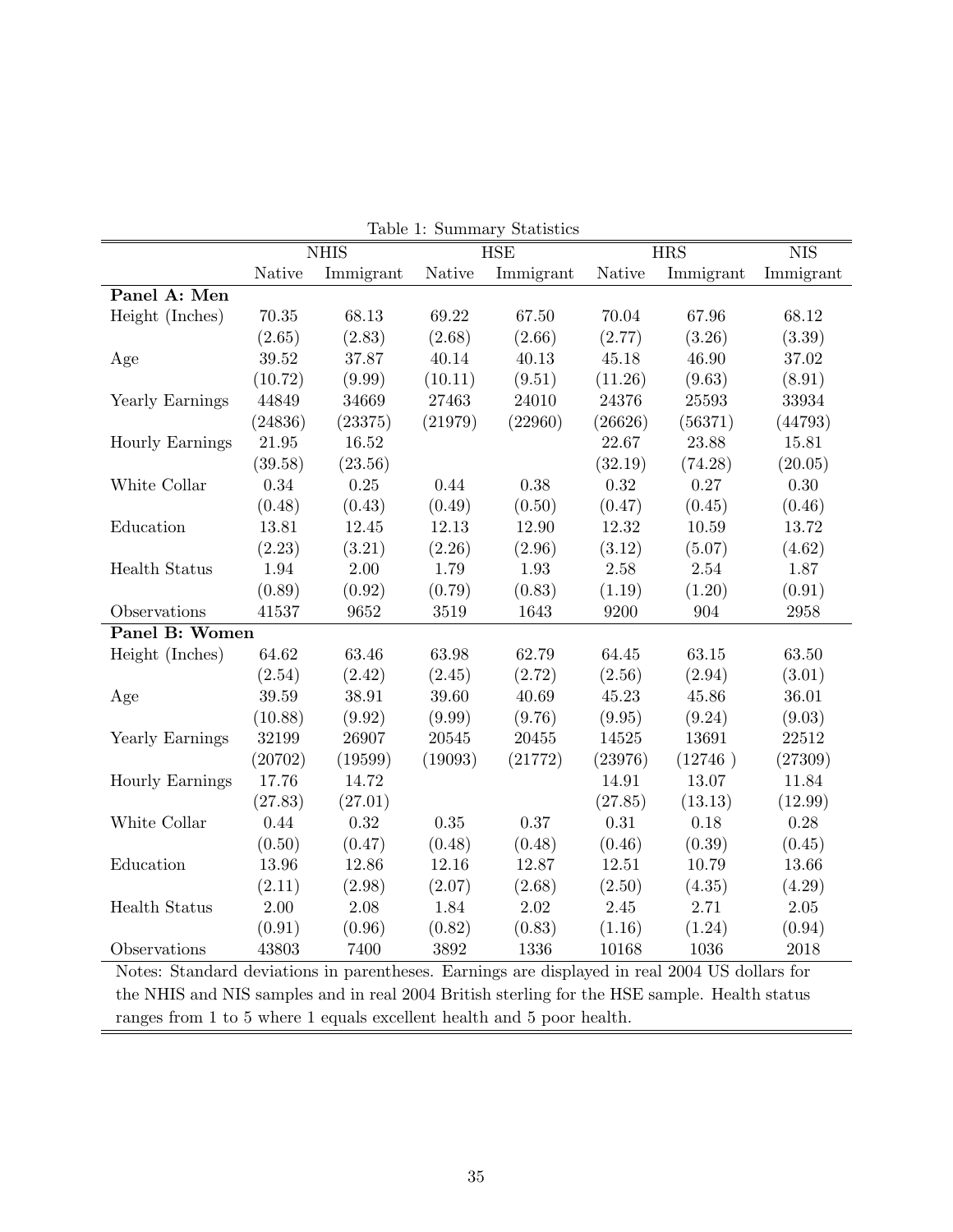|                                                                                                |        | $\mathbf{r}$ and $\mathbf{r}$ . Summary<br><b>NHIS</b> |        | $\sim$<br><b>HSE</b> |        | <b>HRS</b> |        | <b>NIS</b> |
|------------------------------------------------------------------------------------------------|--------|--------------------------------------------------------|--------|----------------------|--------|------------|--------|------------|
|                                                                                                | Male   | Female                                                 | Male   | Female               | Male   | Female     | Male   | Female     |
| Panel A: Mean Characteristics                                                                  |        |                                                        |        |                      |        |            |        |            |
| Age of Immigration                                                                             | 18.8   | 19.2                                                   | 19.1   | 18.1                 | 29.4   | 27.3       | 28.0   | 28.0       |
|                                                                                                | (9.04) | (9.35)                                                 | (10.0) | (9.72)               | (11.8) | (11.8)     | (10.5) | (10.8)     |
| Years in U.S. or U.K.                                                                          | 18.0   | 19.7                                                   | 21.0   | 22.6                 | 18.7   | 19.6       | 8.9    | 8.0        |
|                                                                                                | (11.0) | (10.6)                                                 | (13.0) | (12.6)               | (12.3) | (12.2)     | (8.2)  | (8.0)      |
| <b>Host Country Education</b>                                                                  | 0.43   | 0.49                                                   | 0.41   | 0.42                 | 0.14   | 0.13       | 0.22   | 0.25       |
|                                                                                                | (0.49) | (0.50)                                                 | (0.49) | (0.49)               | (0.35) | (0.34)     | (0.42) | (0.43)     |
| Panel B: Distribution of Region of Origin                                                      |        |                                                        |        |                      |        |            |        |            |
| Central & South America                                                                        | 67.2   | 64.8                                                   |        |                      |        |            | 25.3   | 26.4       |
| Europe & Central Asia                                                                          | 10.1   | 11.8                                                   | 7.2    | 11.3                 |        |            | 18.9   | 19.9       |
| Africa & Middle East                                                                           | 5.7    | 4.3                                                    | 20.8   | 21.6                 |        |            | 11.3   | 7.7        |
| Asia                                                                                           | 14.5   | 16.1                                                   | 56.1   | 44.4                 |        |            | 30.2   | 32.4       |
| Other                                                                                          | 2.5    | 3.0                                                    | 15.8   | 22.7                 |        |            | 14.3   | 13.5       |
| Panel C: Immigrant Height by Region of Origin                                                  |        |                                                        |        |                      |        |            |        |            |
| Central & South America                                                                        | 67.7   | 63.3                                                   |        |                      |        |            | 67.2   | 63.1       |
|                                                                                                | (2.69) | (2.34)                                                 |        |                      |        |            | (3.29) | (3.16)     |
| Europe & Central Asia                                                                          | 70.3   | 64.6                                                   | 68.5   | 63.5                 |        |            | 70.2   | 65.2       |
|                                                                                                | (2.68) | (2.45)                                                 | (2.22) | (2.43)               |        |            | (3.04) | (2.70)     |
| Africa & Middle East                                                                           | 69.3   | 64.5                                                   | 67.7   | 63.1                 |        |            | 69.0   | 64.7       |
|                                                                                                | (2.75) | (2.30)                                                 | (2.59) | (2.94)               |        |            | (3.75) | (3.25)     |
| Asia                                                                                           | 67.8   | 62.9                                                   | 67.1   | 62.4                 |        |            | 67.4   | 62.6       |
|                                                                                                | (2.57) | (2.27)                                                 | (2.59) | (2.63)               |        |            | (2.87) | (2.54)     |
| Other                                                                                          | 70.3   | 64.7                                                   | 68.0   | 63.0                 |        |            | 67.7   | 63.2       |
|                                                                                                | (2.76) | (2.69)                                                 | (2.87) | (2.68)               |        |            | (3.42) | (3.58)     |
| Notes: In panel A, standard deviations in parentheses. For the U.S. data, "Other" is comprised |        |                                                        |        |                      |        |            |        |            |
|                                                                                                |        |                                                        |        |                      |        |            |        |            |

|  |  |  |  | Table 2: Summary Statistics of Immigrants |
|--|--|--|--|-------------------------------------------|
|--|--|--|--|-------------------------------------------|

mainly of Canada and Oceania. For the British (HSE) data, "Other" is comprised mainly of North America. Host Country Education is an indicator that equals one if the individual completed at least one year of schooling in the host country.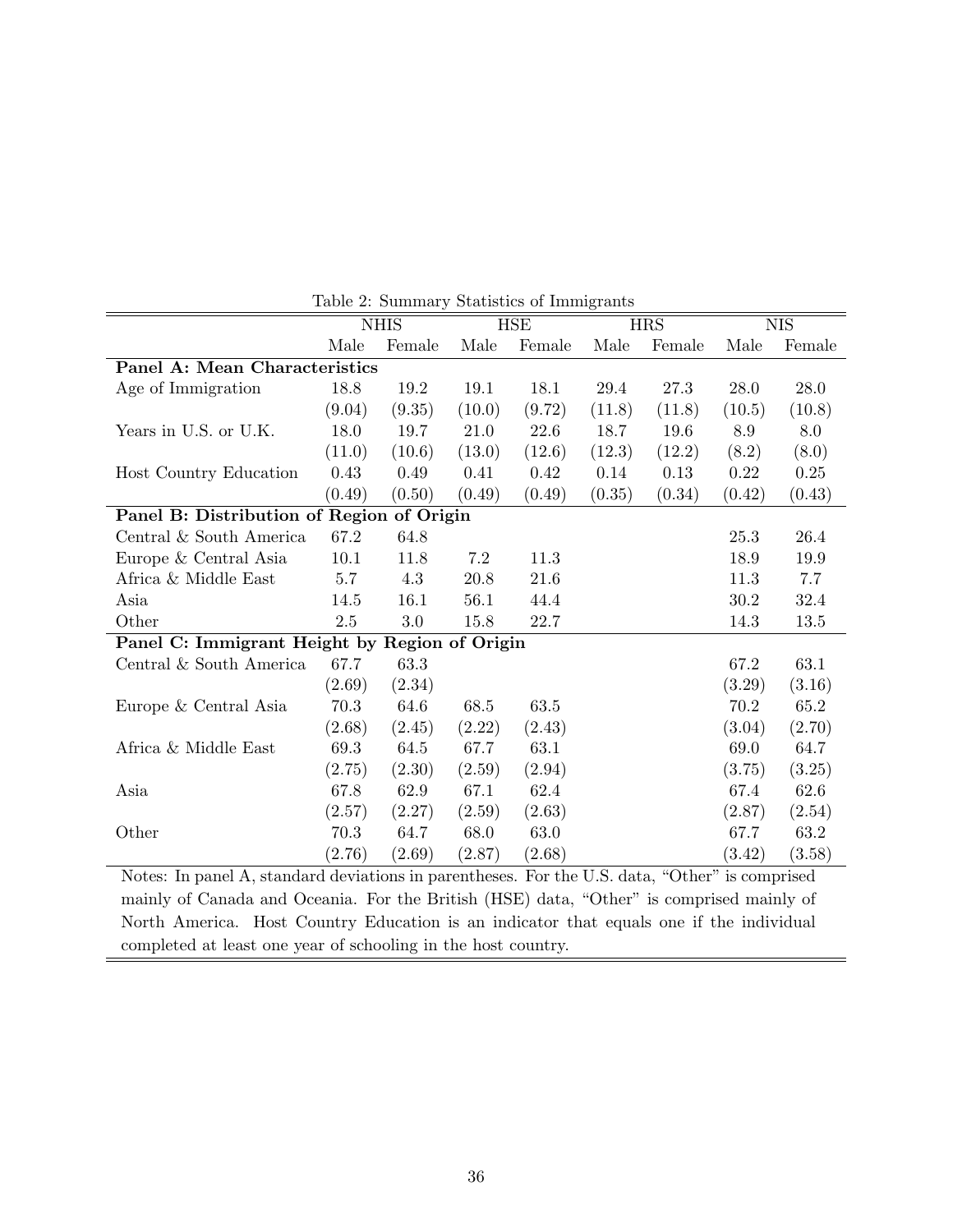|                            |                   | Native Born      |                   |                   | Immigrant        |                  |
|----------------------------|-------------------|------------------|-------------------|-------------------|------------------|------------------|
|                            | $\left( 1\right)$ | $\overline{(2)}$ | $\left( 3\right)$ | $\left( 4\right)$ | $\overline{(5)}$ | $\overline{(6)}$ |
| Panel A: U.S. Men (NHIS)   |                   |                  |                   |                   |                  |                  |
| Height                     | 0.017             | 0.009            | 0.006             | 0.043             | 0.018            | 0.013            |
|                            | $[0.001]$ **      | $[0.001]^{**}$   | $[0.001]$ **      | $[0.002]$ **      | $[0.002]**$      | $[0.002]$ **     |
| Education                  |                   | 0.087            | 0.058             |                   | 0.083            | 0.042            |
|                            |                   | $[0.001]$ **     | $[0.002]^{**}$    |                   | $[0.002]^{**}$   | $[0.003]$ **     |
| Observations               | 41537             | 41537            | 41537             | 9652              | 9652             | 9652             |
| Adjusted $\mathbb{R}^2$    | 0.14              | 0.23             | 0.32              | 0.13              | 0.28             | 0.39             |
| Panel B: U.K. Men (HSE)    |                   |                  |                   |                   |                  |                  |
| Height                     | 0.026             | 0.022            | $0.010\,$         | 0.043             | 0.039            | 0.023            |
|                            | $[0.005]^{**}$    | $[0.005]^{**}$   | $[0.004]*$        | $[0.008]$ **      | $[0.008]^{**}$   | $[0.008]^{**}$   |
| Education                  |                   | 0.069            | 0.01              |                   | 0.048            | 0.001            |
|                            |                   | $[0.008]^{**}$   | [0.006]           |                   | $[0.008]^{**}$   | [0.008]          |
| Observations               | 3519              | 3519             | 3519              | 1643              | 1643             | 1643             |
| Adjusted $\mathbb{R}^2$    | 0.09              | 0.13             | 0.31              | 0.05              | 0.07             | 0.33             |
| Panel C: U.S. Men (HRS)    |                   |                  |                   |                   |                  |                  |
| Height                     | 0.025             | 0.012            | 0.009             | 0.040             | 0.021            | $0.015\,$        |
|                            | $[0.003]$ **      | $[0.003]$ **     | $[0.003]$ **      | $[0.010]^{**}$    | $[0.009]*$       | $[0.008]+$       |
| Education                  |                   | 0.072            | 0.065             |                   | 0.057            | 0.047            |
|                            |                   | $[0.003]^{**}$   | $[0.003]$ **      |                   | $[0.006]$ **     | $[0.007]^{**}$   |
| Observations               | 9200              | 9200             | 9200              | 904               | 904              | 904              |
| Adjusted $\mathbb{R}^2$    | $0.05\,$          | 0.13             | 0.16              | 0.17              | 0.26             | 0.33             |
| Panel D: U.S. Women (NHIS) |                   |                  |                   |                   |                  |                  |
| Height                     | 0.020             | 0.009            | 0.007             | 0.028             | 0.008            | $0.005\,$        |
|                            | $[0.001]$ **      | $[0.001]$ **     | $[0.001]$ **      | $[0.004]$ **      | $[0.003]*$       | $[0.003]+$       |
| Education                  |                   | 0.114            | 0.075             |                   | 0.108            | 0.054            |
|                            |                   | $[0.002]$ **     | $[0.002]^{**}$    |                   | $[0.003]$ **     | $[0.003]$ **     |
|                            | 43803             |                  |                   |                   |                  |                  |
| Observations               |                   | 43803            | 43803             | 7400              | 7400             | 7400             |
| Adjusted $\mathbb{R}^2$    | 0.09              | $0.22\,$         | $0.31\,$          | $0.05\,$          | 0.26             | $0.37\,$         |
| Panel E: U.K. Women (HSE)  |                   |                  |                   |                   |                  |                  |
| Height                     | 0.020             | 0.013            | 0.005             | 0.032             | 0.029            | 0.012            |
|                            | $[0.005]^{**}$    | $[0.005]$ **     | [0.005]           | $[0.009]$ **      | $[0.009]$ **     | [0.009]          |
| $\operatorname{Education}$ |                   | 0.122            | 0.053             |                   | 0.049            | $-0.001$         |
|                            |                   | $[0.008]^{**}$   | $[0.007]$ **      |                   | $[0.010]$ **     | [0.009]          |
| Observations               | 3892              | 3892             | 3892              | 1336              | 1336             | 1336             |
| Adjusted $\mathbb{R}^2$    | $0.05\,$          | 0.14             | $\rm 0.32$        | $0.02\,$          | 0.04             | 0.23             |
| Panel F: U.S. Women (HRS)  |                   |                  |                   |                   |                  |                  |
| Height                     | 0.025             | 0.012            | 0.011             | 0.013             | $-0.001$         | $-0.001$         |
|                            | $[0.003]$ **      | $[0.003]$ **     | $[0.003]$ **      | [0.008]           | [0.008]          | [0.008]          |
| Education                  |                   | 0.092            | 0.074             |                   | 0.05             | 0.033            |
|                            |                   | $[0.003]$ **     | $[0.004]$ **      |                   | $[0.006]$ **     | $[0.007]$ **     |
| Observations               | 10168             | 10168            | 10168             | 1036              | 1036             | 1036             |
| Adjusted $\mathbb{R}^2$    | 0.11              | $0.21\,$         | $0.24\,$          | 0.11              | 0.20             | 0.25             |
| Ind & Occ FE               | N <sub>o</sub>    | $\rm No$         | Yes               | No                | N <sub>o</sub>   | Yes              |

Table 3: Baseline Returns to Height for Natives and Immigrants

Notes: Robust standard errors clustered by household in brackets. \*\*, \*, + denotes significance at the 1%, 5% and 10% level, respectively. The dependent variable is the logarithm of real earnings. Height is in inches. All regressions include a quadratic in age, indicators for year and for region, and a constant term. Columns 3 and 6 include industry and occupation indicators.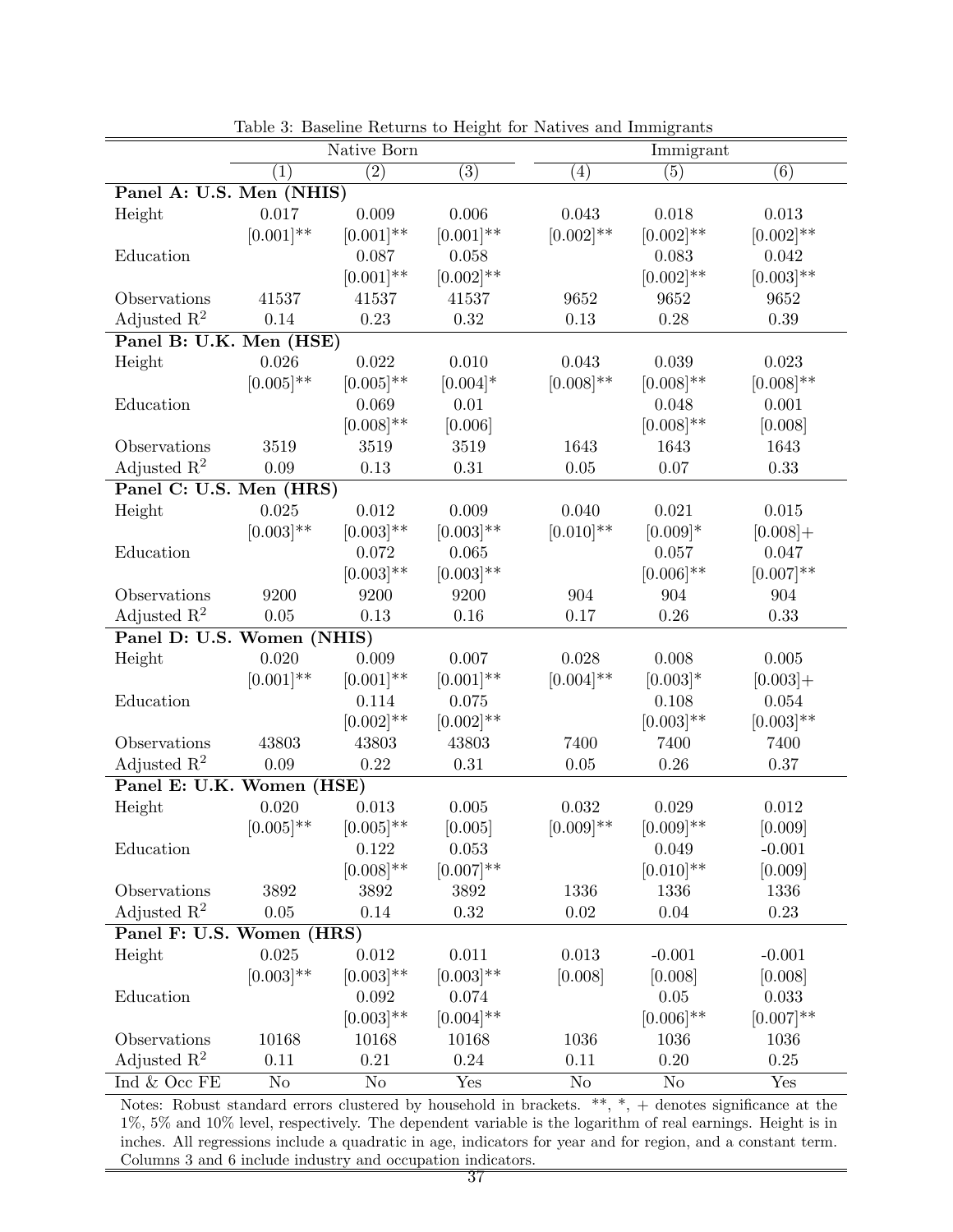|                         |                  |                   | $\tilde{}$        | $\tilde{}$       |              |              |
|-------------------------|------------------|-------------------|-------------------|------------------|--------------|--------------|
|                         |                  | Men               |                   |                  | Women        |              |
|                         | $\left(1\right)$ | $\left( 2\right)$ | $\left( 3\right)$ | $\left(4\right)$ | (5)          | (6)          |
| Height                  | 0.023            | 0.015             | 0.009             | 0.013            | 0.005        | 0.006        |
|                         | $[0.003]$ **     | $[0.003]$ **      | $[0.003]$ **      | $[0.004]$ **     | [0.004]      | [0.004]      |
| Education               |                  | 0.08              | 0.032             |                  | 0.086        | 0.037        |
|                         |                  | $[0.007]$ **      | $[0.007]^{**}$    |                  | $[0.009]$ ** | $[0.010]$ ** |
| Observations            | 2958             | 2958              | 2958              | 2018             | 2018         | 2018         |
| Adjusted $\mathbb{R}^2$ | 0.08             | 0.12              | 0.24              | 0.03             | 0.08         | 0.18         |
| Ind $&$ Occ FE          | No               | No                | $_{\rm Yes}$      | No               | $\rm No$     | Yes          |

Table 4: Returns to Height for Immigrants in the NIS

Notes: Robust standard errors clustered by household in brackets. \*\*, \*, + denotes significance at the 1%, 5% and 10% level, respectively. The dependent variable is the logarithm of real earnings. Height is measured in inches. All regressions include a quadratic in age, indicators for year and for region, and a constant term. Columns 3 and 6 include indicators for industry and occupation.

| $\frac{1}{2}$           |                |                   |          |            |            |          |            |
|-------------------------|----------------|-------------------|----------|------------|------------|----------|------------|
|                         |                | <b>NHIS</b>       |          | <b>HSE</b> | <b>HRS</b> |          | <b>NIS</b> |
|                         | Native         | Immigr            | Native   | Immigr     | Native     | Immigr   | Immigr     |
|                         | (1)            | $\left( 2\right)$ | (3)      | (4)        | (5)        | (6)      | (7)        |
| Panel A: Men            |                |                   |          |            |            |          |            |
| Height                  | 0.008          | 0.011             | 0.007    | 0.016      | 0.003      | 0.009    | 0.015      |
|                         | $[0.002]$ **   | $[0.003]$ **      | [0.006]  | [0.011]    | [0.004]    | [0.009]  | [0.012]    |
| Height*Non-Physical Job | $-0.003$       | 0.003             | 0.004    | 0.015      | 0.014      | 0.012    | 0.017      |
|                         | [0.002]        | [0.004]           | [0.008]  | [0.017]    | $[0.006]*$ | [0.018]  | [0.016]    |
| Non-Physical Job        | 0.074          | 0.148             | $-0.146$ | $-1.167$   | $-0.916$   | $-0.869$ | $-0.967$   |
|                         | [0.210]        | [0.336]           | [0.590]  | [1.182]    | $[0.418]*$ | [1.203]  | [1.117]    |
| Observations            | 41537          | 9652              | 3519     | 1643       | 9200       | 904      | 2958       |
| Adjusted $\mathbb{R}^2$ | 0.31           | 0.39              | 0.31     | 0.33       | 0.17       | 0.34     | 0.23       |
| Panel B: Women          |                |                   |          |            |            |          |            |
| Height                  | 0.013          | 0.006             | 0.008    | 0.015      | 0.011      | $-0.005$ | 0.001      |
|                         | $[0.003]$ **   | [0.005]           | [0.008]  | [0.014]    | $[0.004]*$ | [0.008]  | [0.015]    |
| Height*Non-Physical Job | $-0.007$       | 0.000             | $-0.004$ | $-0.005$   | $-0.001$   | 0.008    | 0.033      |
|                         | $[0.003]*$     | [0.006]           | [0.010]  | [0.019]    | [0.005]    | [0.016]  | [0.021]    |
| Non-Physical Job        | 0.593          | $-0.068$          | 0.267    | 0.958      | 0.159      | $-0.276$ | $-1.718$   |
|                         | $[0.216]^{**}$ | [0.447]           | [0.629]  | [1.238]    | [0.345]    | [0.998]  | $[1.364]$  |
| Observations            | 43803          | 7400              | 3892     | 1336       | 10168      | 1036     | 2018       |
| Adjusted $\mathbb{R}^2$ | 0.31           | 0.37              | 0.32     | 0.23       | 0.25       | 0.27     | 0.18       |

Table 5: Returns to Height by Physical Demands of the Occupation

Notes: Robust standard errors clustered by household in brackets. \*\*, \*, + denotes significance at the 1%, 5% and 10% level, respectively. The dependent variable is the logarithm of real earnings. Height is measured in inches. Non-physical job is an indicator that equals one if the person's occupation is executive or managerial, professional, administrative including support or sales. All regressions include a quadratic in age, education, indicators for year, region, industry and occupation, and a constant term.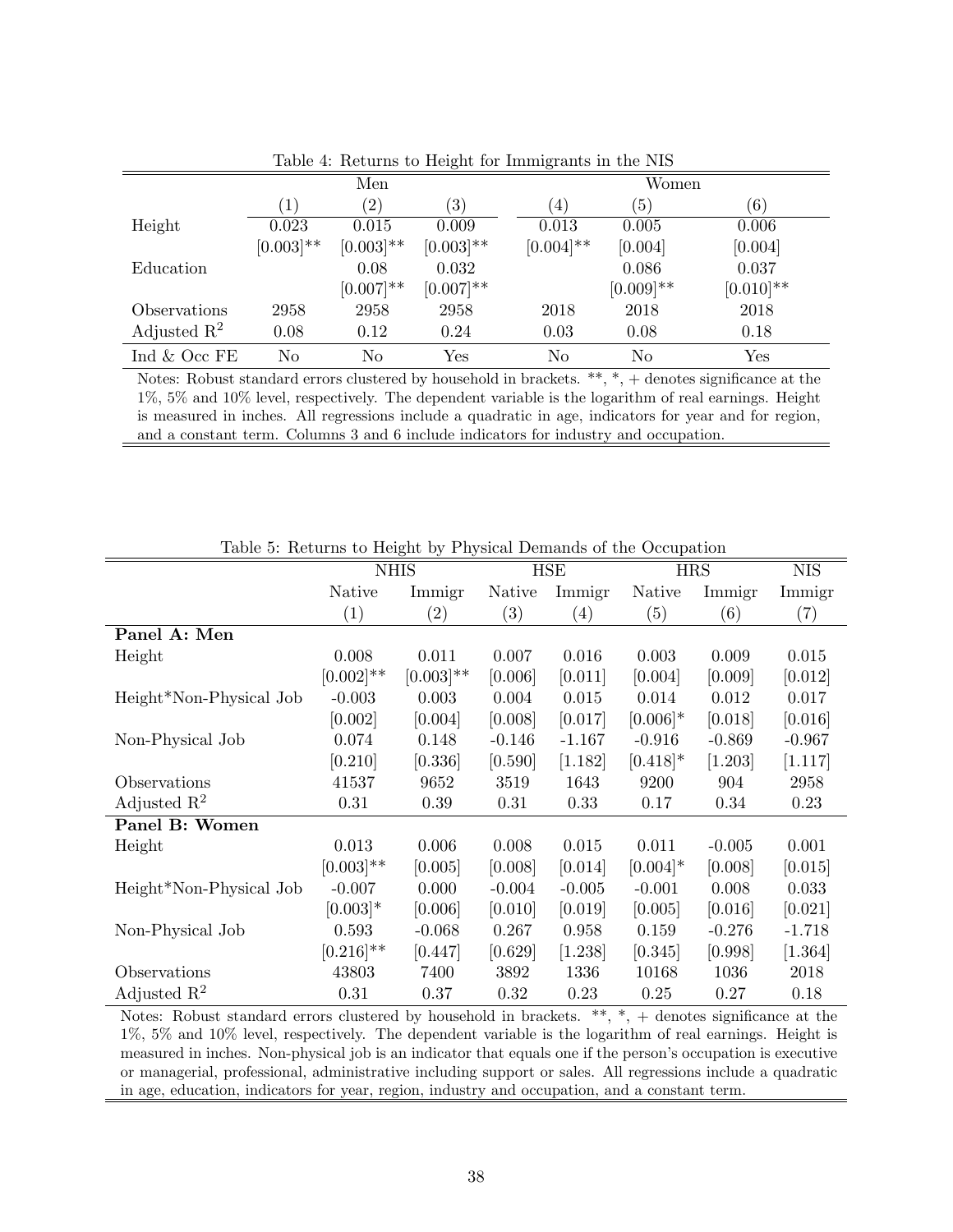| U.S. (NHIS) |                   |                   |                  |              |
|-------------|-------------------|-------------------|------------------|--------------|
|             |                   | $U.K.$ (HSE)      |                  | $U.S.$ (NIS) |
| Native-Born | Immigrant         | Native-Born       | Immigrant        | Immigrant    |
| (1)         | $\left( 2\right)$ | $\left( 3\right)$ | $\left(4\right)$ | (5)          |
|             |                   |                   |                  |              |
| 0.000       | $0.003*$          | $0.011**$         | $0.021**$        | 0.003        |
| [0.001]     | [0.002]           | [0.002]           | [0.003]          | [0.002]      |
| $0.039**$   | $0.032**$         | $0.025**$         | $0.037**$        | $0.033**$    |
| [0.001]     | [0.001]           | [0.002]           | [0.002]          | [0.005]      |
| 82514       | 18386             | 11382             | 4061             | 5331         |
| 0.054       | 0.060             | 0.044             | 0.148            | 0.028        |
| 0.731       | 0.611             | 0.670             | 0.455            | 0.497        |
|             |                   |                   |                  |              |
| $0.002**$   | $-0.002$          | 0.004             | $0.011**$        | 0.003        |
| [0.001]     | [0.001]           | [0.002]           | [0.003]          | [0.002]      |
| $0.026**$   | 0.000             | $-0.000$          | $0.013**$        | 0.001        |
| [0.001]     | [0.001]           | [0.003]           | [0.003]          | [0.155]      |
| 66488       | 15925             | 4916              | 2813             | 5088         |
| 0.068       | 0.024             | 0.066             | 0.067            | 0.035        |
| 0.844       | 0.877             | 0.816             | 0.708            | 0.785        |
|             |                   |                   |                  |              |

Table 6: Impact of Height on Employment

Notes: Robust standard errors clustered by household in brackets. \*\*, \*, + denotes significance at the 1%, 5% and 10% level, respectively. The dependent variable is an indicator for whether the person is working. Height is measured in inches. All regressions include a quadratic in age, indicators for year and for region, and a constant term.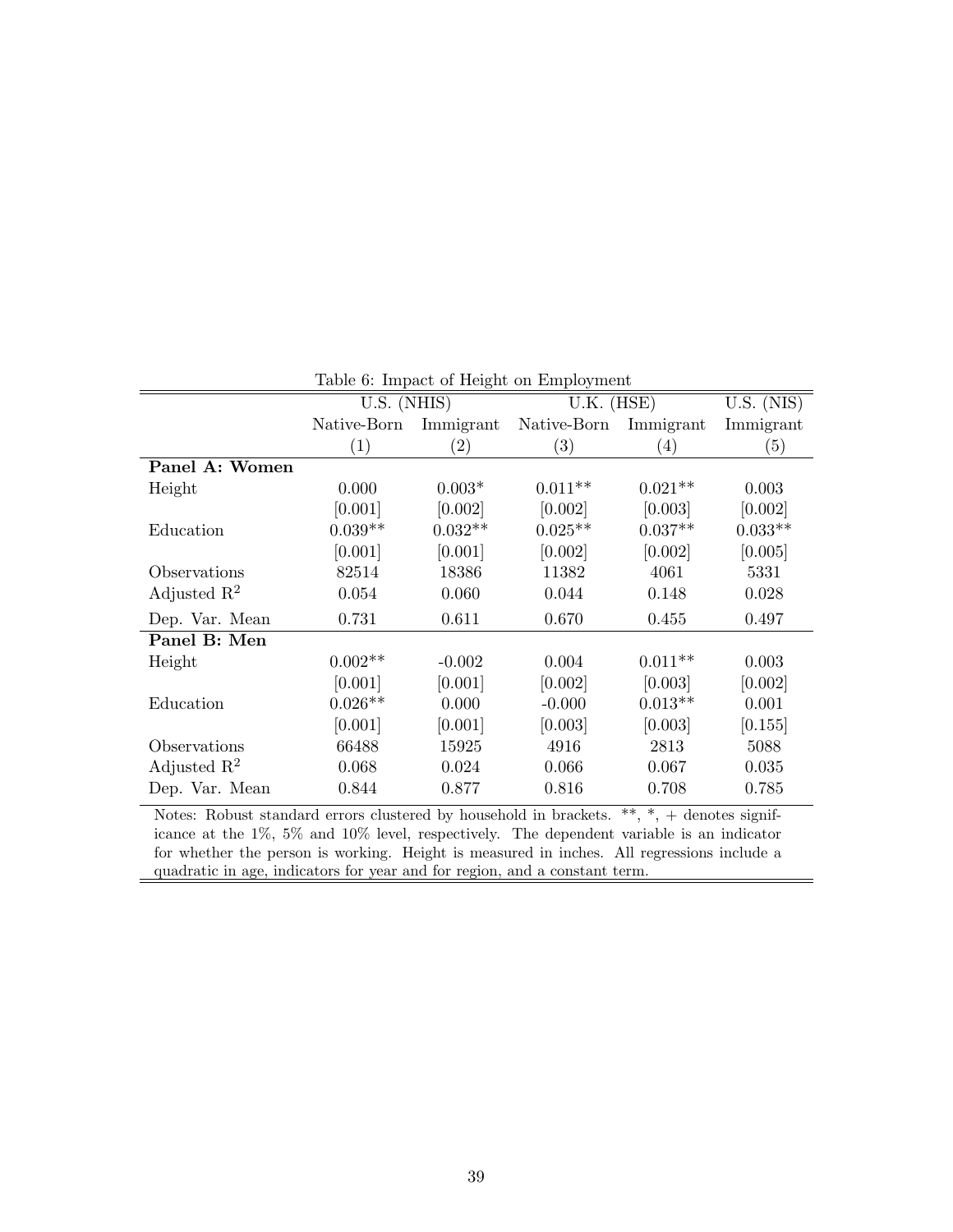|                                              |              |                 | Immigr        | $(12)$                 |                                  | 0.048  | [260.0]               | 0.000               | 0.001                 | 0.12       | 1036  | 0.24             |                                    | 0.080       | $[89f\,0]$            | 1036            | 0.26               |                                                                                                                                                          |                                                                                                                                                            |                                                                                                                                              |  |
|----------------------------------------------|--------------|-----------------|---------------|------------------------|----------------------------------|--------|-----------------------|---------------------|-----------------------|------------|-------|------------------|------------------------------------|-------------|-----------------------|-----------------|--------------------|----------------------------------------------------------------------------------------------------------------------------------------------------------|------------------------------------------------------------------------------------------------------------------------------------------------------------|----------------------------------------------------------------------------------------------------------------------------------------------|--|
|                                              |              | HRS Data        | Native        | (11)                   |                                  | 0.029  | [660.0]               | 0.000               | [0.001]               | $7.96**$   | 10168 | 0.25             |                                    | 0.588       | $[0.172]$ **          | 10168           | 0.26               |                                                                                                                                                          |                                                                                                                                                            |                                                                                                                                              |  |
|                                              |              |                 |               | (10)                   |                                  | 0.139  | [0.172]               | 0.001               | 0.001                 | 1.21       | 1336  | 0.23             |                                    | 0.773       | [2557]                | 1333            | 0.23               |                                                                                                                                                          |                                                                                                                                                            |                                                                                                                                              |  |
|                                              | $\rm{Women}$ | <b>HSE</b> Data | Native Immigr | $\widehat{\mathbf{e}}$ |                                  | 0.148  | [0.150]               | 0.001               | [0.001]               | 1.02       | 3892  | 0.32             |                                    | 0.405       | [0.296]               | 3891            | 0.32               |                                                                                                                                                          |                                                                                                                                                            |                                                                                                                                              |  |
|                                              |              |                 | Immigr        | $\circledast$          |                                  | 0.047  | [0.123]               | 0.000               | [0.001]               | 1.56       | 7400  | 0.37             |                                    | 0.337       | $0.195 +$             | 7400            | 0.37               |                                                                                                                                                          |                                                                                                                                                            |                                                                                                                                              |  |
| Nonlinear Estimates of the Returns to Height |              | NHIS Data       | Native        | $\widetilde{C}$        |                                  | 0.146  | $0.048$ <sup>**</sup> | $-0.001$            | $0.000$ <sup>**</sup> | $23.55***$ | 43803 | 0.31             |                                    | 0.465       | $0.075$ <sup>**</sup> | 43803           | 0.31               | Notes: Robust standard errors clustered by household in brackets. **, *, + denotes significance at the 1%, 5% and 10% level, respectively. The dependent | variable is the logarithm of real wages. Height is measured in inches. All regressions include a quadratic in age, education, indicators for year, region, | industry and occupation indicators, and a constant term. The F-statistic refers to whether height and height squared are jointly significant |  |
|                                              |              | HRS Data        | Immigr        | $\widehat{\circ}$      |                                  | 0.115  | [0.168]               | 0.001               | [0.001]               | 1.45       | 904   | $0.\overline{3}$ |                                    | 0.916       | $0.555 +$             | 904             | 0.30               |                                                                                                                                                          |                                                                                                                                                            |                                                                                                                                              |  |
|                                              |              |                 | Native        | $\widehat{5}$          |                                  | 0.000  | [0.056]               | 0.000               | [0.000]               | 4.58**     | 9200  | 0.15             |                                    | 0.516       | $[0.198]$ **          | 9200            | 0.15               |                                                                                                                                                          |                                                                                                                                                            |                                                                                                                                              |  |
|                                              |              |                 | Immigr        | $\bigoplus$            |                                  | 0.352  | [0.260]               | $-0.002$            | [0.002]               | $4.69**$   | 1643  | 0.33             |                                    | 1.436       | $[0.562]$ *           | 1643            | 0.35               |                                                                                                                                                          |                                                                                                                                                            |                                                                                                                                              |  |
| Table 7:                                     | Men          | HSE Data        | Native        | ကြ                     |                                  | 121    | $\left[0.143\right]$  | $-0.001$            | 0.001                 | $3.05*$    | 3519  | 5.<br>S          |                                    | 0.543       | $[0.282] +$           | 3519            | 0.33               |                                                                                                                                                          |                                                                                                                                                            |                                                                                                                                              |  |
|                                              |              |                 | Immigr        | $\widehat{c}$          |                                  | 0.209  | $[0.085]$ *           | $-0.001$            | $0.001$ <sup>*</sup>  | $19.95**$  | 9652  | 0.39             |                                    | 0.875       | $[0.151]$ **          | 9652            | 0.39               |                                                                                                                                                          |                                                                                                                                                            |                                                                                                                                              |  |
|                                              |              | NHIS Data       | Native        | $\widehat{\Xi}$        |                                  | 0.097  | $[0.045]$ *           | $-0.001$            | $0.000$ <sup>*</sup>  | $18.46**$  | 41537 | 0.32             |                                    | 0.446       | $[0.077]$ **          | 41537           | 0.32               |                                                                                                                                                          |                                                                                                                                                            |                                                                                                                                              |  |
|                                              |              |                 |               |                        | Panel A: Quadratic Specification | Height |                       | Height <sup>2</sup> |                       | $F-stat$   | Obs   | $\rm{Adj}\;R^2$  | Panel B: Logarithmic Specification | Log(Height) |                       | O <sub>bs</sub> | Adj R <sup>2</sup> |                                                                                                                                                          |                                                                                                                                                            |                                                                                                                                              |  |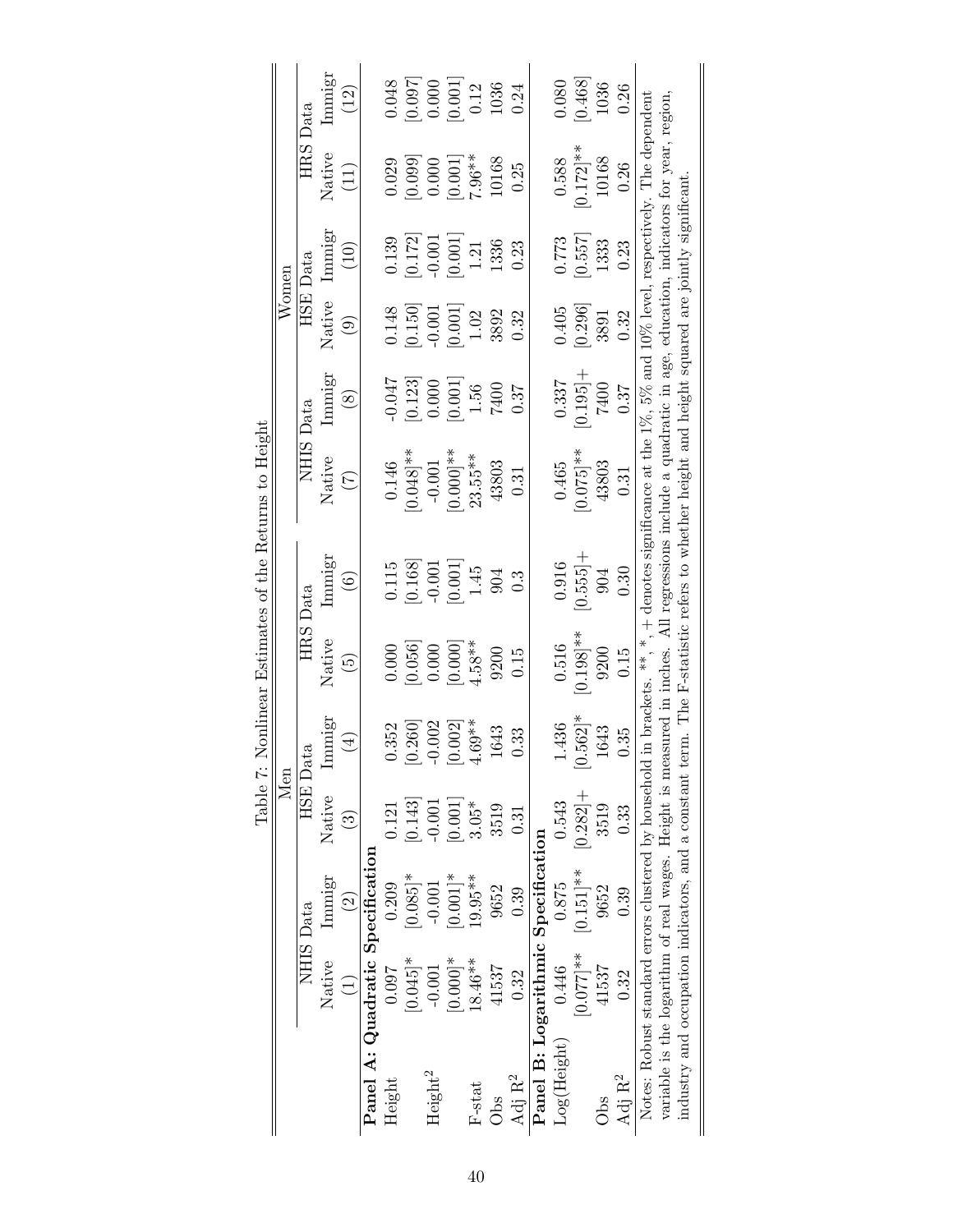|                           | U.S. (NHIS)    |                   | U.K. (HSE)        |                  |                | $U.S.$ (NIS) |
|---------------------------|----------------|-------------------|-------------------|------------------|----------------|--------------|
|                           | (1)            | $\left( 2\right)$ | $\left( 3\right)$ | $\left(4\right)$ | (5)            | (6)          |
| Panel A: Men              |                |                   |                   |                  |                |              |
| Height                    | 0.012          | 0.012             | $0.017+$          | $0.017*$         | 0.007          | 0.008        |
|                           | $[0.002]$ **   | $[0.002]$ **      | [0.009]           | [0.008]          | $[0.003]*$     | $[0.003]*$   |
| Education                 | 0.038          | 0.039             | 0.004             | 0.008            | 0.036          | 0.037        |
|                           | $[0.003]^{**}$ | $[0.003]$ **      | [0.009]           | [0.009]          | $[0.008]$ **   | $[0.008]$ ** |
| Country FE                | Yes            | Yes               | Yes               | Yes              | Yes            | Yes          |
| Country*Arrival Cohort FE | N <sub>o</sub> | Yes               | No                | Yes              | N <sub>o</sub> | Yes          |
| Observations              | 9652           | 9652              | 1643              | 1643             | 2958           | 2958         |
| Adjusted $R^2$            | 0.40           | 0.42              | 0.34              | 0.35             | 0.25           | 0.26         |
| Panel B: Women            |                |                   |                   |                  |                |              |
| Height                    | 0.005          | 0.007             | 0.004             | 0.001            | 0.003          | 0.003        |
|                           | $[0.003] +$    | $[0.003]*$        | [0.009]           | [0.009]          | [0.005]        | [0.005]      |
| Education                 | 0.050          | 0.052             | 0.001             | $-0.001$         | 0.046          | 0.046        |
|                           | $[0.004]$ **   | $[0.004]$ **      | [0.009]           | [0.009]          | $[0.011]$ **   | $[0.011]$ ** |
| Country FE                | Yes            | Yes               | Yes               | Yes              | Yes            | Yes          |
| Country*Arrival Cohort FE | N <sub>o</sub> | Yes               | No                | Yes              | N <sub>o</sub> | Yes          |
| Observations              | 7400           | 7400              | 1336              | 1336             | 2018           | 2018         |
| Adjusted $\mathbb{R}^2$   | 0.38           | 0.39              | 0.24              | 0.25             | 0.20           | 0.20         |

Table 8: Within-Country and Cohort Estimates of Immigrants' Returns to Height

Notes: Robust standard errors clustered by household in brackets. \*\*, \*, + denotes significance at the 1%, 5% and 10% level, respectively. The dependent variable is the logarithm of real earnings. Height is measured in inches. All regressions include a quadratic in age, indicators for year and for region of residence in the U.S. or U.K., and a constant term. The additional controls in the even columns are indicators for industry and occupation. The NIS and HSE both have country of birth of immigrants, but the NHIS only provides information on region of birth.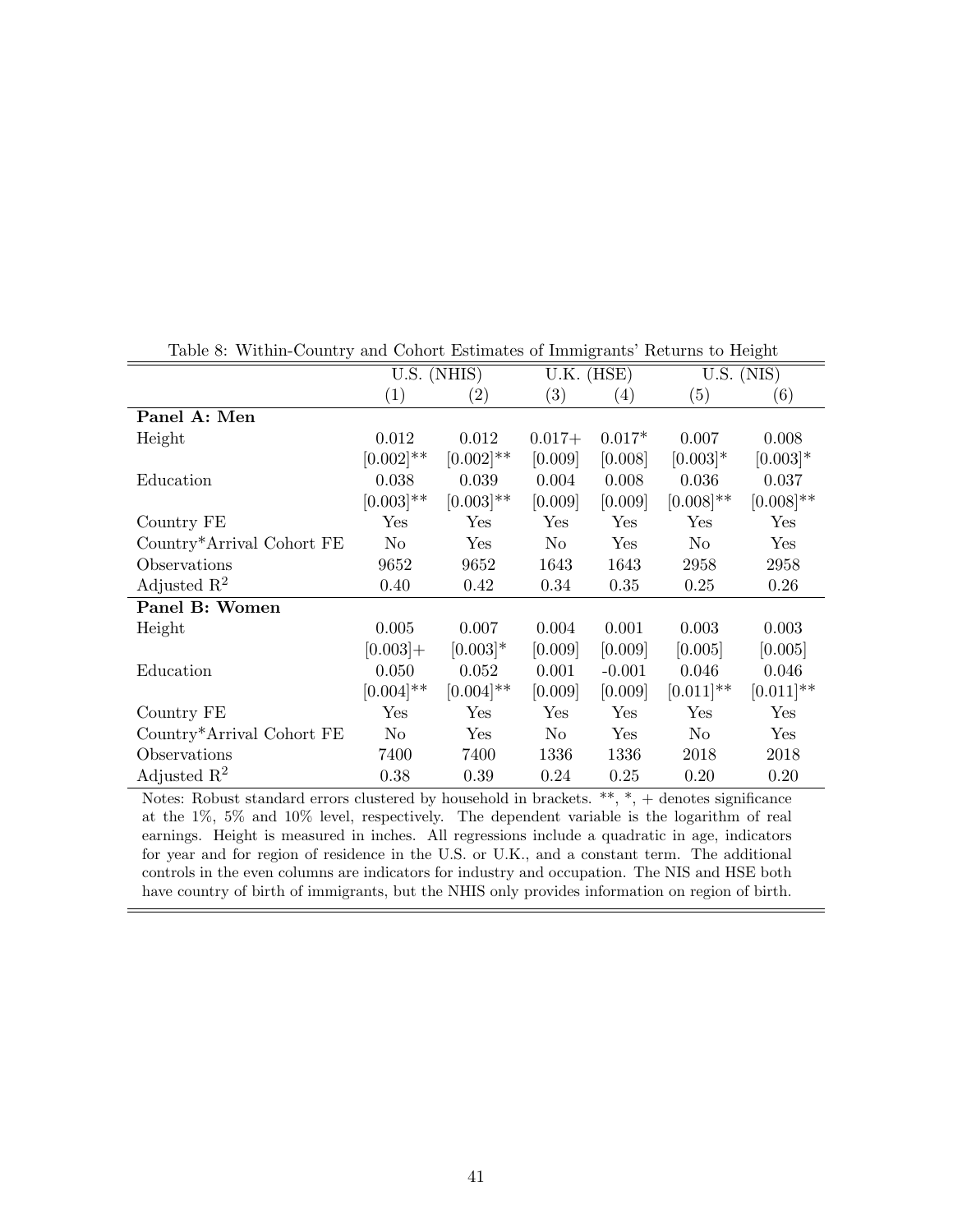| 10% level, respectively. The<br>$0.004$ <sup>**</sup><br>$0.008$ **<br>$\begin{bmatrix} 1.182 \\ -0.005 \\ 0.007 \\ 0.000 \\ 0.014 \\ \end{bmatrix}$<br>0.030<br>0.009<br>1.017<br>2958<br>0.76<br>0.24<br>$\circledast$<br>$0.011$ <sup>**</sup><br>$0.007$ **<br>$1.005 +$<br>$-0.016$<br>$\left[0.004\right]0.056$<br>[0.636]<br>0.276<br>0.008<br>$0.001\,$<br>2958<br>0.05<br>0.25<br>$\widetilde{C}$<br>+ denotes significance at the $1\%$ , $5\%$ and<br>$0.007$ <sup>**</sup><br>$\begin{array}{c} [1.510] \\ -0.026 \\ [0.020] \\ 0.021 \end{array}$<br>[0.008]<br>[0.024]<br>1.658<br>0.034<br>0.011<br>0.22<br>0.36<br>844<br>$\widehat{\mathfrak{S}}$<br>$0.009$ <sup>**</sup><br>$[0.004]$<br>[0.372]<br>$-0.006$<br>$\left[0.006\right]$<br>[0.013]<br>0.039<br>$-0.001$<br>0.018<br>0.551<br>0.45<br>0.37<br>844<br>$\widetilde{5}$<br>$[0.011]$ *<br>0.002<br>$\begin{bmatrix} 0.015 \\ 0.005 \end{bmatrix}$<br>[0.009]<br>$1.021$ ]<br>$-0.013$<br>[0.017]<br>0.028<br>1.024<br>1643<br>79.0<br>0.34<br>$(\pm)$<br>[0.016]<br>0.006<br>0.006<br>[0.399]<br>[0.006]<br>0.005<br>[0.015]<br>$-0.311$<br>0.012<br>0.008<br>0.25<br>1643<br>0.35<br>$\widehat{\mathbf{G}}$<br>$\frac{1}{x}$<br>$0.003$ <sup>**</sup><br>$0.003$ <sup>**</sup><br>$\begin{bmatrix} 0.004 \\ 0 \end{bmatrix}$<br>$\begin{array}{c} 0.014 \\ 0.288 \end{array}$<br>0.002<br>0.004]<br>0.012<br>0.035<br>Notes: Robust standard errors clustered by household in brackets.<br>9652<br>0.89<br>0.4<br>$\widehat{\mathfrak{D}}$<br>$0.004$ **<br>$0.004$ **<br>$(0.002 +$<br>[0.132]<br>$[0.002] \\ 0.039$<br>0.003<br>0.012<br>$0.031\,$<br>0.001<br>9652<br>0.16<br>0.41<br>$\widehat{\Xi}$<br>Education*Years Since Immigration/10<br>Education*I(Educated in Host Country<br>Height*I(Educated in Host Country)<br>Height*Years Since Immigration/10<br>I(Educated in Host Country)<br>Years Since Immigration/10<br>$\beta_1 = 0 \& \beta_2 = 0$<br>P-value of F-test:<br>Observations<br>Adjusted R <sup>2</sup><br>Education<br>Height | Table 9: Information Quality and the Returns to Height and Education of Male Inmigrants | NHIS Data | <b>HSE</b> Data | HRS Data | NIS Data |
|---------------------------------------------------------------------------------------------------------------------------------------------------------------------------------------------------------------------------------------------------------------------------------------------------------------------------------------------------------------------------------------------------------------------------------------------------------------------------------------------------------------------------------------------------------------------------------------------------------------------------------------------------------------------------------------------------------------------------------------------------------------------------------------------------------------------------------------------------------------------------------------------------------------------------------------------------------------------------------------------------------------------------------------------------------------------------------------------------------------------------------------------------------------------------------------------------------------------------------------------------------------------------------------------------------------------------------------------------------------------------------------------------------------------------------------------------------------------------------------------------------------------------------------------------------------------------------------------------------------------------------------------------------------------------------------------------------------------------------------------------------------------------------------------------------------------------------------------------------------------------------------------------------------------------------------------------------------------------------------------------------------------------------------|-----------------------------------------------------------------------------------------|-----------|-----------------|----------|----------|
|                                                                                                                                                                                                                                                                                                                                                                                                                                                                                                                                                                                                                                                                                                                                                                                                                                                                                                                                                                                                                                                                                                                                                                                                                                                                                                                                                                                                                                                                                                                                                                                                                                                                                                                                                                                                                                                                                                                                                                                                                                       |                                                                                         |           |                 |          |          |
|                                                                                                                                                                                                                                                                                                                                                                                                                                                                                                                                                                                                                                                                                                                                                                                                                                                                                                                                                                                                                                                                                                                                                                                                                                                                                                                                                                                                                                                                                                                                                                                                                                                                                                                                                                                                                                                                                                                                                                                                                                       |                                                                                         |           |                 |          |          |
|                                                                                                                                                                                                                                                                                                                                                                                                                                                                                                                                                                                                                                                                                                                                                                                                                                                                                                                                                                                                                                                                                                                                                                                                                                                                                                                                                                                                                                                                                                                                                                                                                                                                                                                                                                                                                                                                                                                                                                                                                                       |                                                                                         |           |                 |          |          |
|                                                                                                                                                                                                                                                                                                                                                                                                                                                                                                                                                                                                                                                                                                                                                                                                                                                                                                                                                                                                                                                                                                                                                                                                                                                                                                                                                                                                                                                                                                                                                                                                                                                                                                                                                                                                                                                                                                                                                                                                                                       |                                                                                         |           |                 |          |          |
|                                                                                                                                                                                                                                                                                                                                                                                                                                                                                                                                                                                                                                                                                                                                                                                                                                                                                                                                                                                                                                                                                                                                                                                                                                                                                                                                                                                                                                                                                                                                                                                                                                                                                                                                                                                                                                                                                                                                                                                                                                       |                                                                                         |           |                 |          |          |
|                                                                                                                                                                                                                                                                                                                                                                                                                                                                                                                                                                                                                                                                                                                                                                                                                                                                                                                                                                                                                                                                                                                                                                                                                                                                                                                                                                                                                                                                                                                                                                                                                                                                                                                                                                                                                                                                                                                                                                                                                                       |                                                                                         |           |                 |          |          |
|                                                                                                                                                                                                                                                                                                                                                                                                                                                                                                                                                                                                                                                                                                                                                                                                                                                                                                                                                                                                                                                                                                                                                                                                                                                                                                                                                                                                                                                                                                                                                                                                                                                                                                                                                                                                                                                                                                                                                                                                                                       |                                                                                         |           |                 |          |          |
|                                                                                                                                                                                                                                                                                                                                                                                                                                                                                                                                                                                                                                                                                                                                                                                                                                                                                                                                                                                                                                                                                                                                                                                                                                                                                                                                                                                                                                                                                                                                                                                                                                                                                                                                                                                                                                                                                                                                                                                                                                       |                                                                                         |           |                 |          |          |
|                                                                                                                                                                                                                                                                                                                                                                                                                                                                                                                                                                                                                                                                                                                                                                                                                                                                                                                                                                                                                                                                                                                                                                                                                                                                                                                                                                                                                                                                                                                                                                                                                                                                                                                                                                                                                                                                                                                                                                                                                                       |                                                                                         |           |                 |          |          |
|                                                                                                                                                                                                                                                                                                                                                                                                                                                                                                                                                                                                                                                                                                                                                                                                                                                                                                                                                                                                                                                                                                                                                                                                                                                                                                                                                                                                                                                                                                                                                                                                                                                                                                                                                                                                                                                                                                                                                                                                                                       |                                                                                         |           |                 |          |          |
|                                                                                                                                                                                                                                                                                                                                                                                                                                                                                                                                                                                                                                                                                                                                                                                                                                                                                                                                                                                                                                                                                                                                                                                                                                                                                                                                                                                                                                                                                                                                                                                                                                                                                                                                                                                                                                                                                                                                                                                                                                       |                                                                                         |           |                 |          |          |
|                                                                                                                                                                                                                                                                                                                                                                                                                                                                                                                                                                                                                                                                                                                                                                                                                                                                                                                                                                                                                                                                                                                                                                                                                                                                                                                                                                                                                                                                                                                                                                                                                                                                                                                                                                                                                                                                                                                                                                                                                                       |                                                                                         |           |                 |          |          |
|                                                                                                                                                                                                                                                                                                                                                                                                                                                                                                                                                                                                                                                                                                                                                                                                                                                                                                                                                                                                                                                                                                                                                                                                                                                                                                                                                                                                                                                                                                                                                                                                                                                                                                                                                                                                                                                                                                                                                                                                                                       |                                                                                         |           |                 |          |          |
|                                                                                                                                                                                                                                                                                                                                                                                                                                                                                                                                                                                                                                                                                                                                                                                                                                                                                                                                                                                                                                                                                                                                                                                                                                                                                                                                                                                                                                                                                                                                                                                                                                                                                                                                                                                                                                                                                                                                                                                                                                       |                                                                                         |           |                 |          |          |
|                                                                                                                                                                                                                                                                                                                                                                                                                                                                                                                                                                                                                                                                                                                                                                                                                                                                                                                                                                                                                                                                                                                                                                                                                                                                                                                                                                                                                                                                                                                                                                                                                                                                                                                                                                                                                                                                                                                                                                                                                                       |                                                                                         |           |                 |          |          |
|                                                                                                                                                                                                                                                                                                                                                                                                                                                                                                                                                                                                                                                                                                                                                                                                                                                                                                                                                                                                                                                                                                                                                                                                                                                                                                                                                                                                                                                                                                                                                                                                                                                                                                                                                                                                                                                                                                                                                                                                                                       |                                                                                         |           |                 |          |          |
|                                                                                                                                                                                                                                                                                                                                                                                                                                                                                                                                                                                                                                                                                                                                                                                                                                                                                                                                                                                                                                                                                                                                                                                                                                                                                                                                                                                                                                                                                                                                                                                                                                                                                                                                                                                                                                                                                                                                                                                                                                       |                                                                                         |           |                 |          |          |
|                                                                                                                                                                                                                                                                                                                                                                                                                                                                                                                                                                                                                                                                                                                                                                                                                                                                                                                                                                                                                                                                                                                                                                                                                                                                                                                                                                                                                                                                                                                                                                                                                                                                                                                                                                                                                                                                                                                                                                                                                                       |                                                                                         |           |                 |          |          |
|                                                                                                                                                                                                                                                                                                                                                                                                                                                                                                                                                                                                                                                                                                                                                                                                                                                                                                                                                                                                                                                                                                                                                                                                                                                                                                                                                                                                                                                                                                                                                                                                                                                                                                                                                                                                                                                                                                                                                                                                                                       |                                                                                         |           |                 |          |          |
|                                                                                                                                                                                                                                                                                                                                                                                                                                                                                                                                                                                                                                                                                                                                                                                                                                                                                                                                                                                                                                                                                                                                                                                                                                                                                                                                                                                                                                                                                                                                                                                                                                                                                                                                                                                                                                                                                                                                                                                                                                       |                                                                                         |           |                 |          |          |
|                                                                                                                                                                                                                                                                                                                                                                                                                                                                                                                                                                                                                                                                                                                                                                                                                                                                                                                                                                                                                                                                                                                                                                                                                                                                                                                                                                                                                                                                                                                                                                                                                                                                                                                                                                                                                                                                                                                                                                                                                                       |                                                                                         |           |                 |          |          |
|                                                                                                                                                                                                                                                                                                                                                                                                                                                                                                                                                                                                                                                                                                                                                                                                                                                                                                                                                                                                                                                                                                                                                                                                                                                                                                                                                                                                                                                                                                                                                                                                                                                                                                                                                                                                                                                                                                                                                                                                                                       |                                                                                         |           |                 |          |          |
| dependent variable is the logarithm of real wages. Height is measured in inches. All regressions include a quadratic in age, indicators for year,                                                                                                                                                                                                                                                                                                                                                                                                                                                                                                                                                                                                                                                                                                                                                                                                                                                                                                                                                                                                                                                                                                                                                                                                                                                                                                                                                                                                                                                                                                                                                                                                                                                                                                                                                                                                                                                                                     | region, industry and occupation indicators, and a constant term                         |           |                 |          |          |

| J<br>֖֖֖֖֖֖֖֖ׅ֖֖֚֚֚֚֚֚֚֚֚֚֚֚֚֚֚֚֚֚֚֚֚֚֚֚֚֚֬֝֓֞<br>֚֚֡<br>ł                                               |  |
|----------------------------------------------------------------------------------------------------------|--|
|                                                                                                          |  |
| ֕<br>֖֖֖֖֖֧֖֧֪֪֪ׅ֪֪֪֪֧֪֪֪֪֪֪֪֪֪֪֪֪֧֛֪֪֛֪֪֪֪֧֚֚֚֚֚֚֚֚֚֚֚֚֚֚֚֚֚֚֚֚֚֚֚֡֝֓֞֝֓֞֓֬֝֬֓֞֬֝֓֬֝֓֬֝֓֬֝֓֞֬֝֬<br>֚֘֝֬ |  |
|                                                                                                          |  |
| ֘֒<br>I<br>!                                                                                             |  |
| Ī                                                                                                        |  |
| į<br>$\overline{a}$                                                                                      |  |
| J<br>֖֖֖֖֖ׅׅ֧ׅ֖֖֧֪֪֪ׅ֖֧֚֚֚֚֚֚֚֚֚֚֚֚֚֚֚֚֚֚֚֚֚֚֚֚֚֚֚֚֚֚֡֝֬֝֬֓֞֝֓֞֝<br>$\overline{1}$<br>ׇ֚֘֕֡<br>l         |  |
|                                                                                                          |  |
| ļ<br>l                                                                                                   |  |
|                                                                                                          |  |
| $\ddot{\phantom{a}}$                                                                                     |  |
|                                                                                                          |  |
|                                                                                                          |  |
| $\frac{1}{2}$                                                                                            |  |
| ׇ֚֓֡<br>i<br>I<br>I<br>I<br>I<br>I<br>I                                                                  |  |
|                                                                                                          |  |
|                                                                                                          |  |
| ׇׇׇׇ֧֢֧֡<br>׆<br>į<br>ì<br>E<br>۱                                                                        |  |
|                                                                                                          |  |

 $\parallel$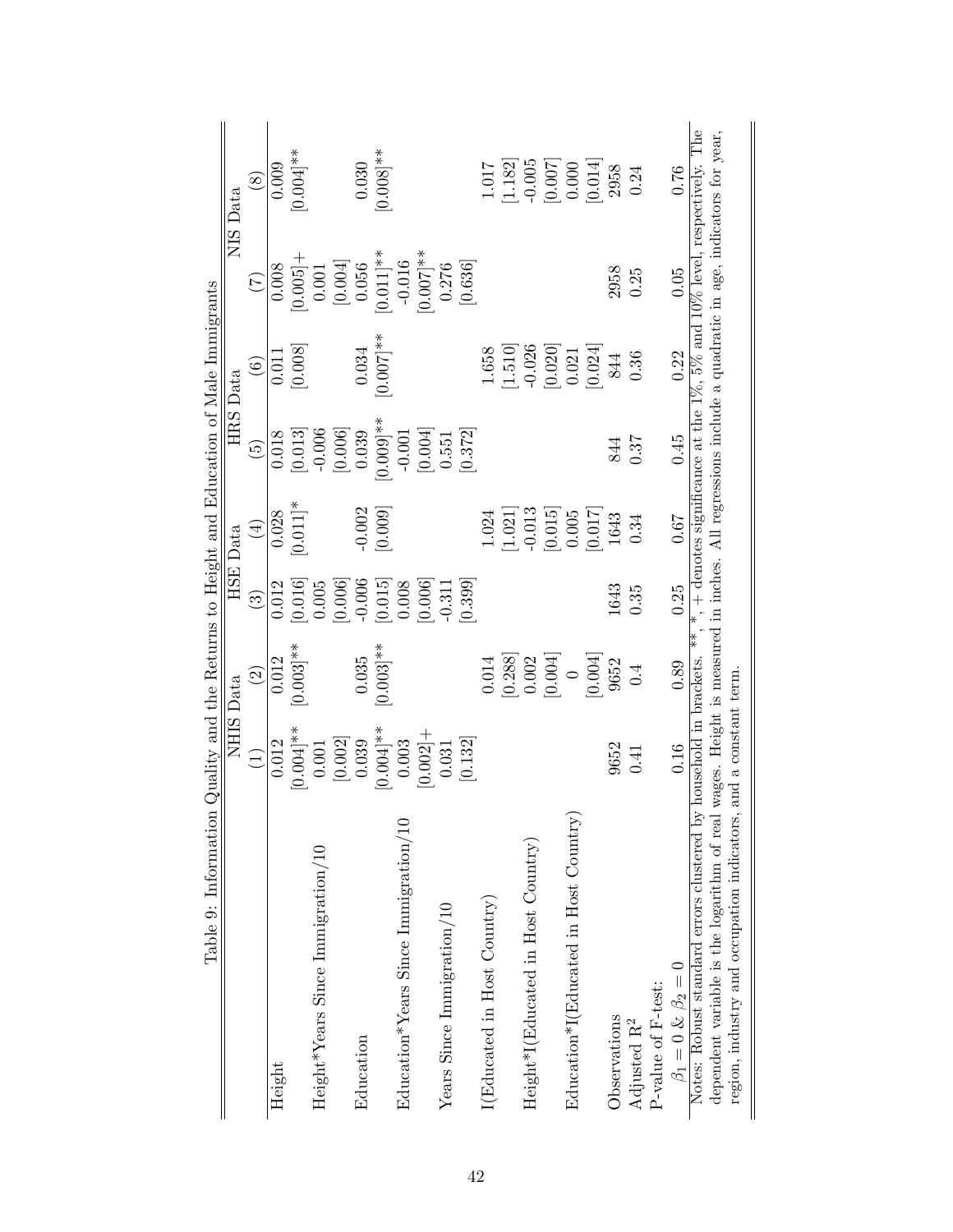| Table 10: Information Quality and the Returns to Height and Education of Female Immigrants                                                                                                                             |                       |                       |                        |                                                         |                      |                                                |                                                |                                                                                                       |
|------------------------------------------------------------------------------------------------------------------------------------------------------------------------------------------------------------------------|-----------------------|-----------------------|------------------------|---------------------------------------------------------|----------------------|------------------------------------------------|------------------------------------------------|-------------------------------------------------------------------------------------------------------|
|                                                                                                                                                                                                                        | NHIS Data             |                       | <b>HSE</b> Data        |                                                         |                      | <b>HRS</b> Data                                |                                                | NIS Data                                                                                              |
|                                                                                                                                                                                                                        | $\widehat{\Xi}$       | $\widehat{\Omega}$    | $\widehat{\mathbf{c}}$ | $(\pm)$                                                 | $\widetilde{5}$      | $\widehat{\mathbf{e}}$                         | $(\overline{z})$                               | $\circled{s}$                                                                                         |
| Height                                                                                                                                                                                                                 | 0.006                 | 0.003                 | 0.043                  | 0.015                                                   | 0.007                | $-0.002$                                       | 0.009                                          | 0.007                                                                                                 |
|                                                                                                                                                                                                                        | [0.006]               | [0.004]               | $0.020$ <sup>*</sup>   | [0.012]                                                 | [0.012]              | [0.008]                                        | [0.006]                                        | [0.005]                                                                                               |
| $Height*Years$ Since Immigration / 10                                                                                                                                                                                  | 0.000                 |                       | $-0.014$               |                                                         | $-0.005$             |                                                | $-0.003$                                       |                                                                                                       |
|                                                                                                                                                                                                                        | [0.003]               |                       | $(0.008) +$            |                                                         | [0.005]              |                                                | [0.005]                                        |                                                                                                       |
| Education                                                                                                                                                                                                              | 0.031                 | 0.044                 | $-0.021$               | $-0.004$                                                | 0.013                | 0.029                                          | 0.038                                          | 0.031                                                                                                 |
|                                                                                                                                                                                                                        | $0.006$ <sup>**</sup> | $[0.004]$ **          | [0.018]                | [0.010]                                                 | [0.008]              | $[0.007]$ **                                   | $0.014$ **                                     | $0.011$ <sup>**</sup>                                                                                 |
| $\text{Education}^*\text{Years}$ Since Immigration / 10                                                                                                                                                                | 0.014                 |                       | 0.008                  |                                                         | 0.010                |                                                | $0.005\,$                                      |                                                                                                       |
|                                                                                                                                                                                                                        | $0.002$ <sup>**</sup> |                       | $[0.007]$<br>$0.726$   |                                                         | $0.005$ <sup>*</sup> |                                                | $\begin{bmatrix} 0.011 \\ 0.594 \end{bmatrix}$ |                                                                                                       |
| Years Since Immigration/10                                                                                                                                                                                             | $-0.099$              |                       |                        |                                                         | 0.258                |                                                |                                                |                                                                                                       |
|                                                                                                                                                                                                                        | [0.180]               |                       | [0.501]                |                                                         | [0.323]              |                                                | [0.847]                                        |                                                                                                       |
| I(Enduced in Host Country)                                                                                                                                                                                             |                       | $-0.420$              |                        | 0.244                                                   |                      | $-0.79$                                        |                                                | 0.969                                                                                                 |
|                                                                                                                                                                                                                        |                       | $\left[ 0.383\right]$ |                        | [1.132]                                                 |                      | $\begin{bmatrix} 1.441 \\ 0.006 \end{bmatrix}$ |                                                | [1.718]                                                                                               |
| $\text{Height*I}(\text{Educed in Host Country})$                                                                                                                                                                       |                       | 0.006                 |                        | $-0.005$                                                |                      |                                                |                                                | $-0.005$                                                                                              |
|                                                                                                                                                                                                                        |                       | $\left[0.006\right]$  |                        |                                                         |                      | $\left[0.023\right]$                           |                                                |                                                                                                       |
| Education*I(Educated in Host Country)                                                                                                                                                                                  |                       | 0.015                 |                        | $\begin{bmatrix} 0.018 \\ 0.009 \\ 0.019 \end{bmatrix}$ |                      | 0.035                                          |                                                |                                                                                                       |
|                                                                                                                                                                                                                        |                       | $[0.005]$ **          |                        |                                                         |                      | $[0.020]+$                                     |                                                | $\begin{bmatrix} 0.011 \\ 0.010 \\ 0.021 \end{bmatrix}$ $\begin{bmatrix} 0.021 \\ 2018 \end{bmatrix}$ |
| Observations                                                                                                                                                                                                           | 7400                  | 7400                  | 1336                   | 1336                                                    | 966                  | 966                                            | 2018                                           |                                                                                                       |
| Adjusted R <sup>2</sup>                                                                                                                                                                                                | 0.39                  | 0.38                  | 0.23                   | 0.23                                                    | 0.30                 | 0.29                                           | 0.19                                           | 0.18                                                                                                  |
| P-value of F-test:                                                                                                                                                                                                     |                       |                       |                        |                                                         |                      |                                                |                                                |                                                                                                       |
| $\beta_1=0\ \&\ \beta_2=0$                                                                                                                                                                                             | 0.00                  | 0.01                  | 0.09                   | 0.86                                                    | 0.10                 | 0.20                                           | 0.82                                           | 0.81                                                                                                  |
| dependent variable is the logarithm of real wages. Height is measured in inches. All regressions include a quadratic in age, indicators for year,<br>Notes: Robust standard errors clustered by household in brackets. |                       | $\stackrel{*}{\ast}$  |                        |                                                         |                      |                                                |                                                | $+$ denotes significance at the 1%, 5% and 10% level, respectively. The                               |
| region, industry and occupation indicators, and a constant term.                                                                                                                                                       |                       |                       |                        |                                                         |                      |                                                |                                                |                                                                                                       |

Table 10: Information Quality and the Returns to Height and Education of Female Immigrants È į.  $\ddot{\phantom{a}}$ ن<br>د  $\ddot{\phantom{0}}$ È  $\tilde{\mathbf{p}}$ É  $\frac{1}{2}$ Ċ Ń  $\epsilon$ F  $\dot{C}$  $\frac{1}{2}$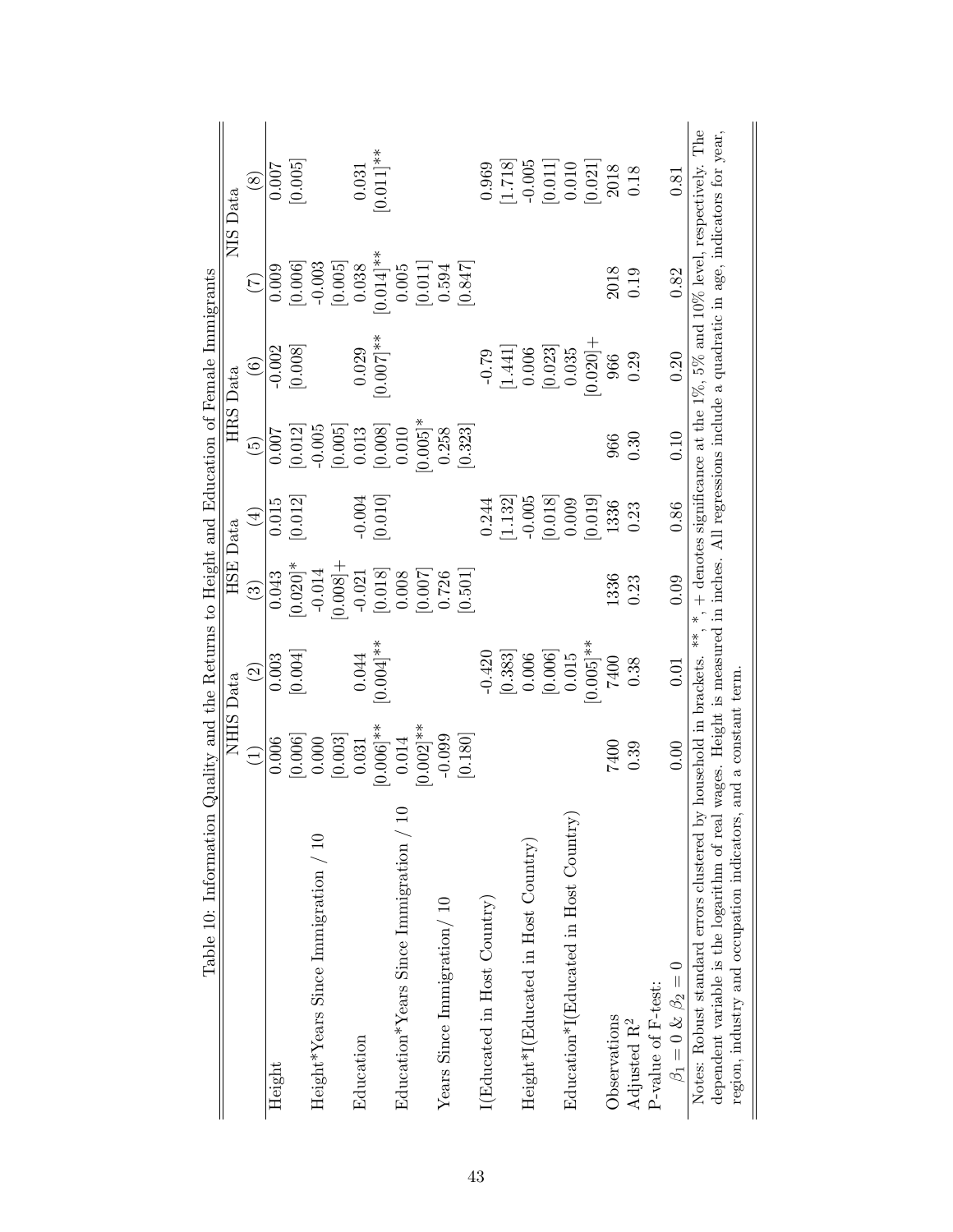|                                       | Male Immigrants |           |                     |           | $\frac{1}{2}$<br>Female Immigrants |                     |  |  |
|---------------------------------------|-----------------|-----------|---------------------|-----------|------------------------------------|---------------------|--|--|
| $Q=$                                  |                 | Yrs in US | $\overline{US Edu}$ |           | Yrs in US                          | $\overline{US Edu}$ |  |  |
|                                       | (1)             | (2)       | (3)                 | (4)       | (5)                                | (6)                 |  |  |
| Height                                | $0.018+$        | 0.009     | $0.020+$            | 0.008     | 0.010                              | 0.016               |  |  |
|                                       | [0.010]         | [0.014]   | [0.011]             | [0.017]   | [0.025]                            | [0.019]             |  |  |
| Pre-Immig*Height $(\gamma_2)$         | 0.010           | $-0.015$  | 0.007               | 0.033     | $0.052+$                           | 0.032               |  |  |
|                                       | [0.013]         | [0.019]   | [0.014]             | [0.020]   | [0.030]                            | [0.023]             |  |  |
| Education                             | $0.101**$       | $0.107**$ | $0.127**$           | $0.090**$ | $0.079+$                           | $0.099*$            |  |  |
|                                       | [0.021]         | [0.030]   | [0.024]             | [0.028]   | [0.048]                            | [0.042]             |  |  |
| Pre-Immig*Education $(\gamma_4)$      | $-0.034$        | $-0.012$  | $-0.023$            | 0.017     | 0.028                              | $-0.008$            |  |  |
|                                       | [0.031]         | [0.039]   | [0.031]             | [0.045]   | [0.066]                            | [0.053]             |  |  |
| Pre-Immig                             | $-2.339$        | 1.662     | $-1.872$            | $-6.415*$ | $-9.556*$                          | $-5.936+$           |  |  |
|                                       | [2.131]         | [3.153]   | [2.318]             | [3.181]   | [4.584]                            | [3.416]             |  |  |
| Height*Q $(\gamma_6)$                 |                 | 0.011     | $-0.022$            |           | $-0.004$                           | $-0.067$            |  |  |
|                                       |                 | [0.013]   | [0.020]             |           | [0.017]                            | [0.043]             |  |  |
| Education*Q $(\gamma_7)$              |                 | $-0.008$  | $-0.110*$           |           | 0.011                              | $-0.039$            |  |  |
|                                       |                 | [0.019]   | [0.050]             |           | [0.035]                            | [0.053]             |  |  |
| $Pre-Immig^*Q$                        |                 | $-4.996$  | $-1.511$            |           | 4.477                              | $-5.703$            |  |  |
|                                       |                 | [3.227]   | [6.127]             |           | [3.683]                            | [10.225]            |  |  |
| Pre-Immig*Height*Q $(\gamma_9)$       |                 | $0.033+$  | 0.016               |           | $-0.026$                           | 0.027               |  |  |
|                                       |                 | [0.020]   | [0.034]             |           | [0.023]                            | [0.062]             |  |  |
| Pre-Immig*Education*Q $(\gamma_{10})$ |                 | $-0.035$  | $-0.106$            |           | $-0.010$                           | 0.088               |  |  |
|                                       |                 | [0.035]   | [0.110]             |           | [0.050]                            | [0.103]             |  |  |
| Q                                     |                 | $-1.799$  | 5.652               |           | 0.597                              | 11.489              |  |  |
|                                       |                 | [2.221]   | [3.571]             |           | [2.664]                            | [6.989]             |  |  |
| Observations                          | 1053            | 1053      | $1053\,$            | 618       | 618                                | 618                 |  |  |
| Adjusted $\mathbb{R}^2$               | 0.204           | 0.217     | 0.218               | 0.179     | 0.181                              | 0.176               |  |  |
| P-values of F-test:                   |                 |           |                     |           |                                    |                     |  |  |
| $\gamma_2 = 0 \& \gamma_4 = 0$        | 0.487           |           |                     | 0.192     |                                    |                     |  |  |
| $\gamma_6 = 0 \& \gamma_7 = 0$        |                 | 0.594     | 0.729               |           | 0.132                              | 0.323               |  |  |
| $\gamma_6 + \gamma_9 = 0$             |                 | 0.003     | 0.807               |           | 0.134                              | 0.391               |  |  |
| $\gamma_7 + \gamma_{10} = 0$          |                 | 0.160     | 0.023               |           | 0.979                              | 0.634               |  |  |

Table 11: Comparison of Pre- and Post-Immigration Wages of NIS Immigrants

Notes: Robust standard errors clustered by household in brackets. \*\*, \*, + denotes significance at the  $1\%$ , 5% and 10% level, respectively. The dependent variable is the logarithm of pre-immigration real wages at the time of immigration (in real U.S. dollars). Height is measured in inches. Years since immigration and education in host country refer to the individual's post-immigration status. All regressions include a quadratic in age, indicators for country and year of immigration, and a constant term.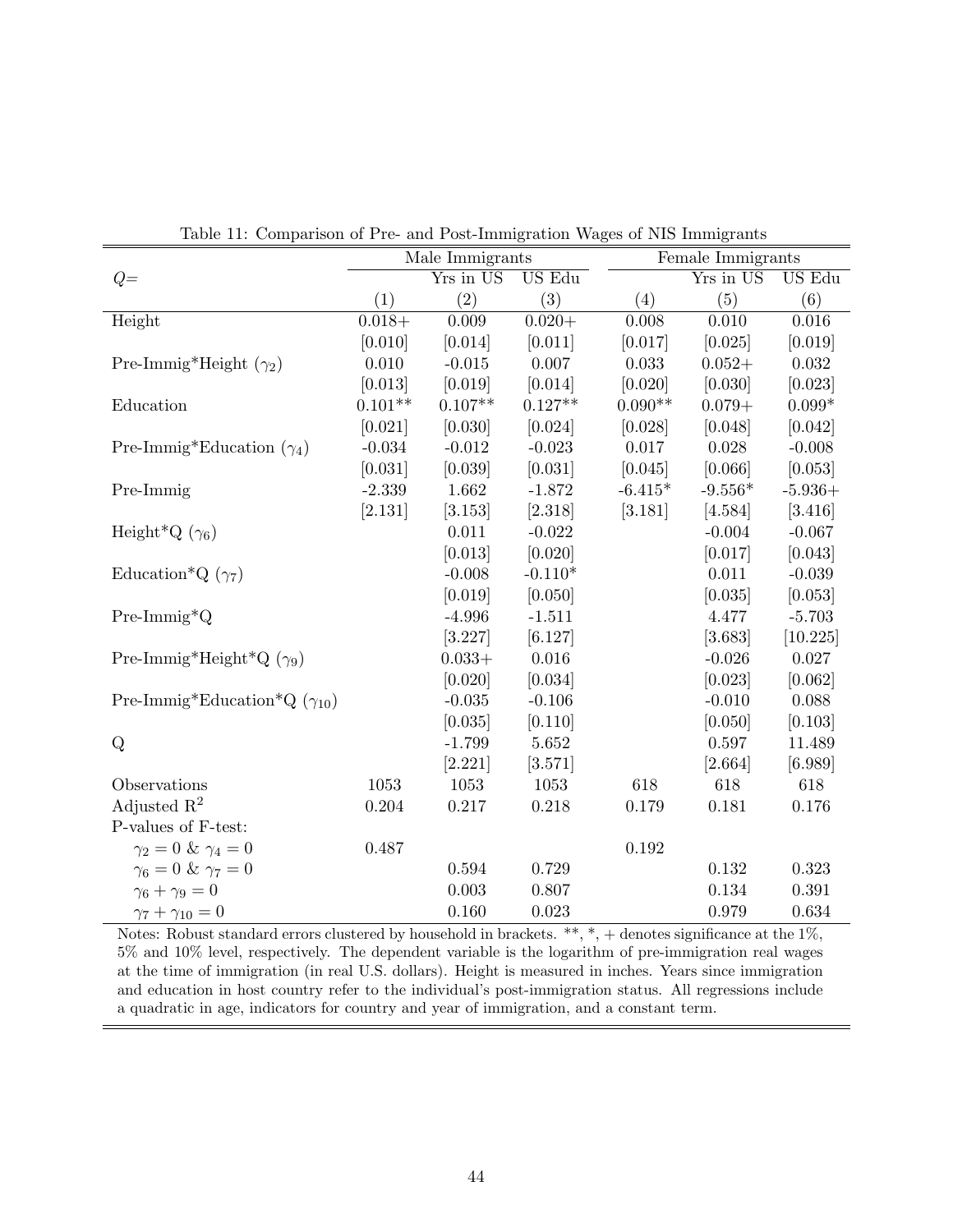| Table 12. Immigratio Teodino to Height and I of Capita GDT of Country of Origin |                      |                   |                   |          |  |  |  |
|---------------------------------------------------------------------------------|----------------------|-------------------|-------------------|----------|--|--|--|
|                                                                                 |                      | Male Immigrants   | Female Immigrants |          |  |  |  |
|                                                                                 | NIS Data<br>HSE Data |                   | NIS Data          | HSE Data |  |  |  |
|                                                                                 | $\left( 1\right)$    | $\left( 2\right)$ | $\left( 3\right)$ | (4)      |  |  |  |
| Height                                                                          | 0.012                | 0.040             | 0.022             | $-0.006$ |  |  |  |
|                                                                                 | $[0.005]$ *          | $[0.016]*$        | $[0.012] +$       | [0.021]  |  |  |  |
| Height <sup>*</sup> $\frac{GDP}{N}$ quartile 2                                  | $-0.004$             | $-0.017$          | $-0.028$          | 0.053    |  |  |  |
|                                                                                 | [0.011]              | [0.024]           | [0.017]           | [0.045]  |  |  |  |
| Height <sup>*</sup> $\frac{GDP}{N}$ quartile 3                                  | $-0.004$             | $-0.027$          | $-0.025$          | 0.008    |  |  |  |
|                                                                                 | $[0.001]$ **         | [0.031]           | [0.017]           | [0.034]  |  |  |  |
| Height <sup>*</sup> $\frac{GDP}{N}$ quartile 4                                  | $-0.007$             | $-0.039$          | $-0.029$          | $-0.018$ |  |  |  |
|                                                                                 | $[0.002]$ **         | [0.027]           | $[0.015]+$        | [0.035]  |  |  |  |
| Observations                                                                    | 1914                 | 1101              | 1323              | 721      |  |  |  |
| Adjusted $\mathbb{R}^2$                                                         | 0.26                 | 0.38              | 0.24              | 0.28     |  |  |  |

Table 12: Immigrants' Returns to Height and Per Capita GDP of Country of Origin

Notes: Robust standard errors clustered by household in brackets. \*\*, \*, + denotes significance at the 1%, 5% and 10% level, respectively. The dependent variable is the logarithm of real wages. Height is measured in inches. All regressions include a quadratic in age, indicators for year, for region, for GDP quartiles and for country of origin, education, industry and occupation controls, and a constant term.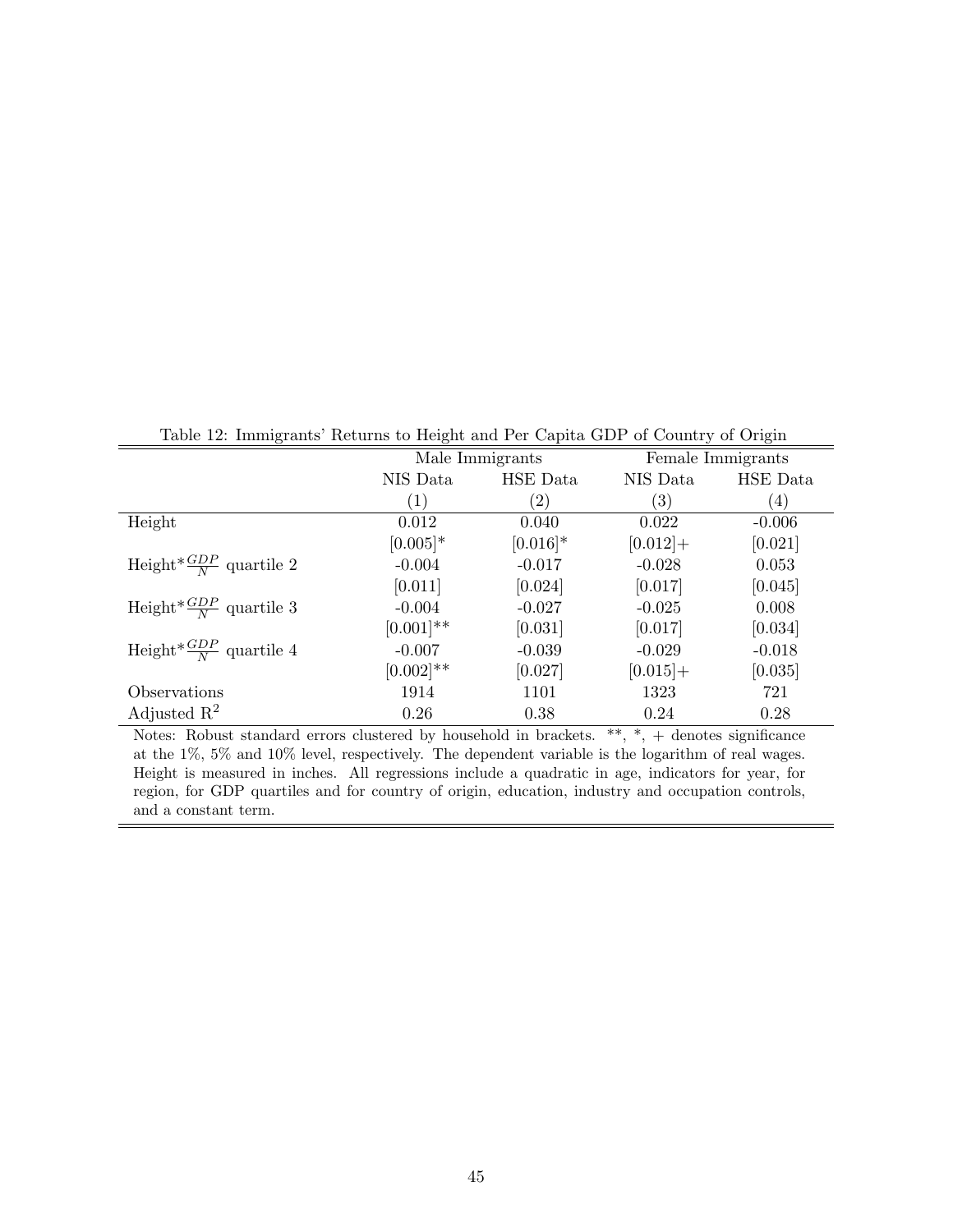|                         |              | <b>Health Status</b>     |              |                | Cognitive Ability |              |  |  |
|-------------------------|--------------|--------------------------|--------------|----------------|-------------------|--------------|--|--|
|                         | <b>NHIS</b>  | <b>HSE</b><br><b>HRS</b> |              |                | <b>NHANES</b>     | <b>HRS</b>   |  |  |
|                         |              |                          |              | <b>SDST</b>    | <b>SDLT</b>       | <b>WAIS</b>  |  |  |
|                         |              |                          |              |                |                   |              |  |  |
|                         | (1)          | (2)                      | (3)          | (4)            | (5)               | (6)          |  |  |
| Panel A: Men            |              |                          |              |                |                   |              |  |  |
| Height                  | $-0.023$     | $-0.016$                 | $-0.039$     | $-0.014$       | $-0.091$          | 0.124        |  |  |
|                         | $[0.002]$ ** | $[0.005]$ **             | $[0.008]$ ** | $[0.004]$ **   | $[0.017]$ **      | $[0.025]$ ** |  |  |
| Immigrant*Height        | $-0.009$     | $-0.033$                 | 0.013        | $-0.031$       | $-0.161$          | 0.027        |  |  |
|                         | $[0.004]*$   | $[0.009]$ **             | [0.021]      | $[0.007]^{**}$ | $[0.035]^{**}$    | [0.077]      |  |  |
| Immigrant               | 0.623        | 2.374                    | $-1.018$     | 5.778          | 30.103            | $-2.640$     |  |  |
|                         | $[0.246]$ *  | $[0.430]$ **             | [1.426]      | $[1.269]^{**}$ | $[5.950]$ **      | [5.204]      |  |  |
| Observations            | 51189        | 7462                     | 2554         | 2300           | 2250              | 2195         |  |  |
| Adjusted $\mathbb{R}^2$ | 0.03         | 0.06                     | 0.01         | 0.12           | 0.13              | 0.02         |  |  |
| Panel B: Women          |              |                          |              |                |                   |              |  |  |
| Height                  | $-0.019$     | $-0.012$                 | $-0.014$     | $-0.020$       | $-0.104$          | 0.099        |  |  |
|                         | $[0.002]$ ** | $[0.005]$ **             | $[0.007]+$   | $[0.004]$ **   | $[0.016]^{**}$    | $[0.022]$ ** |  |  |
| Immigrant*Height        | $-0.010$     | $-0.004$                 | $-0.030$     | $-0.033$       | $-0.144$          | 0.124        |  |  |
|                         | $[0.005]$ *  | [0.009]                  | [0.024]      | $[0.009]$ **   | $[0.035]^{**}$    | $[0.062]*$   |  |  |
| Immigrant               | 0.688        | 0.409                    | 0.392        | 5.993          | 25.653            | $-8.676$     |  |  |
|                         | $[0.297]$ *  | [0.573]                  | [1.067]      | $[1.381]^{**}$ | $[5.543]$ **      | $[4.006]*$   |  |  |
| Observations            | 51203        | 5651                     | 3255         | 2761           | 2697              | 3019         |  |  |
| Adjusted $\mathbb{R}^2$ | 0.03         | 0.02                     | 0.02         | 0.12           | 0.12              | 0.02         |  |  |

Table 13: Relationship between Height, Health and Cognition

Notes: Robust standard errors clustered by household in brackets. \*\*, \*, + denotes significance at the 1%, 5% and 10% level, respectively. Height is measured in inches. All regressions include a quadratic in age, indicators for year and a constant term. In columns 1-3, the dependent variable, health, is a self-reported measure where 1 equals excellent health and 5 equals poor health. The measure of cognition is the error-corrected speed for the symbol digit substitution test (SDST), total score in the serial digit learning test (SDLT) in column 5, and the standardized Wechsler Adult Intelligence Scale (WAIS) score in column 6. Cognitive ability is increasing in the WAIS score, but decreasing in the other measures.